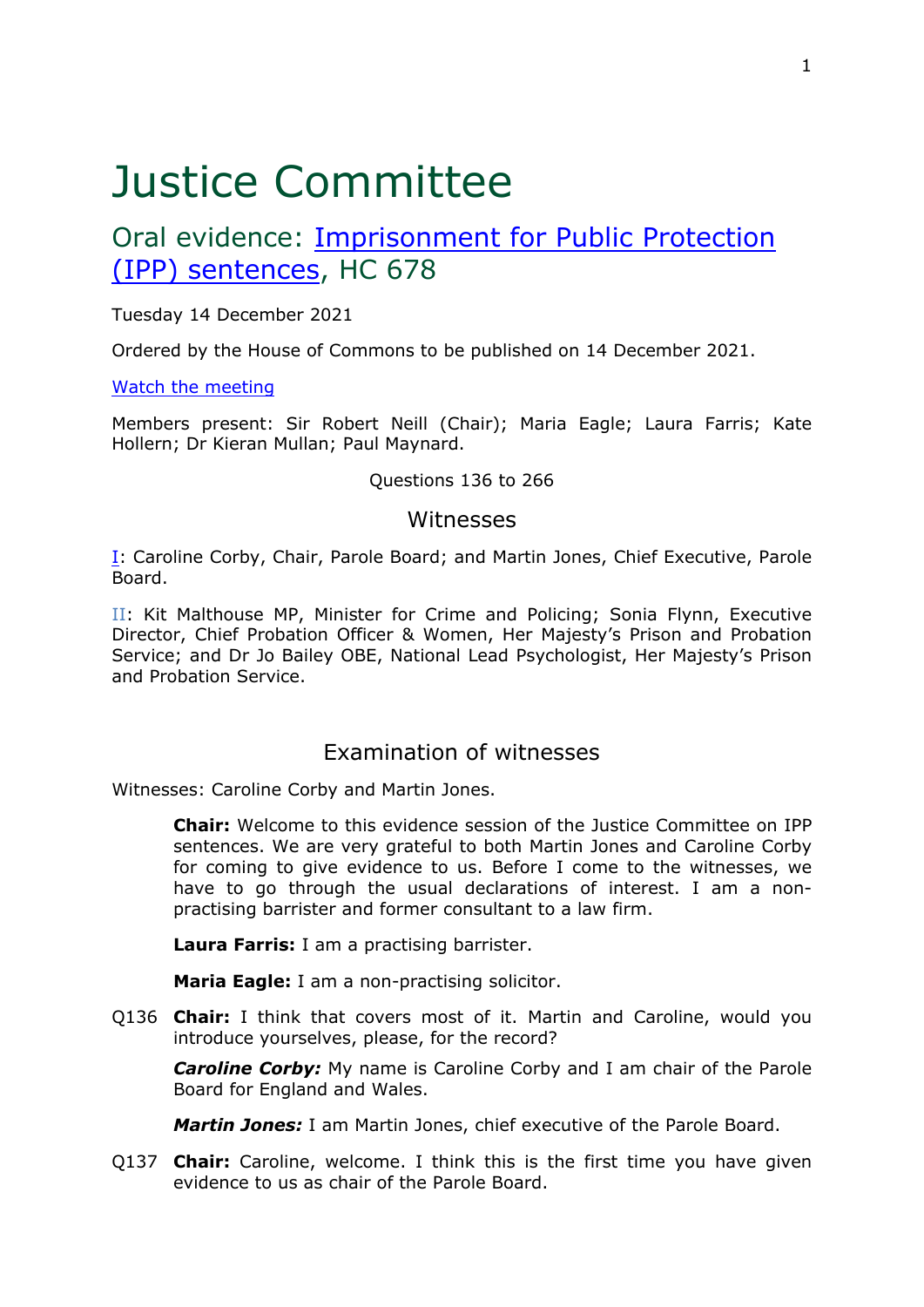*Caroline Corby:* Yes. I had a pre-commencement hearing.

Q138 **Chair:** That's right, yes. It seems a long time ago now, doesn't it?

*Caroline Corby: Three years ago.* 

**Chair:** It flies by. We have not had the chance to pick up on the issues as much, but welcome.

#### *Caroline Corby:* Thank you.

Q139 **Chair:** May I kick off? We know that the primary purpose of the Parole Board is to protect the public. That is essentially what the statute says and what your remit says. Is there a danger that the way IPP sentences, which were intended to protect the public, have actually worked out in practice is that we have got to a stage where the length of incarceration has actually made some of those prisoners a greater danger to the public than they were when they started? Is that the harsh reality?

*Caroline Corby:* The IPP prisoners are made up of a very wide range of prisoners. At the moment, there are about 1,660 IPPs in the system who have never been released. Some of those prisoners have never come before the Parole Board as they are not eligible for parole because they have not yet served their period of punishment. There are 70 of those in the system.

Q140 **Chair:** It is a tiny minority though, isn't it?

*Caroline Corby:* It is a tiny minority. At the other end of the spectrum we have about 570 IPPs who are more than 10 years over tariff, and that means that they would have had six or seven parole hearings during the period of time over the last decade, so there is a very, very wide spectrum of IPPs.

It must be right; living with uncertainty about a release date is a difficult thing to do. Clearly, that is not unique to IPPs. Lifers have the same issue, but some IPPs had a very, very short sentence. I go and observe hearings, as does Martin, every six weeks or so. I observe IPP hearings, and you sometimes see people who are exhibiting loss of hope, and therefore they disengage from rehabilitation, and that does not help the parole process. That must be a feature in some cases, I am sure. Martin, is there anything you would like to add?

**Chair:** That is a fair point.

*Martin Jones:* Yes, my observation on these cases would be that there are lots of opportunities to make poor choices in prison, and that is what you see now, particularly with the people left in the system, people who have had repeated parole hearings. Quite often that is more about their behaviour in custody than their initial index offence. Somebody might have committed a robbery offence and got a two-year minimum period to be served as a result, but if they then come before a parole board many years later you might see improvements in the individual case, but you have to look at the signs of risk that individual is now displaying.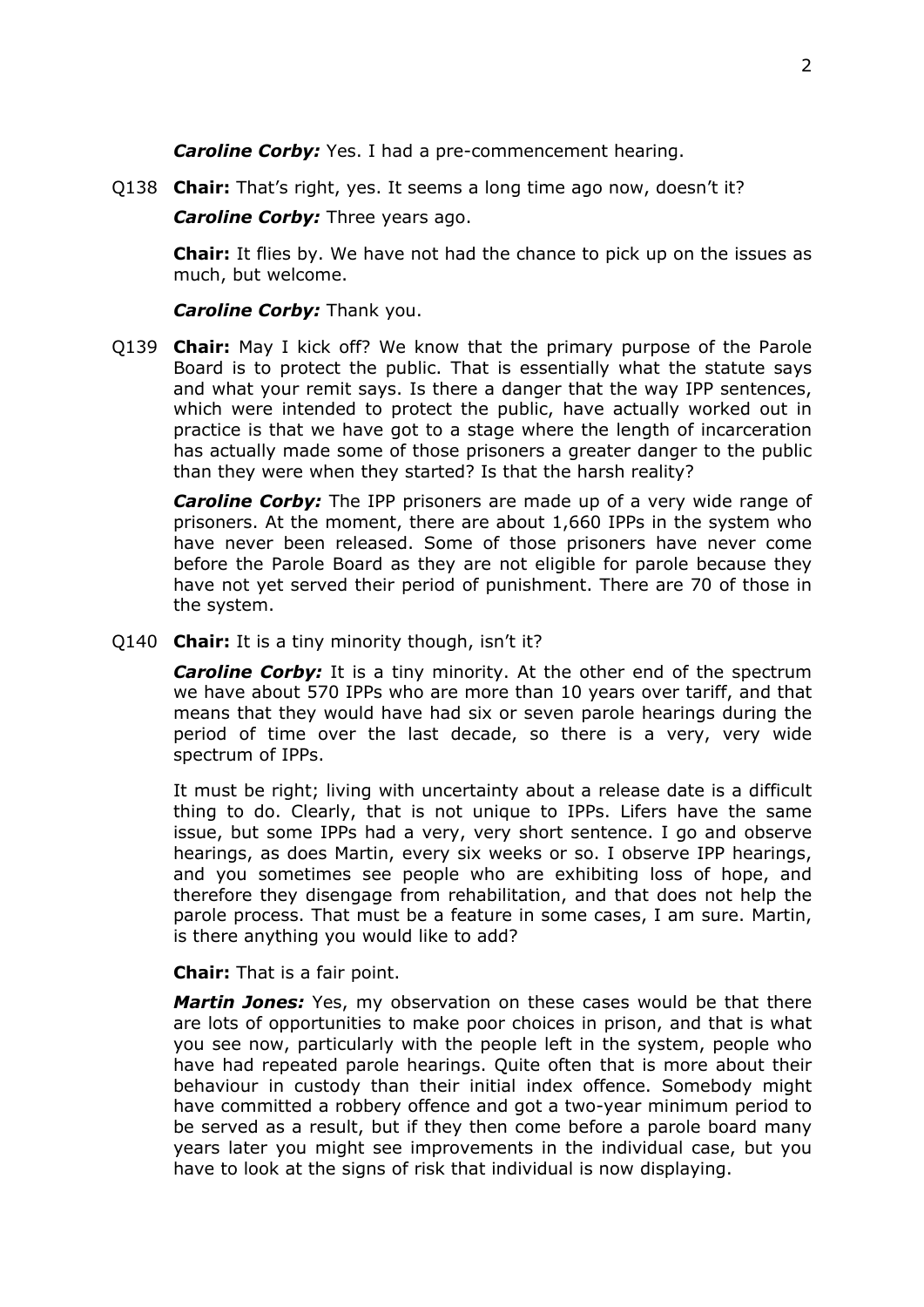If they have very poor mental health, or they are taking drugs, or perhaps they are involved in violence in prison, that makes it very difficult indeed to meet the test for release. The job of the Parole Board of course is to make an honest assessment in relation to whether it is about loss of hope, or whether it is about trying to get that individual to a point where they can be safely released. They are looking for signs that the risk can be managed in the community. Obviously, we want to get those decisions right.

Q141 **Chair:** That perhaps requires a more targeted approach and you would counsel against a broad-brush approach.

*Caroline Corby:* I would say IPPs describe a very broad category of offenders. We undertake a personalised individual risk assessment of everybody who comes in front of us. We do not treat them as a category. We look at the individual risks they present.

Q142 **Chair:** Do you have the material in what is given to you by the prison or other relevant agencies satisfactorily to come to an assessment of these things?

*Martin Jones:* For most of the IPPs that we now see, particularly when they have had repeated parole reviews, we sometimes get 600 to 800 pages of information about that prisoner, and quite a lot of that information will not be about their initial index event. We have the judge's sentencing remarks, of course, but a lot of it will be about what has happened in the time that they have been in custody. Quite a lot will be, for example, about their psychiatric assessments and psychological assessments and what has been happening in prison, and quite a lot about their behaviour. We get quite a lot.

Part of the job of the Parole Board is to scrutinise whether the detention remains necessary for the protection of the public, and quite often we find that we need to ask for additional material, additional reports, as part of that, to ensure we can make the best possible decision. There are two sides to that. We are testing whether the person is safe to be released but also to ensure the continued lawfulness of detention. That is a really high bar, and I think it is particularly acute in an IPP case for somebody who is 10 to 12 years beyond their minimum term. You need to ensure that it is really justified in public protection terms.

Q143 **Chair:** Do you have any idea, Martin, as to what sort of percentage you may have to adjourn to get further evidence or information on the IPP cohort as opposed to others?

*Martin Jones:* There are issues certainly in relation to inefficiency in the system. One of the things the Parole Board has done over the last three years is encourage members to take ownership of the case. Traditionally, about 70% of our hearings result in a decision at the next hearing that is in place, but if you just send it back into the pot and another panel takes it up, there is a lack of continuity.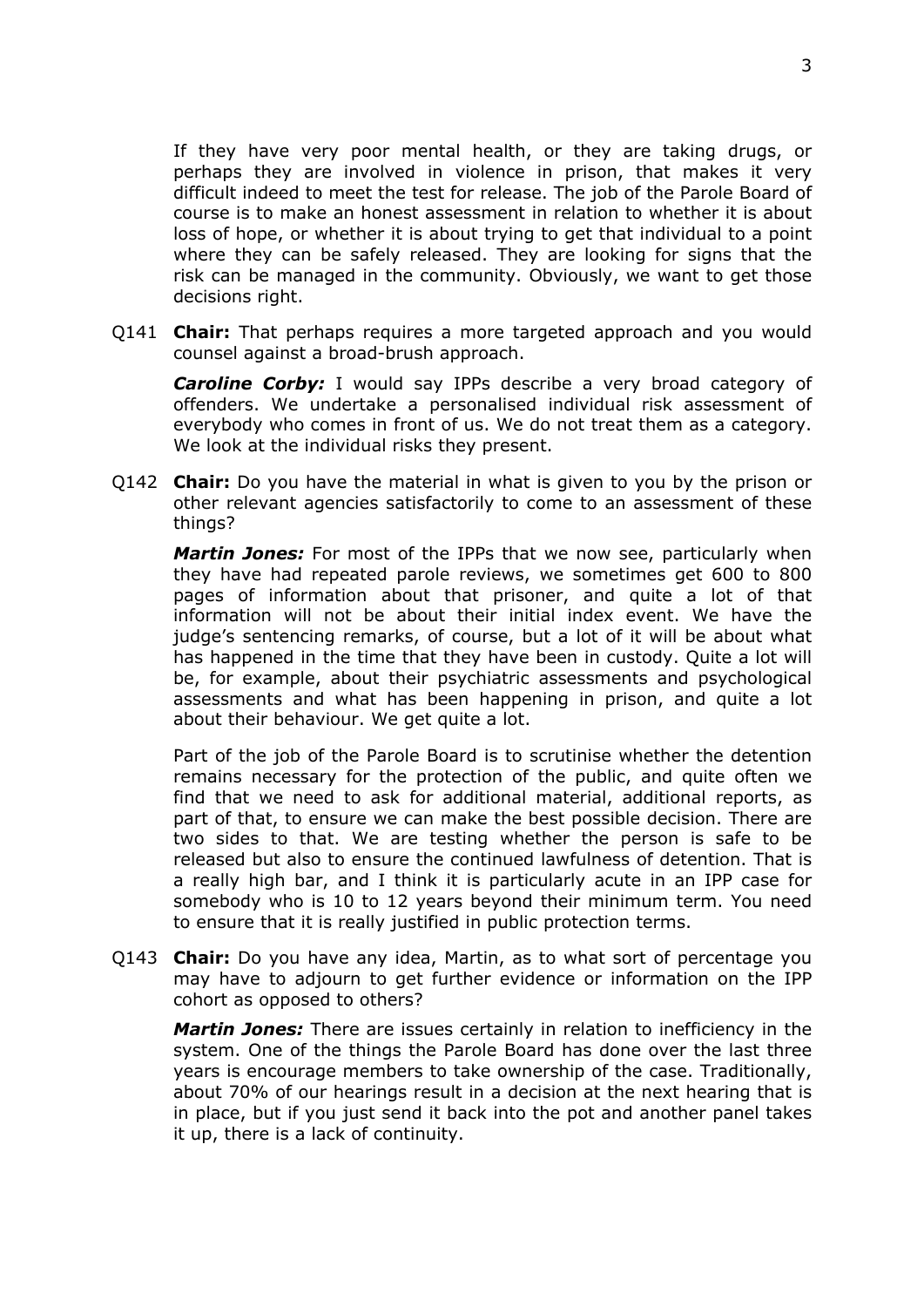We have rolled out an approach that we describe as the compass approach in which, if you cannot make a decision today, you retain ownership of the case. What we have found from implementing that approach is that the majority of those hearings concluded at the next opportunity. In some of them you do not even need the next hearing. In some perhaps you are waiting for a final piece of evidence, the final assessment that you were waiting for, and then concluding the case on the papers in between reviews. That has really helped with purposeful reviews of the sentence.

Q144 **Chair:** The board is able to come to a provisional decision in effect, subject to a final decision.

*Martin Jones:* The board decides what it is minded to do. What you might need is a well-rounded risk management plan to work out whether the person is probably safe to be released, but they also need to be satisfied that there is appropriate mental health support in the community to ensure that the person can be managed. In some places, for example, you might want to look for approved premises that can meet the needs of the offender and you adjourn the case to ensure that you get that information before you make the final decision.

Q145 **Chair:** You can do that by a write-around among the members, in effect.

#### *Martin Jones:* Yes.

*Caroline Corby:* I think it is fair to say that there are still too many delays in the system. One of the areas that we are keen for the root-andbranch review to look at is delays in the system and possible solutions. I am sure you will be aware that we had a tailored review that completed in October 2020, and one of the recommendations that came out of that was a parole system oversight board to deal with systemic problems that cause delays that cross over into the Parole Board and into other parts of the system. We are very keen on that recommendation. We think it will be a helpful way of addressing delays in the system.

Q146 **Chair:** But we need the Ministry of Justice to action that.

*Caroline Corby:* Yes, and that recommendation has moved into our root- and-branch review and we hope that is an outcome of the root-andbranch review, because we think it will be a very, very helpful way of addressing delays, along with inspection of the parole system. We are very keen on inspection as well, not of our judicial decisions, because clearly that could undermine judicial decision making, but in terms of the system: are our dossiers of the right quality; do we have the right information; are we adhering to the timeframes that we should across the system? We think that shining a light on those things could be very helpful.

Q147 **Chair:** What is the likelihood, if we are successful, of getting those things in place, and when?

*Caroline Corby:* They were a recommendation that came out of the tailored review. As I say, they have now moved into the root-and-branch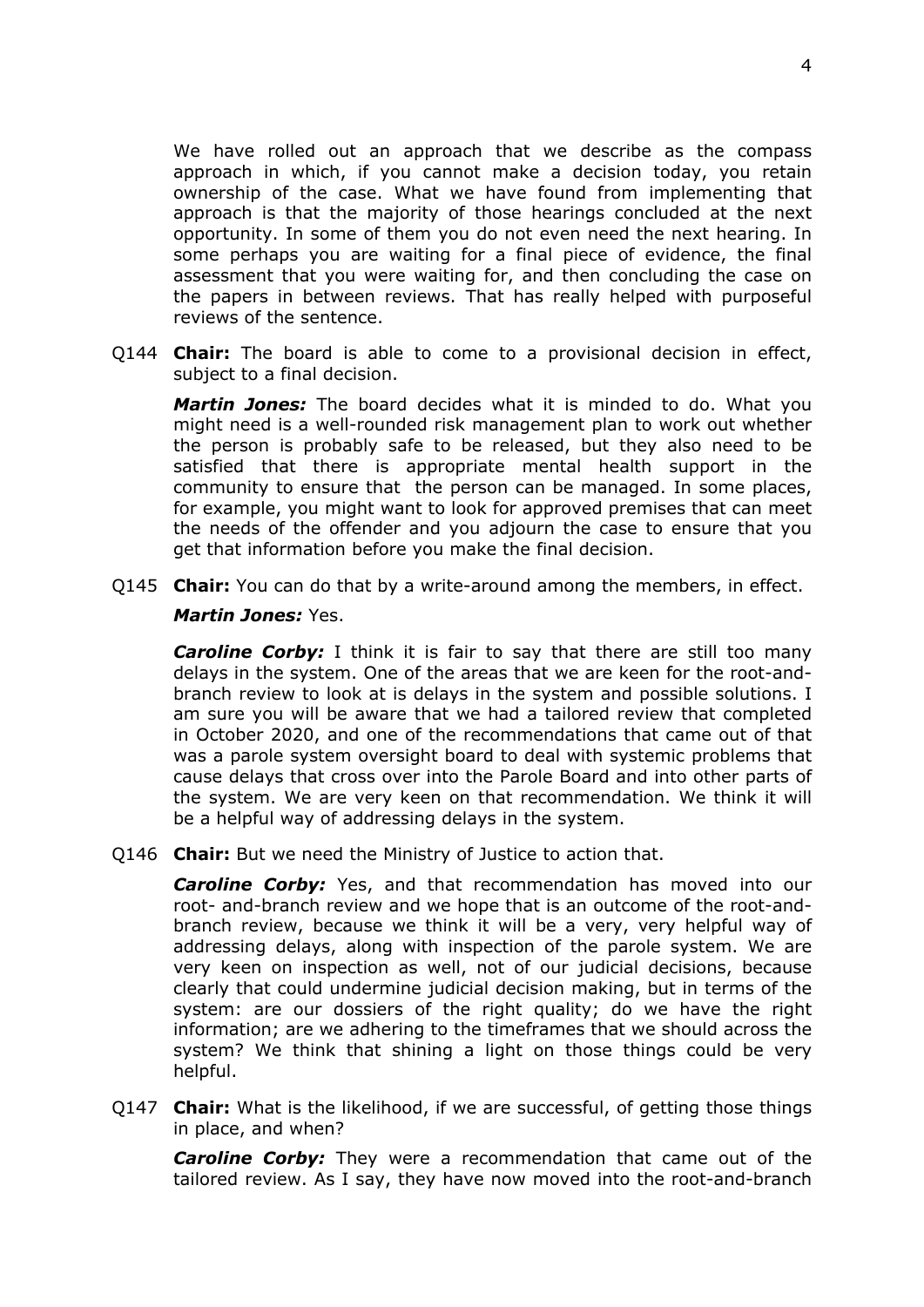review, but I think the case that was made was compelling, so I hope that would also come out of the root-and-branch review.

Q148 **Chair:** Do you have a sense of when the root-and-branch review is going to finish?

*Caroline Corby:* We are uncertain about it, but I know the Secretary of State appeared in front of you a couple of weeks ago and said that he preferred to get this right and not do it quickly, which we well understand, so we think it is likely to be in the summer, that sort of thing. Martin, is that what your indication would be?

*Martin Jones:* That sounds about right, actually. I would not expect there to be any real objections to the idea of a parole oversight board. For most of the people in the parole system, of course, it is more about what has happened to them in the last 10 to 20 years they have been in prison, and that is how we need to look at it; we look at it throughout the system. Parole reviews are only successful if you have the right information right from the start of the case.

Q149 **Chair:** I get that, yes. You make the point, both of you, that the remaining IPP prisoners are particularly complex cases in many ways, and some of this will be quite difficult. Is there a case for saying that with IPPs in particular you ought to have a judicial member chairing the panels?

*Caroline Corby:* I am not persuaded that that is the right way for us to go. That is for a number of reasons. First, I would not want to give the impression that our independent members are not fully capable of chairing hearings in a very effective way. When you look at the make-up of our members, we have around 330, and about 60 are judicial members. Then we have around 60 psychologists and psychiatrists, and the rest—over 200—are independent members, and they do an awful lot of the heavy lifting in our work, and they do it extremely well.

The other consideration would be that IPPs are a very important part of our work, but we also deal with terrorist offenders. There are often very complex legal issues associated with terrorist offenders and we use a lot of our judicial members to do that work. We are also dealing with lifers who can have complex legal issues, perhaps associated with allegations where they are not attached to a conviction, and those sorts of things. What we are much keener on doing is not ticketing people in that way, to say you can only do IPPs, but ensuring that we match the skillset among our members to the issues in the case.

The only exception where we ticket, if I can describe it as that, is for Terrorism Act offenders, where we think there are some quite different characteristics of those offenders; there are very different motivations for the offenders and there is a different scale of risk. There, we have a ticketing process and we have a lot of judges who do that work. Martin, what is your view on judges doing IPP cases?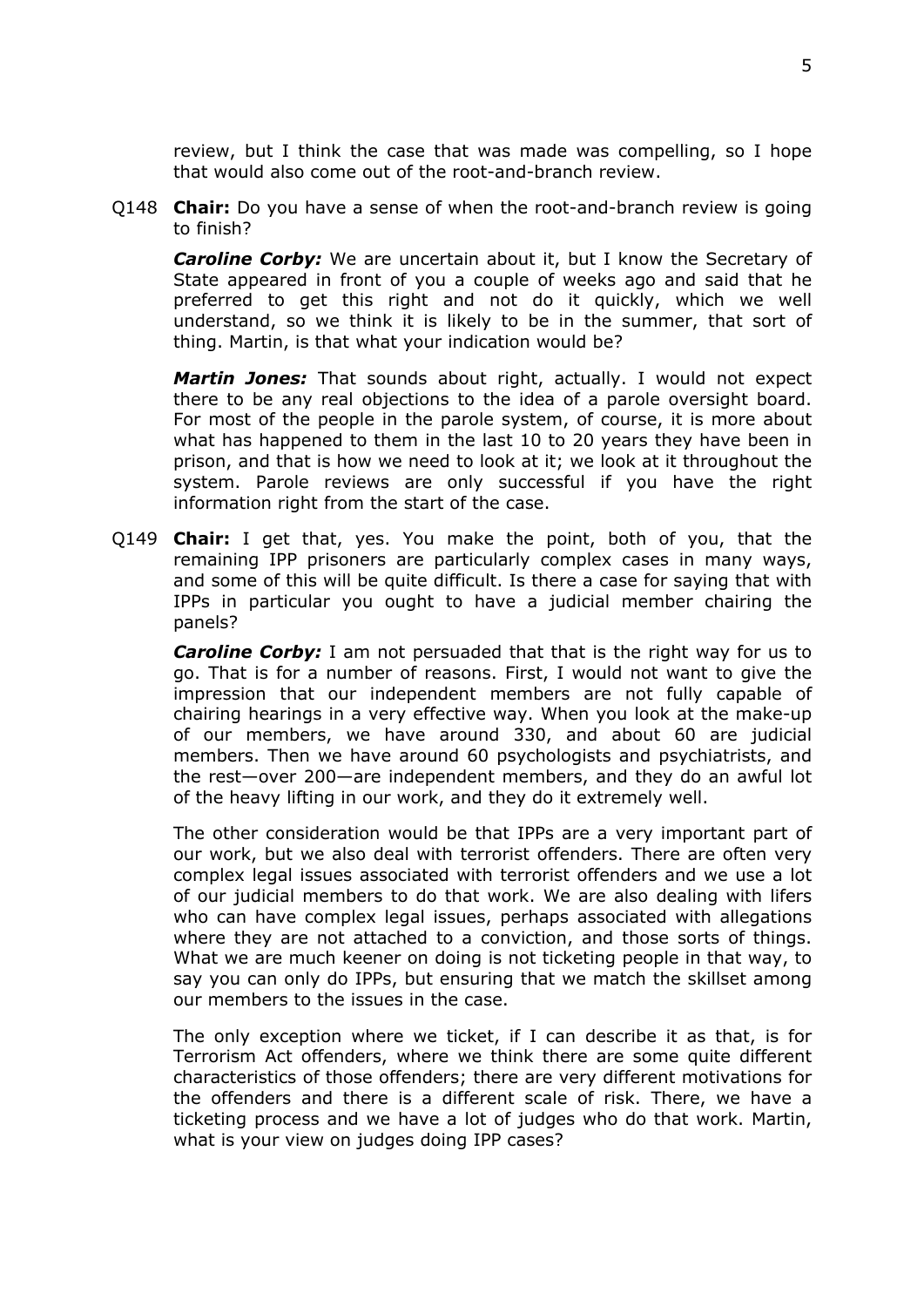*Martin Jones:* A percentage of IPP cases will have a judge chairing them. Every single case that arrives at the Parole Board is subject to an initial assessment to identify what the issues in that case would be, and some of them will clearly need a judge. I would be worried if we used only judges on those cases. It would lead to delays in the system and it would be deeply unfortunate if in the aim of trying to get the system to be more effective you created delays. There are no real delays in relation to how quickly we can list IPP cases now.

The other thing is that for somebody who is incredibly vulnerable in prison, perhaps with learning difficulties, we find that some of our independent members are sometimes the better members to deal with those issues because they are able to ensure that the person is at ease in the right way to get the right answers to the questions we need to ask.

Q150 **Chair:** Are there particular constraints on how many members you have and what the mix is? You have 60 judicial members and about 60-odd psychiatrists—

*Caroline Corby:* There is no mandate that says we have to have those numbers. We go to the Ministry of Justice when we think we would like to do another recruitment round. We are right now in the process of recruiting some more Terrorism Act specialists. They come in with a particular background and we hope they will be joining us early in the new year. We are likely to do another recruitment round for independent members in late 2022. The process is that we go to the Ministry of Justice and say we think this is our need. We are always gearing up, by the way, because our work is growing by about 10% per year and has been for many years.

Q151 **Chair:** The logic is that you have to expand the number.

#### *Caroline Corby:* Yes.

*Martin Jones:* Over the last six years, it has doubled. When I joined the board in 2015 we had about 160 members and it is now 330 members. It is one of the reasons we have managed to address the backlog.

Q152 **Chair:** It is quite a big increase.

*Martin Jones:* Certainly the interests of the system being efficient is a really good argument for saying that we need more Parole Board members of different types, and we will be successful in those arguments.

Q153 **Chair:** You talked about having to assess risk, as well as where they are at the moment and everything else. That must involve things like support in the community and so on, if they are released. What are the mechanisms a prisoner might have to say, "I'm not sure this has been investigated fully enough, this support in the community side"? Obviously when they are in prison, you have officers and specialists to deal with them. What would you do if an issue is raised about whether the assessment of community support they may have is insufficient?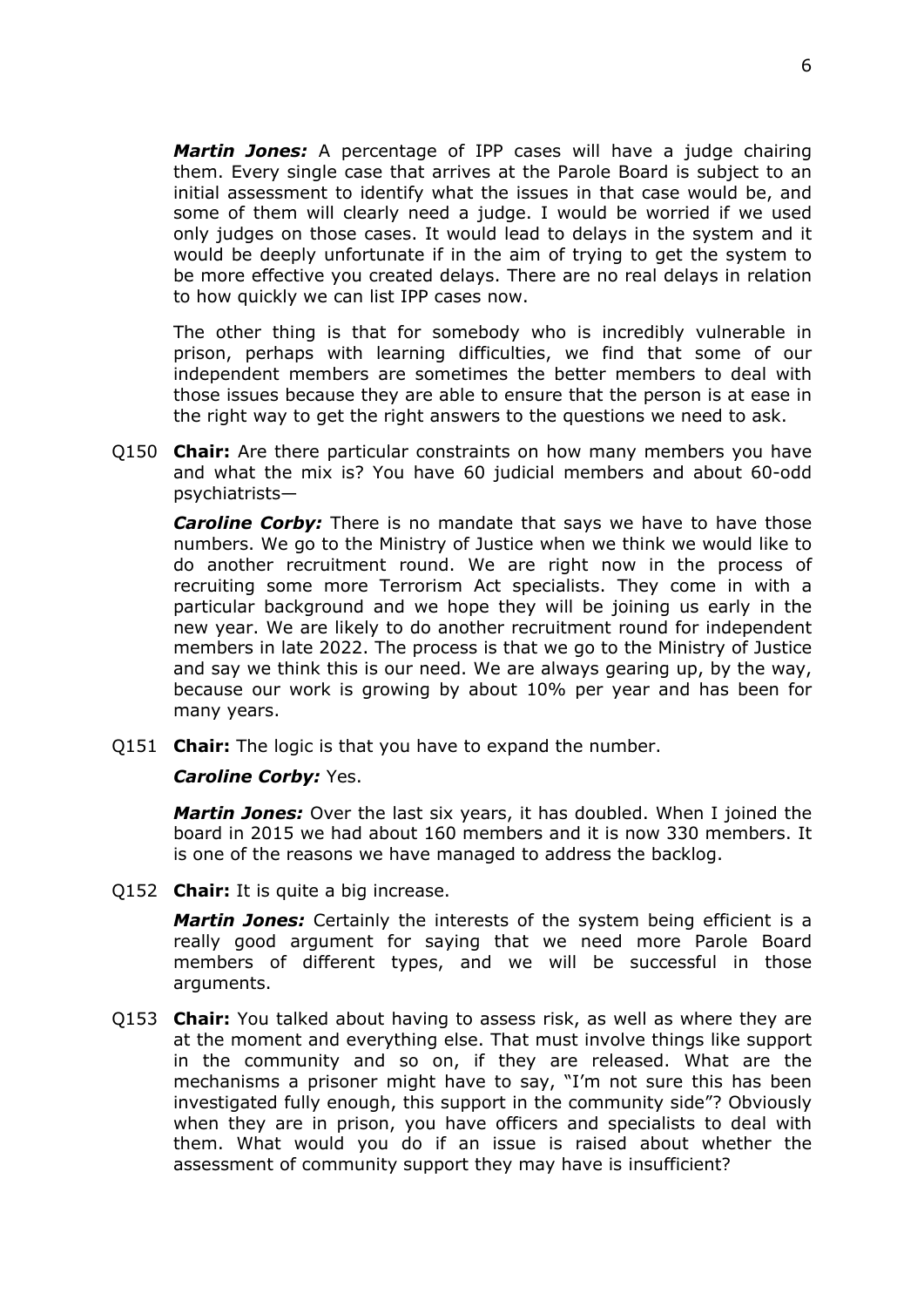*Martin Jones:* Again, it really comes into focus for us around the risk management plan that is put in place for a particular offender. If a panel does not believe that the risk management plan is robust enough to manage the risk in the community, they will test it pretty robustly to ensure that there are alternative plans.

Of course, throughout their career, most Parole Board members will have dealt with hundreds and hundreds of cases and will know what a good risk management plan looks like. They will say, "Have you thought about this, for example? Would there be drug testing available in the community?" That really comes through in relation to the licence conditions. Most of the IPPs in the system are legally represented; well over 95% are legally represented in their hearings, so they are able to ensure that their interests are properly represented at those hearings, and they can test the evidence of people as part of that.

Sometimes you need to use a bit of imagination in looking at the risk management plan. Sometimes you can question whether they actually need to go to approved premises. If you have the right supportive family background, releasing a prisoner to a home address, perhaps with a tag, might be a better approach than putting somebody in approved premises. It is about calibrating to the individual needs of the case.

We think that is particularly helpful, for example, for recall offenders, who have perhaps spent a year to 18 months in the community and have been brought back into prison, perhaps because of a breach of their licence conditions. Do you really need them to go back on that round of spending 16 weeks in an approved premises? Just get them back into their home but manage them proportionately to their risk.

Q154 **Dr Mullan:** Some of the evidence that we have had from victims talks about the assurance that they get from someone being on an IPP, and their concerns that that assurance might be lost in some kind of conversion of the sentences, or whatever it might be. How do you take into account the impact on victims of potential release for IPP prisoners? I assume it is no different from any of your other hearings, but it would be good if you could articulate how you give weight to victims.

*Caroline Corby:* We should start by saying that the Parole Board is mindful of how distressing the parole process can be for victims. Many of the people we deal with have caused immense harm to victims, and most victims, for reasons that we completely understand, are fearful of the prisoner being released and do not want the prisoner to be released. The parole process is inherently a really difficult process for victims.

Over the last few years, we have been working very closely with the Department and with the Victims' Commissioner to do everything we can to take the stress out of what is inherently a very stressful process for victims. Getting rid of delays would help victims, because it is very difficult for a victim who girds themselves for a hearing, and then it is adjourned for some reason and they have to come back again in three months' time. Sorting out delays is very important for victims as well.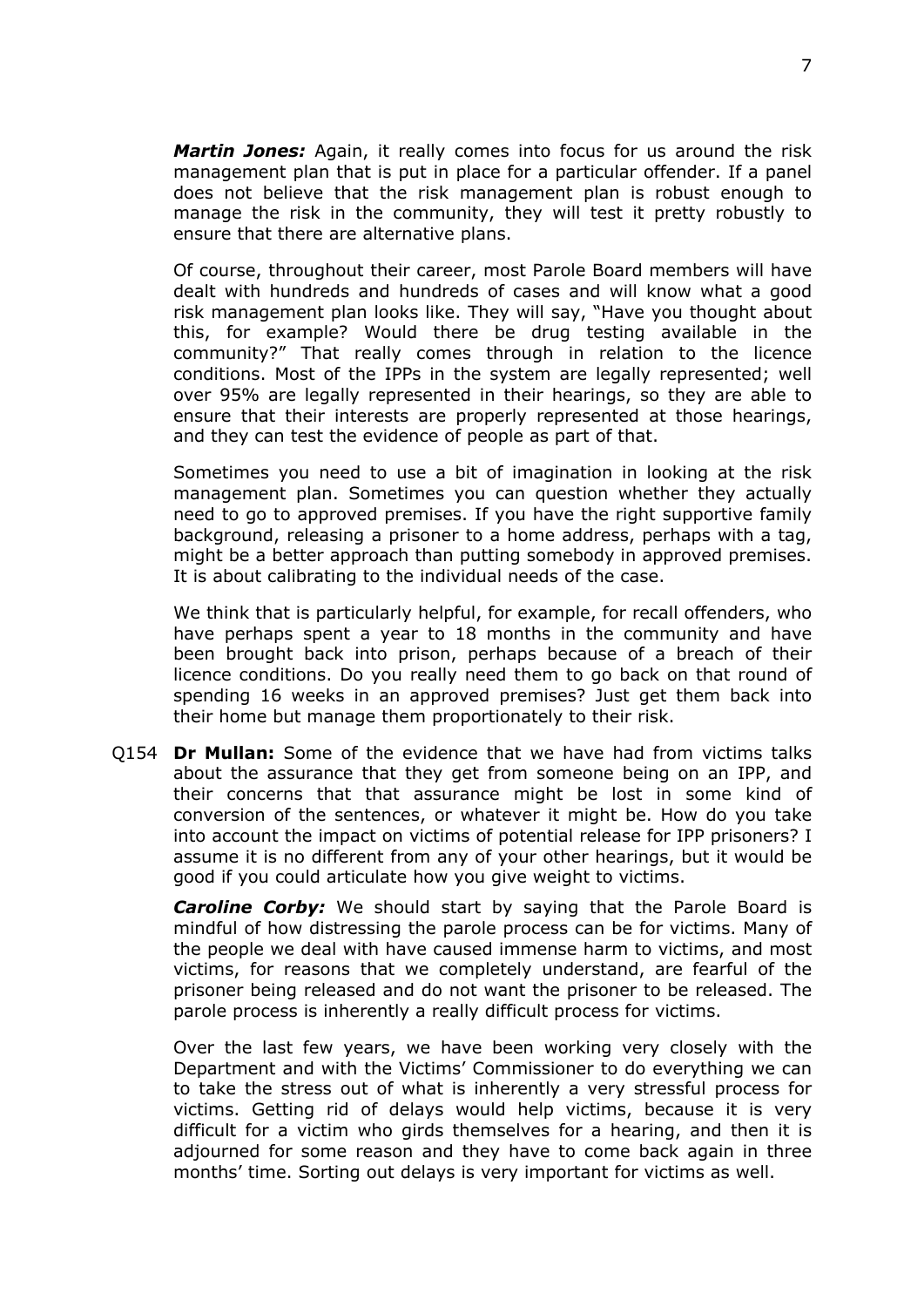We are aware that victims are not always clear about sentencing at the point of sentencing, so we are trying to do work there. They hear "life sentence" and do not realise that that person, unless they have a wholelife sentence, will be eligible for parole. These things can be very, very challenging for victims.

Some of the changes over the last couple of years have been extremely positive for victims. Summaries have come in, since May 2018, so victims can now understand the reasons for our decisions, which they could not before then. We issue over 2,000 summaries a year, which I think has been very helpful. We also have a reconsideration mechanism, which means that victims can go to the Secretary of State if they have serious concerns.

In taking into account the voice of victims, if I can put it that way, victims can come and give a victim statement to our hearings. If Martin gets an opportunity to talk about Covid later, he can tell you about some of the changes that we have made.

One impact of us going virtual is, I think, that the hurdle to giving a victim statement has come down. Obviously, going into a prison can be a very anxiety-making event. Often prisons are a very long way from the victims. We find that more people are giving victim statements. It is very important for our panels that they can hear some background about the impact and get more colour around the crime, if I can put it that way. We hear victims' voices in that way.

We are very mindful of victims' views on licence conditions. All our panellists are well aware of the fear that somebody might feel that they were going to bump into somebody, say, in their local high street if that person were released. That is very important in crafting licence conditions. Victims have an important role in that.

In terms of risk assessment, it would be the case that almost every victim would not have seen the perpetrator for years and years and years, so they do not give evidence on risk—that is not their role—but they can certainly be extremely helpful in terms of licence conditions. We are always thinking about ways that we can work better with victims and improve the experience. Martin, is there anything I have missed out with respect to victims?

*Martin Jones:* That was extremely comprehensive, Caroline. The only point I would pick out is around licence conditions, actually. It is pretty common for us to impose a non-contact prohibition, an exclusion zone. For the most part that is to reassure the victim that they will not come into accidental contact with somebody. There are a small number of cases in which the victim says, "I have information that potentially goes to risk."

The important point for us is that, if the information comes in through the victim personal statement, it needs to be fed in to the probation officer, who will say, "I am aware of this happening." Sometimes it comes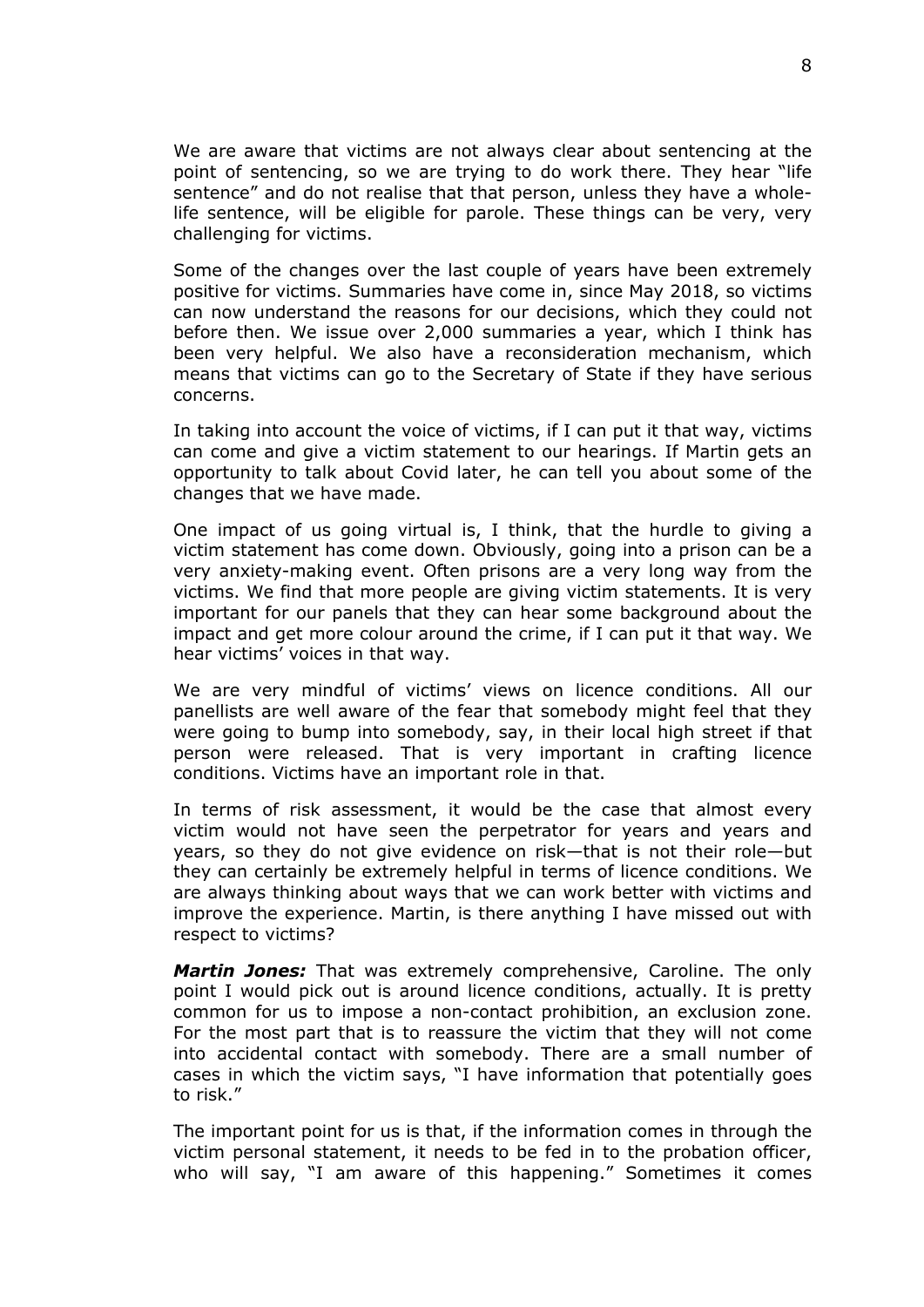through, for example, in a domestic violence case where somebody is in prison for a serious domestic violence offence, and it might be that details of that need to come in through a formal evidence route. Quite a lot of our job is to redirect that.

The point about evidence during Covid is an incredibly important one for us. Ordinarily, we get about 200 victims wanting to read their victim personal statements. We help them by paying their costs to go to the prison, but it is much easier, and we find a much higher take-up, when they are able to do that remotely via video. In reality, most victims do not want to see the prisoner. They request at the start of the hearing, "I don't want him or her to be present when I'm reading out my statement," because they do not want that contact. Doing it remotely provides a much safer and more reassuring environment for them, and we would want to build on that.

Q155 **Dr Mullan:** There would be an intention to carry on that facility.

*Martin Jones:* Absolutely. We think it is a really good and effective way of ensuring that they are properly supported. The other thing we are really quite concerned about is that we know—I speak to many, many victims throughout the year—how distressing the experience is for them. For example, if you are giving evidence via a probation office, you probably need to speak to somebody after giving the evidence. At the moment, you leave the prison and get on the bus, and I worry about the impact on people of suddenly reliving it in their mind. It is much better to be able to do that and speak to your victim support officer at that point in time as well.

*Caroline Corby:* You asked whether we were going to carry on with this way of working. The Parole Board has used the Covid pandemic to completely change the way we work. Pre the pandemic, over 95% of our hearings were taking place face to face. Now that has flipped, and over 95% are taking place virtually. We have seen no change in our release statistics at all. We have seen no change in our serious further offence rate. We think it is a much, much more efficient way of working. I feel we have jumped a decade and we are going to carry on working in this way in the future.

Q156 **Dr Mullan:** May I pick up on licence conditions and exclusion zones? Would you say, if a victim asks for it, that it is almost a default? What is the reason why you would not grant an exclusion zone in a licence, for a victim?

*Martin Jones:* It has to be reasonable and proportionate to the risk. You need to look at the individual circumstances of the case. Part of it is also ensuring that you provide protection for the victim. If you are saying, for example, to a prisoner, "You cannot go to this tiny village over here," it is pretty obvious where the victim is now living. That is one thing to bear in mind. Generally speaking, it is about the extent of that.

For example, if you say, "You can't go to this area in Kent," the area around Maidstone where I live, that would be one thing. If you are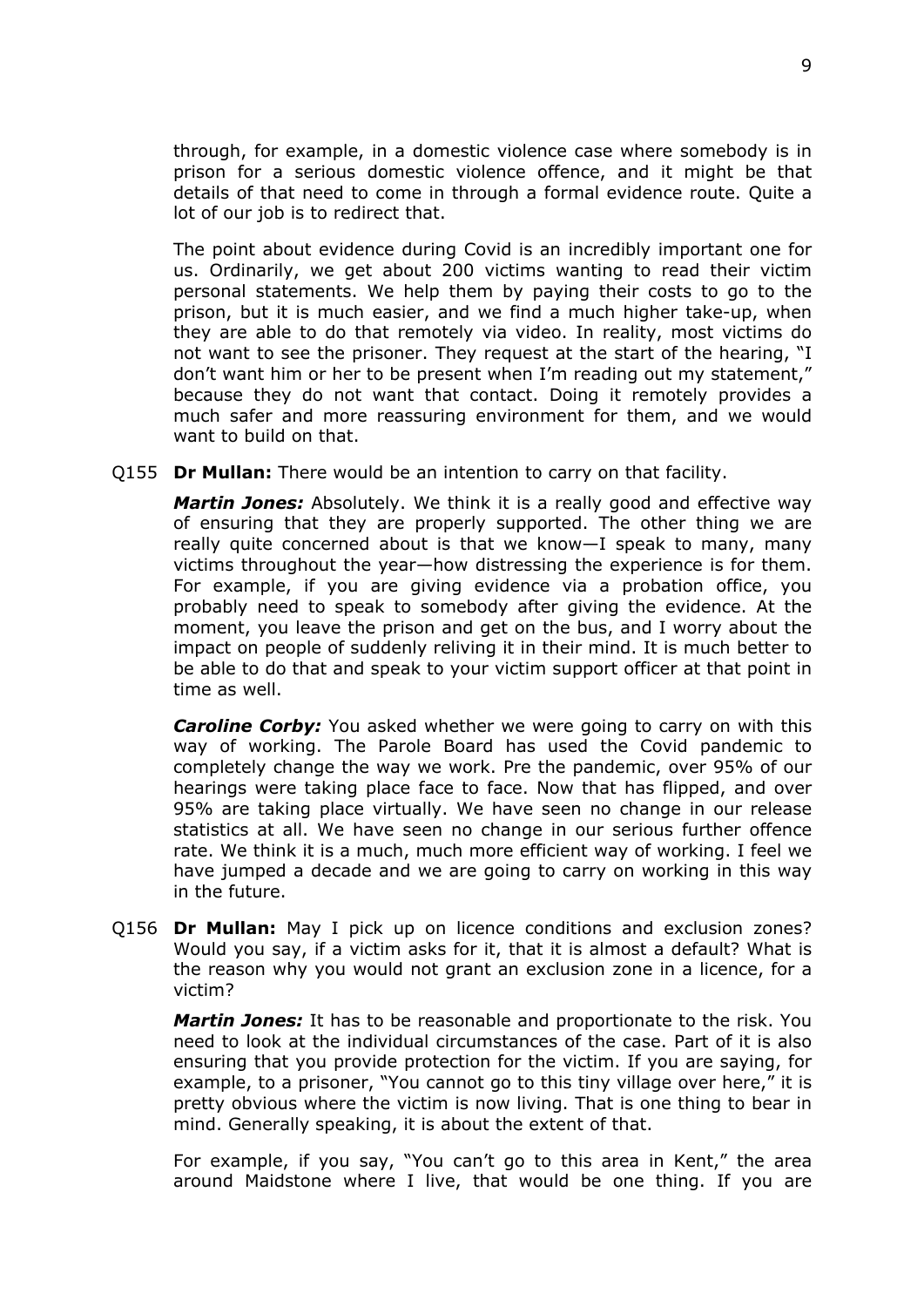saying, "You can't go to the whole of the south-east of England or the whole of London," there is a question of proportionality if the person lives in Kensington. It is that sort of thing. It is the job of the panel to ensure that it is proportionate to the risk you are managing. In most cases, it is pretty much a done deal.

The only thing that occasionally you need to be sensitive to as a panel member is that most crime is local. I might have committed my crime in Hull but I come from Hull, and that is where my mum and dad and my family live. In reality, if you look at the data around reoffending, having supportive structures in place is part of it and we will not ban you from the whole of that area. It might be a particular part of that community that you cannot go to. That is the sort of thing the panel always bears in mind when it is deciding on the licence conditions. There is a pretty welloiled process for that request to be made. The Parole Board needs to provide reasons where we are not granting that, and of course that can be challenged in due course.

Q157 **Dr Mullan:** You mentioned life sentences, and I agree with you about victims misunderstanding. There would not be a misunderstanding if there is any change because they would be correctly of the view that the person will not get out until the risk is deemed to be removed. We potentially might be bringing forward a situation where that absolute test is not there any more. Do we have to do anything in particular to support victims specifically because there is some transitional change to the sentencing and how it works?

*Caroline Corby:* You mean in the future, with IPPs, if we applied a different test?

Q158 **Dr Mullan:** Let's say a different test is applied as a re-sentencing exercise, or whatever it might be. If there is a change, does particular attention need to be paid to those victims?

*Caroline Corby:* I am sure that would be right yes.

Q159 **Laura Farris:** In the course of the evidence that we have taken on IPPs, we have heard about different types of offending that have led to an IPP; for example, it could be something as serious as a terrorist offence, or it could be something like robbery that might lead to an IPP. We have also heard about different requirements being set for prisoners. We heard from the sister of one prisoner who I think had killed himself in custody because he had been asked to complete various courses. He had been moved around the prison estate, and some of the courses were not available, so he was never successful.

Obviously, you are dealing with a really broad spectrum of people and lots of different requirements. What is your view of the way the criteria were applied by the Parole Board? Do you think they took fair consideration of some of those distinctions? What are the current barriers to the release of IPP prisoners?

*Caroline Corby:* As to whether I think our panel members are fair, yes, I think they fairly apply the statutory test. To give you a feeling of that, we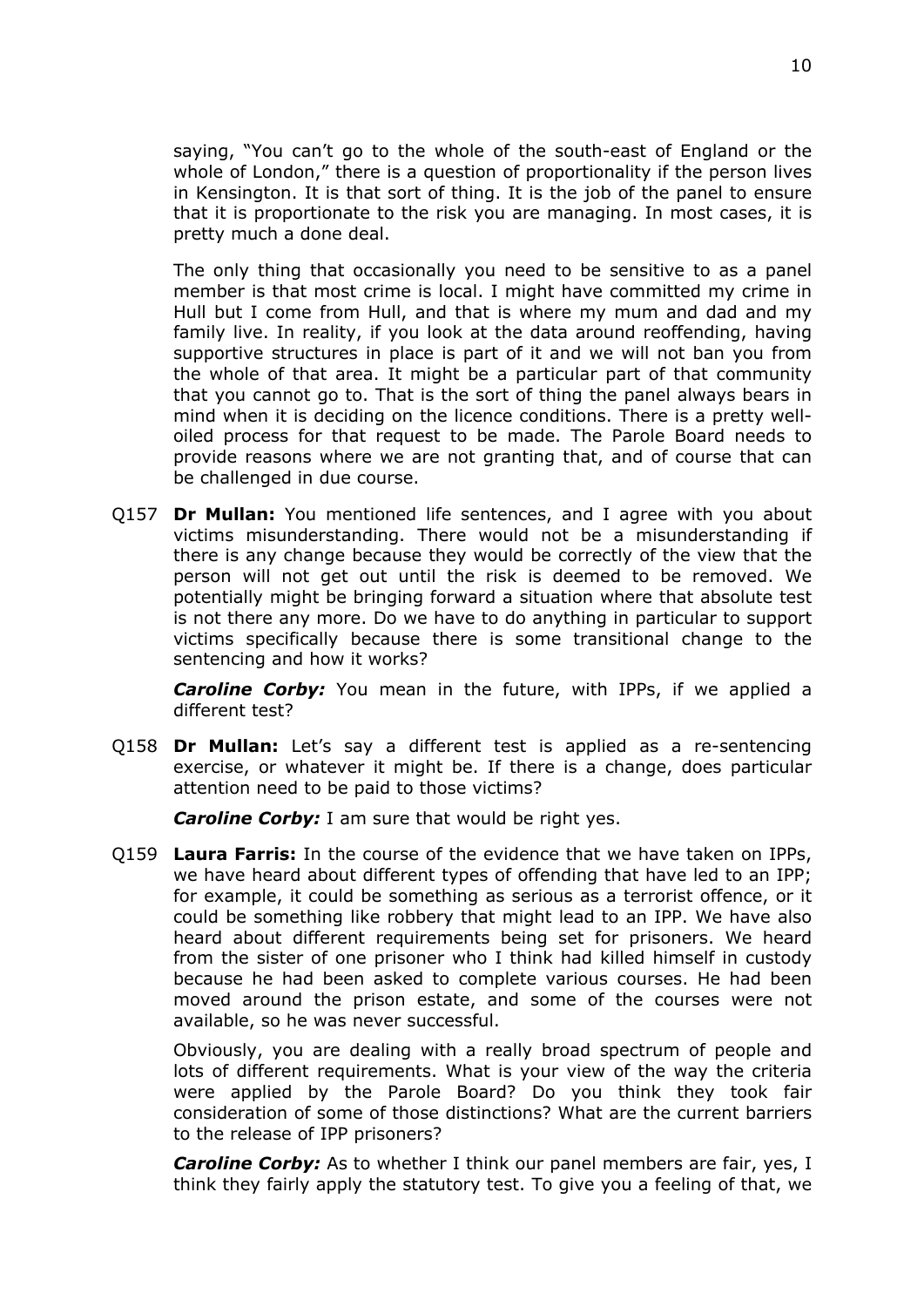have released over 5,000 IPPs in the last 10 years; we released over 400 IPPs who had never been released last year, and I think about 440 have been recalled. We are continually releasing IPPs.

Q160 **Laura Farris:** Do you think there has been an improvement in the way that has been handled in recent years?

*Caroline Corby:* I think there was a big effort about six or seven years ago when there was a lot of concern about disproportionalities with the sentence. I think collectively the whole system has been much more focused on addressing the IPP issue. A lot of effort has gone into ensuring that people have the right courses and support and all those sorts of things. We have seen the numbers come down.

Inevitably, the easier cases have been dealt with and you are left with a very hard core of people who are going round and round the system and exhibiting the kind of risk that means that they will not meet our statutory test. There is still a lot of support being put in to try to assist people, but the underlying issue is that people are not able to convince our panellists that their risk can be managed in the community. Clearly, if they cannot convince our panels of that, they will not be released. Martin, is there anything you want to add?

Q161 **Laura Farris:** Before you do that, I want to pick up on something you said, which we have heard from previous witnesses. We have heard nightmare scenarios where the index offence has been reasonably low level and the person has had a very problematic experience of prison. They have developed a very serious mental health problem, and, in a sense, the effect of the sentence itself has made them a danger to society. To what extent do you recognise that description? How many people do you think it applies to? Is the parole system able to deal with that?

*Martin Jones:* I will answer that question in two parts if I can. First, I have heard the evidence that Shirley Debono and Donna Mooney gave the Committee. I have met both ladies and I think they are incredibly impressive in the way they advocate on behalf of the IPPs' families. I think it is an incredibly important part in ensuring that people are fair.

In relation to the numbers, I think there has been a sea change in the system. I checked the numbers yesterday. In the first five years of the IPP sentence there was a little bit of variability in the release rate but, in essence, the Parole Board released fewer than one in 10 of the people that we saw each year. Only 135 IPPs were released in those five years an astonishing figure—and that stands in contrast to the fact that we have released more than 5,000 over the last 10 years. There has been a significant change of approach and much more realism around that.

It is probably true to say that in the past there was too much of a focus on a tick-box exercise: "Have you done all the right courses? Can we send you on another course? You need to go to this prison over here." In the cases that we are now seeing, almost every single person has done multiple courses and we have tried various different things, so that is not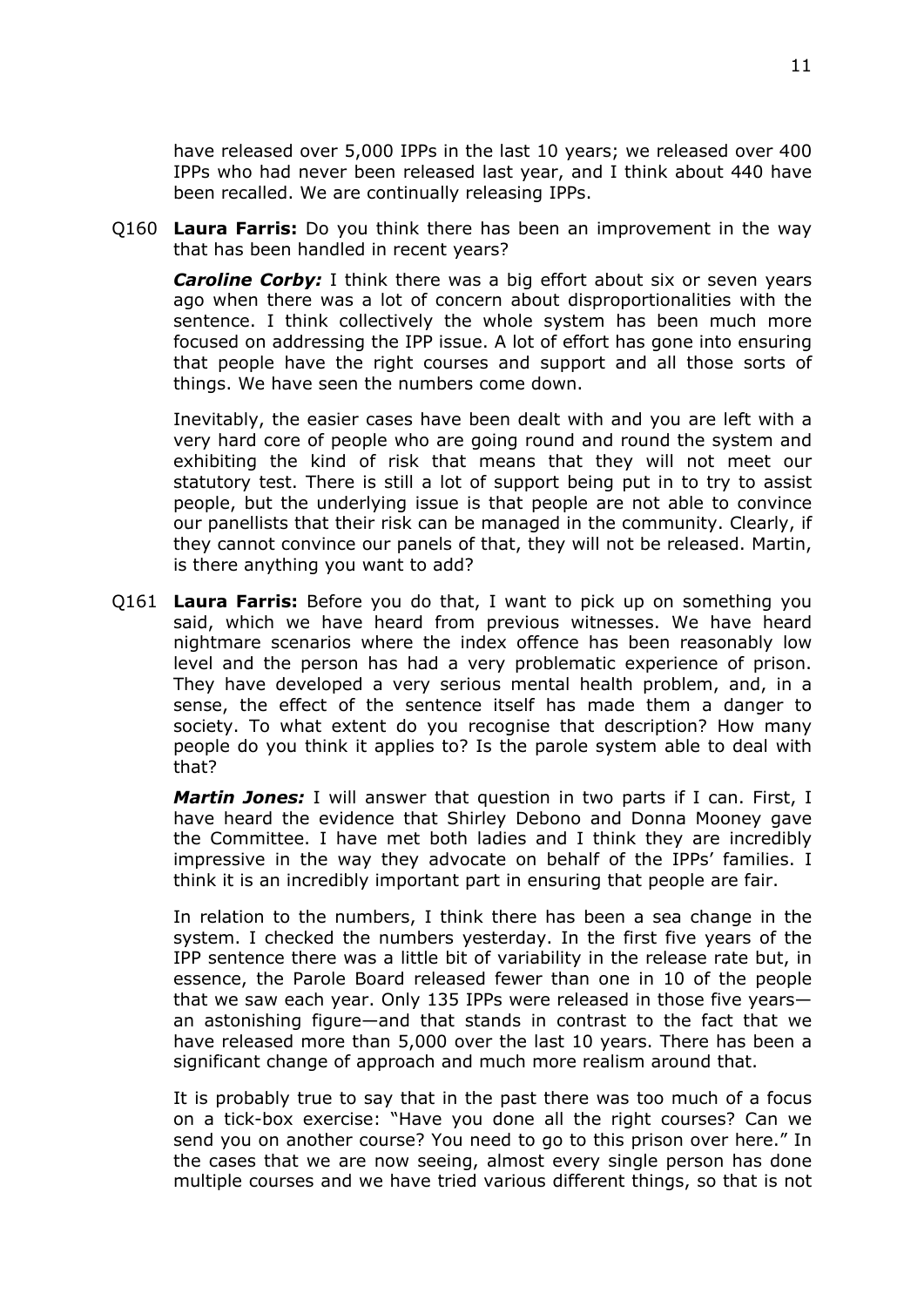really the obstacle in the way.

I think there is a hard core of people for whom the sentence itself has been a particularly toxic part of the journey for them. As you say, robbery is a serious offence if you are robbed at knife point, and that person clearly needs to go to prison, but does it really warrant 15 years in prison? It should only be where there is significant concern about your ongoing risk to the public. We have found that for some of these individuals actually getting them mental health treatment is the secret. There are some people who move into a hospital for their mental health and, once they have completed treatment and they are well, they are in a pretty good position to be released at the end of that.

The other thing the system has got much better at in recent years is for individuals who have completely lost all hope; their behaviour has deteriorated, and it is a question of how you restart the journey. There has been some exceptional work done. It started at HMP Warren Hill with what they describe as the progression regime. There were people they knew had repeatedly failed in their parole journey, had had two, three, four or five parole reviews and were making no progress, and they were sent to that prison. In the first two or three years that was operating we were seeing 75% of people emerging at the end of that progression regime being released back into the community. I think something can be done if you almost restart as part of that.

The difficulty is that the Parole Board has a statutory release test to apply that has been set by Parliament. We cannot release somebody because we feel sorry for them. We have to be emotionless in our decision making and ensure that we apply the correct legal test. If there are signs of live risk, it makes it extremely difficult for us to release that individual back into the community. I completely see the story. It is very difficult to estimate, but my suspicion is that there will be hundreds of people for whom it is the sentence that has become the problem rather than necessarily their initial index offence.

Q162 **Laura Farris:** It seems from what we have heard previously that there is some correlation between people for whom the index offence perhaps was not so serious; they were not a serious sex offender or a murderer or something like that. Is there any circumstance when an IPP for an offender of that nature is preferable to perhaps an extended determinate sentence, so that they know what they are working towards?

**Caroline Corby:** The IPP sentence has not been used since 2012 because of the concerns, and extended determinate sentences replaced them.

Q163 **Laura Farris:** Hypothetically, from when they were being used, do you think it would ever have been preferable to have that sense of a definite stretch when it could have been substituted for a longer sentence to reflect whatever the underlying concern about the risk factor of that person was?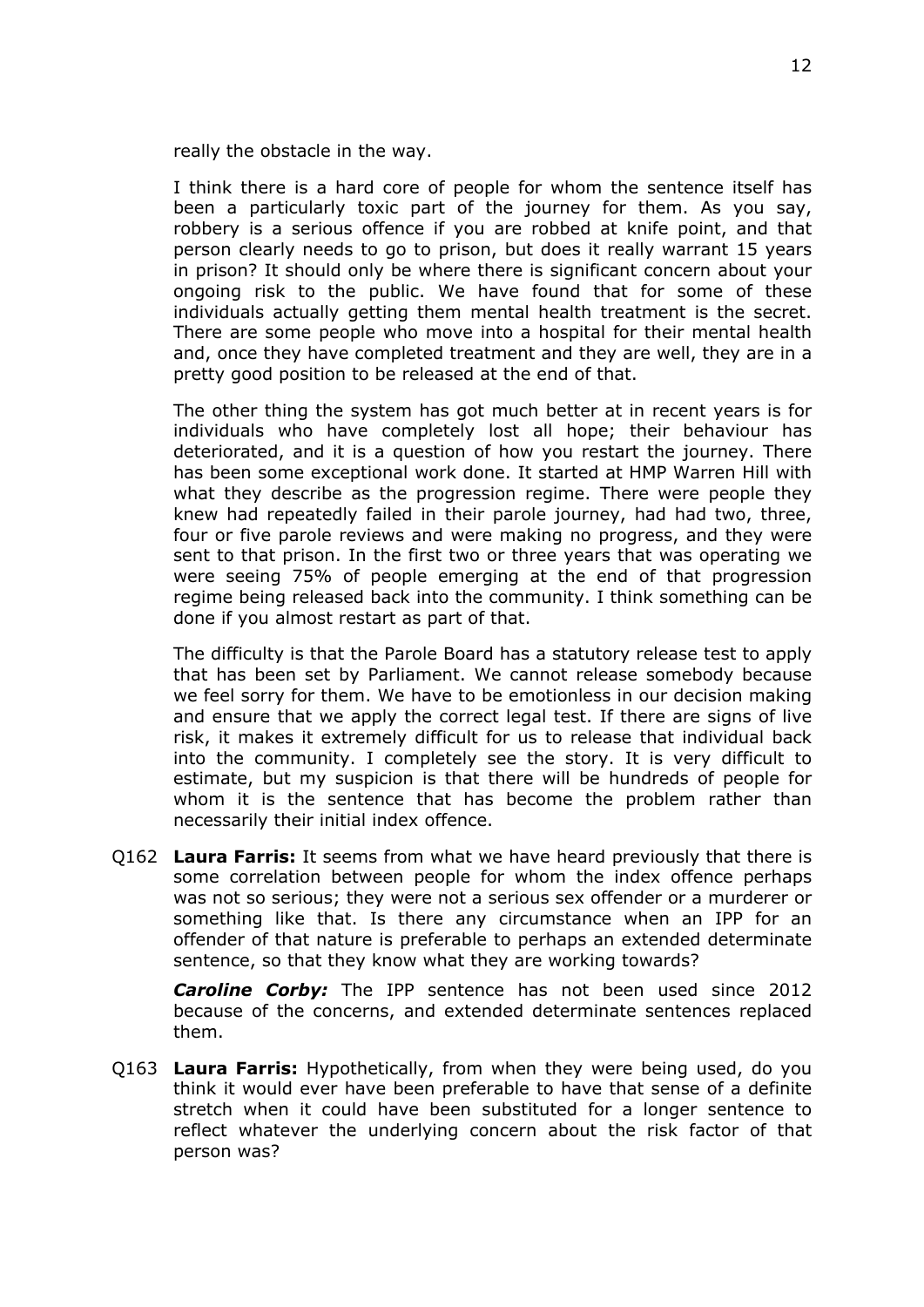*Martin Jones:* My observation would be that, if you look at the history of the sentence, the fact that it was implemented in 2005 and merely three years later Parliament was changing the parameters of the sentence because its impact was far greater would give you an idea in relation to setting a seriousness bar. I have seen Lord Blunkett's evidence around it being quite a good idea.

For the people who were in those first three years you really start to question the justice of that. There are still a fair few hundred people in the system who got the IPP in the early part of the sentence. I am absolutely of the view that an extended determinate sentence would have been suitable for most of them, but I can see that doing it retrospectively is incredibly difficult. It is very hard to do, other than with a resentencing exercise.

Q164 **Kate Hollern:** You have mentioned the statutory test a few times. Do you think that statutory test should be amended?

*Martin Jones:* I think it is very difficult. I guess what I would talk about is my experience of leading the Parole Board over the last six years. It is helpful for members to have a consistent test to apply in relation to whether it continues to be necessary for the protection of the public that a person be confined. If you start to alter the test, it gets very difficult to ensure that there is consistency of approach. Certainly a number of years ago, I think in the Legal Aid, Sentencing and Punishment of Offenders Act 2012, the Government took the power to change the release test, almost to slant it in different ways if you wanted to do that, and of course it is an option.

My own feeling is that it probably would not make any practical difference now, whereas in 2012 it might have done. Now, given the entrenched nature of the cases, I do not see how changing the release test would help, other than perhaps requiring lots of retraining for Parole Board members.

Q165 **Kate Hollern:** Could you explain to me some of the lines that are actually in that statutory test because I am struggling to understand? You spoke earlier about tick-boxes. Can you give me some examples?

*Caroline Corby:* Do you mean how we apply the test?

Q166 **Kate Hollern:** What is in the test?

*Caroline Corby:* I can read the test: "The Parole Board will direct release if it is satisfied that it is no longer necessary for the protection of the public that the prisoner should be confined." That is the statutory test that we apply in all cases.

Q167 **Kate Hollern:** How does someone demonstrate that? Should there be a presumption that they will?

*Caroline Corby:* The way the process works is that a case is referred to us automatically and will go through a paper assessment. That will go to a member of the Parole Board, who will decide whether that person can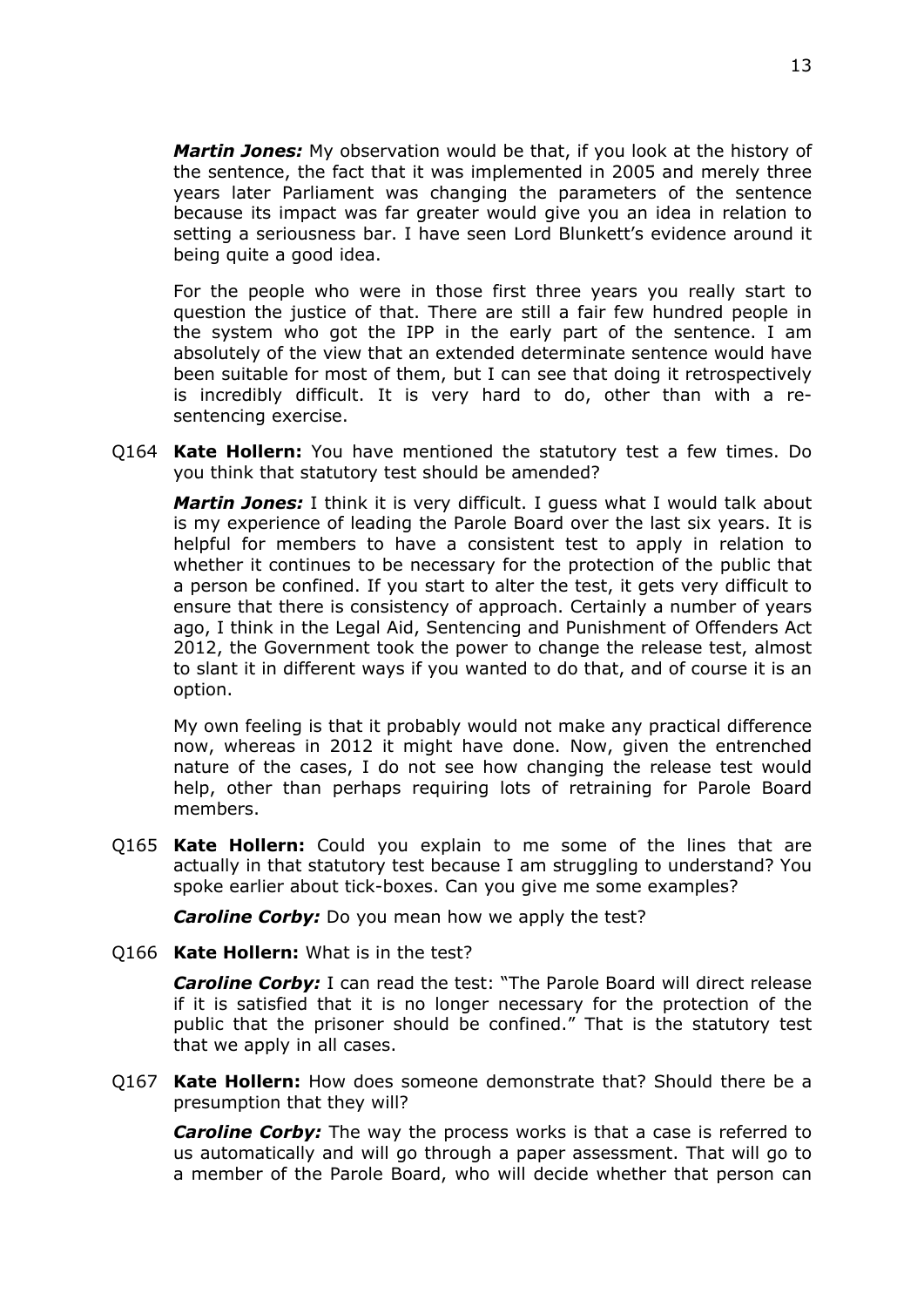be released on the papers, whether they need more information, whether it ought to go forward to an oral hearing, or whether they get a knockback on the papers. That is what is decided. At the paper stage, roughly half of cases are turned down.

Overall, if you look at our release statistics, one in four people are successful in a year. The other half are sent forward to an oral hearing where the panel members, made up of three people matched to the issues in the case, receive a dossier that is several hundred pages long, sometimes up to 1,000 pages long. They also hear from witnesses. They question the witnesses about the various bits of information they have received, including questioning the prisoner. The prisoner is represented and obviously their representative can also question the witnesses. Panels make their decisions based on the evidence that they read and hear at oral hearings.

*Martin Jones:* Perhaps an easy way to explain it, and to move away from the formulaic tick-box approach, is that our guidance to parole review members is to look at things in three distinct phases, to ensure that they look at all of the evidence rather than whether they have done courses. We ask members first to look at the past. What was the index offence and what was happening with that prisoner at the point at which they committed the offence that may have led to them committing the crime? What was their lifestyle? Who were their peer groups? What were their emotional difficulties at that point?

Then we move on to look at the present. What do we know about their behaviour in custody? What positive and negative behaviour are they presenting? What is their risk now and how is it different from what it was when they committed the offence? Finally, we look to the future and say, "If you were to be released, what do we know about what your life will be like? Do you have a job to go to? Do you have accommodation? Do you have the appropriate support?"

By looking at those phases you do not simply look at one tiny part, which is, "What work have you done in custody?" What you are looking for is the contrast between what happened 10 or 15 years ago and now. In some parole cases we see that someone may have committed an offence 40 years ago. What we are looking at is, "We understand why you went to prison, but who are you now? How are you different, if at all, from the person who committed that offence?" By doing that, they can get all sorts of credit for positive behaviour in custody, and if somebody has been tested in open conditions you can get a feeling for how accurately they would react to greater freedoms, and that is critical to our decision making.

While at the moment the number of people released by the Parole Board for IPPs is probably about 45% or 50% at oral hearing, a significant number will have progressed to open conditions to test their readiness. Actually, if they do well, they will have a very good chance of being released at the parole hearing, but of course, again, you have to look at all the evidence to ensure that you make the right decision.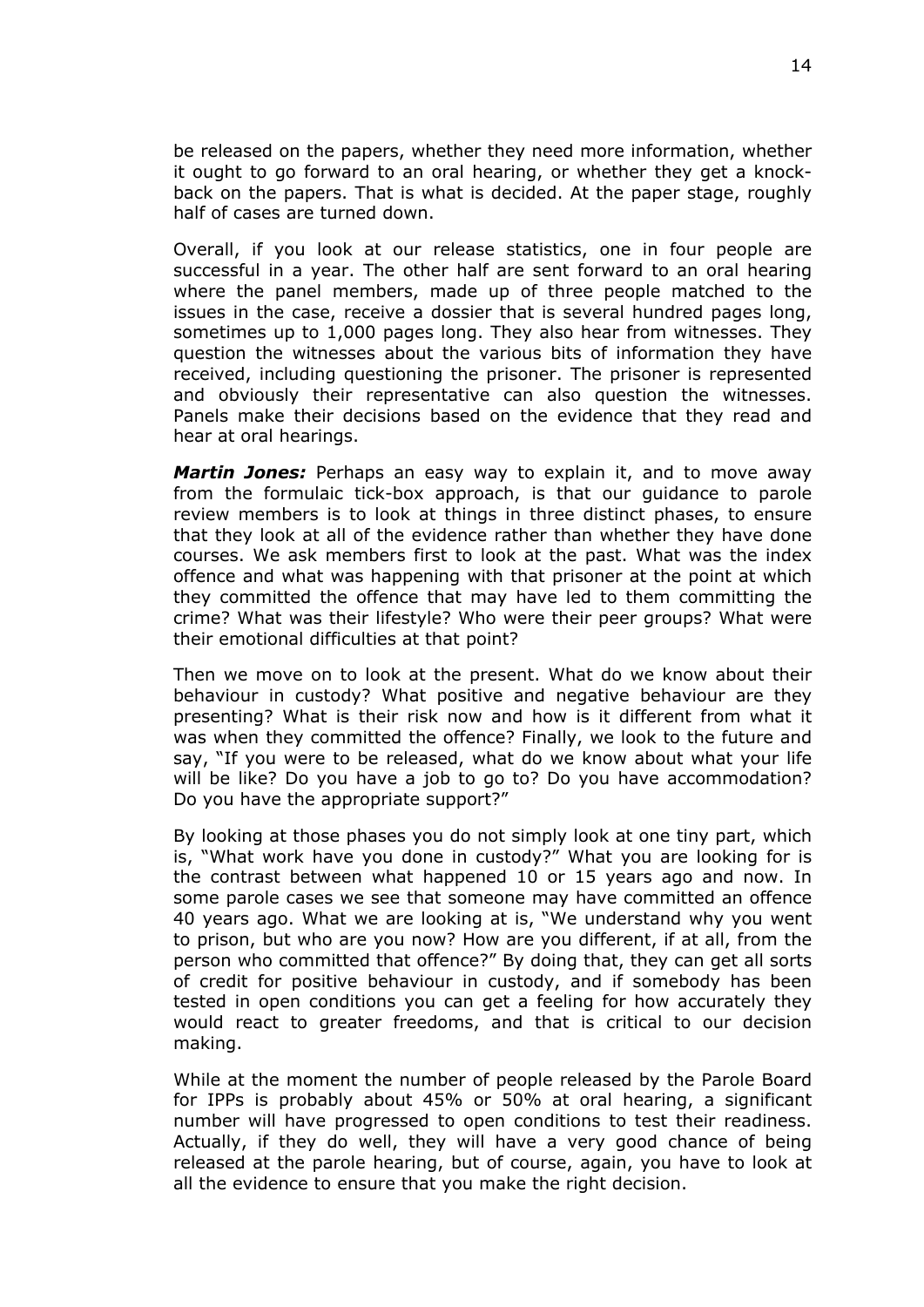Q168 **Kate Hollern:** That is a bit clearer, thank you. What effect has the pandemic had on assessing the prisoners?

*Caroline Corby:* Martin, would you like to talk through the changes that we have made?

*Martin Jones:* I think it has been really interesting. Certainly, if you had asked me 18 months ago what was going to happen, I was really worried about the potential for a huge backlog to be growing in the parole system, and the impact that would have on people. We had to move completely to a position where all of our hearings were taking place remotely and looking at cases on the papers as part of that.

We found that we have actually accelerated our work. We held more hearings last year than we have ever held before. We held 9,202 parole hearings. Some 20 years ago when I was a much younger man, the Parole Board held just 272 hearings. It has increased thirtyfold over the last 20 years and I think people have noticed. Certainly I have noticed in the time that I have been there. There is a huge scale of business and we have maintained that despite the pandemic.

Of course there are challenges. For example, if you have been sent to an open prison and you were sent there early in 2020 when the pandemic hit, lockdown has impacted on your chances of getting community release to test your readiness for release. Again, the decision making is about looking at all the evidence we receive, so what have they done during that extremely challenging period that we all faced? If they have responded to that in a positive way there is still some evidence we can get. If the answer is that when lockdown came they decided to abscond, that is a different piece of evidence compared with somebody who has actually knuckled down.

There has been some really good work done by psychologists and probation officers and others in open prisons. Last year, we released more prisoners than we have in the time I have been at the Parole Board. We are maintaining the consistent release rate but have made more decisions than we ever have before, and we are looking to build on that. It is certainly not true to say that the Parole Board has slowed its release rate. The number of people waiting for a parole hearing is down about 25% on the number at the start of the pandemic. I think that is incredibly positive and we just have to ensure that we keep it up.

#### **Kate Hollern:** Thank you.

Q169 **Paul Maynard:** We know that the number of prisoners who have been recalled is on the verge of overtaking the number who have not been released yet. You can set licence conditions that you regard as proportionate. At the same time, you cannot decide the reasons for a recall and they might not be proportionate in the way you set the licence conditions. Does that suggest that you need to have more powers either over the probation service or over the recall decision directly to try to ensure that the two are perhaps more in proportion?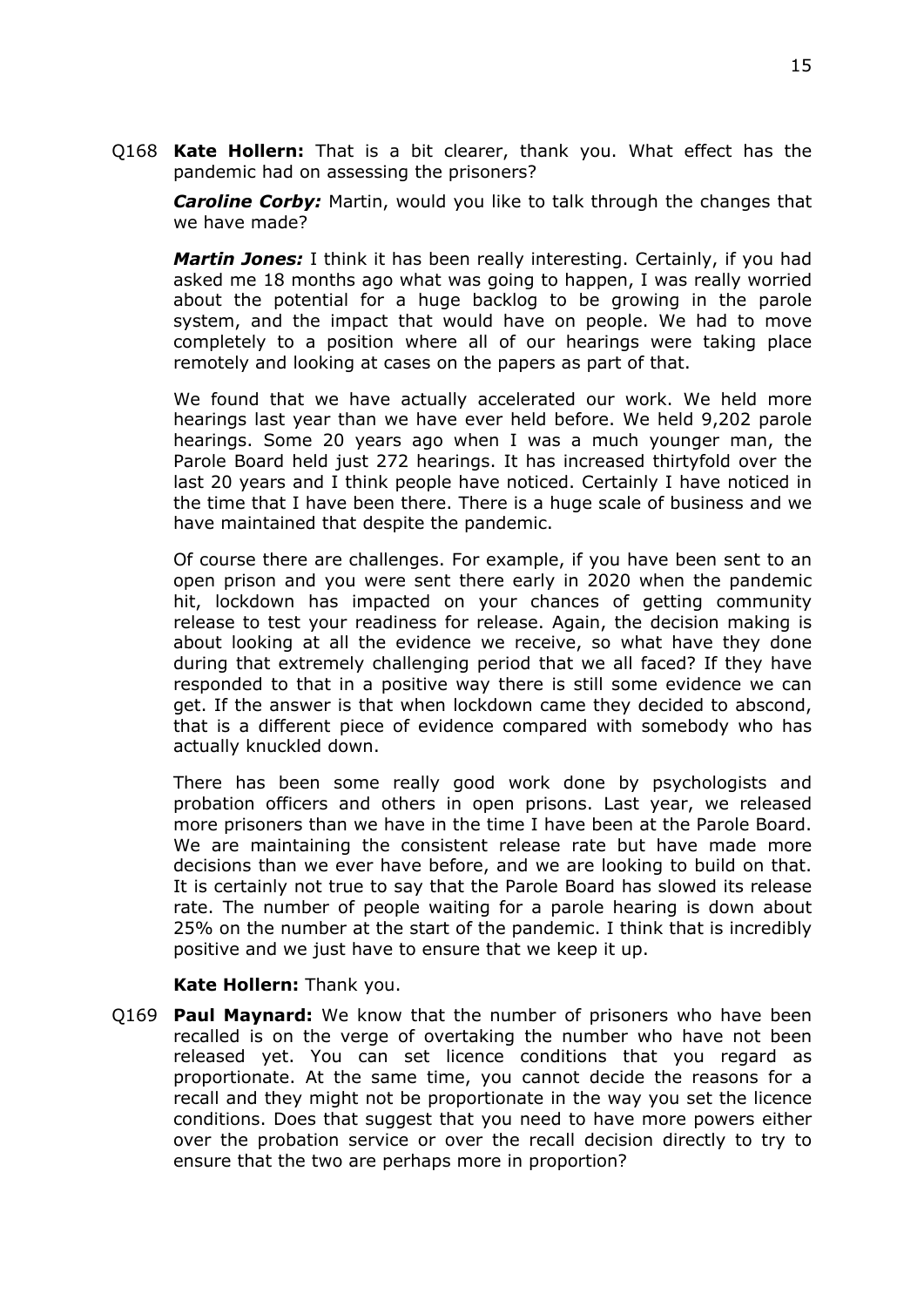*Caroline Corby:* I mentioned the root-and-branch review earlier. There are a number of workstreams going into that root-and-branch review. We are very keen that recalls be looked at. We think it will be extremely helpful to look at the threshold for recalls and whether it was always set in the right place, whether Executive release is used sufficiently following a recall and the role of the Parole Board. There is a very broad piece of work that could be done very helpfully in that area. Martin, you know about some alternative ways of dealing with recalls. Do you want to cover those?

*Martin Jones:* It is important to say that recalls are a really important part of managing risk in the community and I think they can be preventive if you see somebody is going off the rails. Essentially, what the probation officer is doing is applying all the information that you collect through the parole process and asking what are the signs that risk has increased. If, for example, you know that the person has committed an index offence because of drugs or alcohol, and they are taking drugs and alcohol in the community, you can see why the probation officer has concerns around that. It is really important though that you focus on the information that sits behind that. You need to take the time to get the decision making right.

If you look at the outcomes of the parole hearings that take place following recall, in 75% of cases we re-release the offender back into the community. That is not necessarily saying that the initial recall decision was wrong, but it suggests that in the majority of cases the recall can precipitate somebody coming back into the community.

I am a member of an international parole forum, including many of the Commonwealth countries—Australia, Canada, New Zealand and the States; indeed Scotland is an example of another parole jurisdiction. If you look internationally, they have applications made to the parole board to recall an offender. Oddly enough, the number of people recalled to custody is lower than we see in England and Wales where it is an Executive decision and the case must be referred to the Parole Board thereafter. I do not know if that is a better answer, but certainly it is a different answer that deserves some consideration.

On recalls more generally, I am worried about the number of people on the continued merry-go-round of being released and recalled back into custody. It is 10 years before you can apply to have your licence period brought to a close. What would be the problem in potentially allowing somebody to make application earlier than that? There are many, many IPPs who have turned their lives around and are living successful family lives, and have held down a job in the community. If they have made good progress, why not allow them to bring their licence period to an end after five years? I can see considerable merit in doing that. The Parole Board has to be wary of criticising probation officers for the decisions they are making on the frontline when they are trying to judge whether perhaps somebody who has gone missing overnight from their approved premises is an indication of risk or not.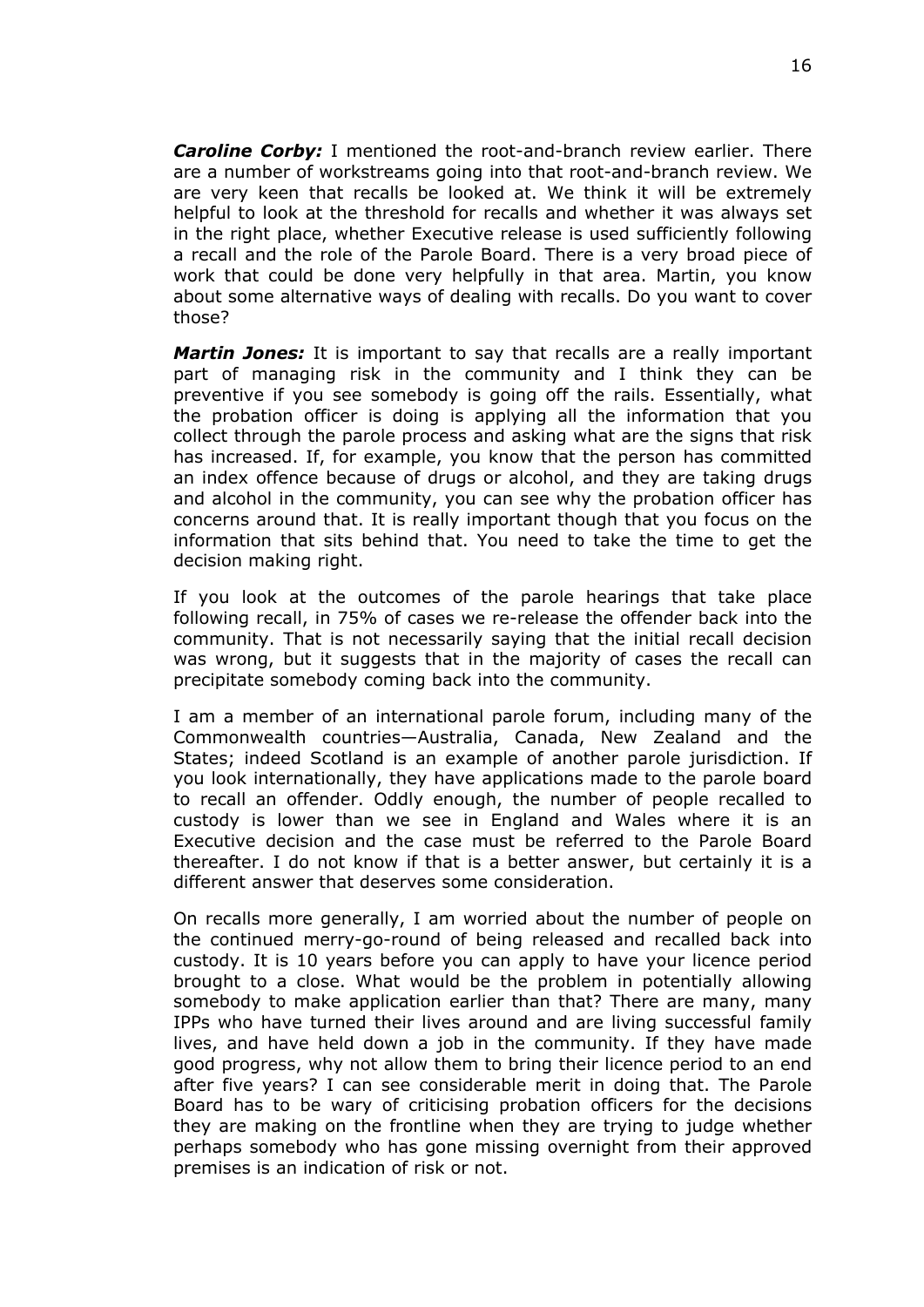The other thing that might be a good idea is looking at potentially allowing somebody to be subject to a fixed-term recall, rather than at the moment, where the second you recall an IPP offender they have to be referred to the Parole Board. If the answer is that they have gone missing but then you discover their dad died yesterday so they went off the rails a little bit, what would be the problem in allowing them to be re-released rather than waiting six months for a parole hearing?

Over the last four years, we have had the power to re-release IPPs on the papers. We have released about 130 people in that way. A lot of those are cases where you discover that you might understand the recall, but when you get down to the nitty-gritty it is not really necessary for the protection of the public that the person continues to be detained. People perhaps have made a mistake; they have gone out and had some alcohol, but actually that risk can still be managed in the community.

Q170 **Kate Hollern:** In another evidence session, we saw examples where someone was recalled because he did not have a job. Another was recalled because the probation department could not get him accommodation. It seems a bit unfair, doesn't it, that he is recalled for circumstances way beyond his control, rather than for anything he has actually done?

*Martin Jones:* I would certainly say that any recall to custody of an IPP offender has to be about increased risk. It should be about their behaviour rather than the system making it difficult to manage them in the community. Of course, I am not responsible for probation; I am responsible for parole, and we see them when they are recalled to custody.

One thing we have suggested, which happens in some cases, is that if there are problems with accommodation where, for example, you have moved somebody on, they get accommodation and they are doing well in the community but after six months that breaks down, in some cases you can bring them back into an approved premises so that they get steady accommodation. It gets very difficult if you are managing somebody who is homeless, but it seems dreadful that if they have lost their accommodation we send people back to prison. That seems to be rather a weird situation.

Q171 **Paul Maynard:** There seems to be one potential unintended consequence in the divide between the Parole Board and the probation service. You have set the licence conditions but may find that probation officers use the licence conditions to access forms of help that may be beneficial to the offender who is about to be released. Is that not a problem, because surely the individual should be able to access the services they need without it having to be in some way structured as part of a licence condition? Should they not be kept separate? Is it not adding to the chances of them being recalled?

*Caroline Corby:* May I start on licence conditions? Licence conditions fulfil a number of different roles, if I can put it that way. They are partly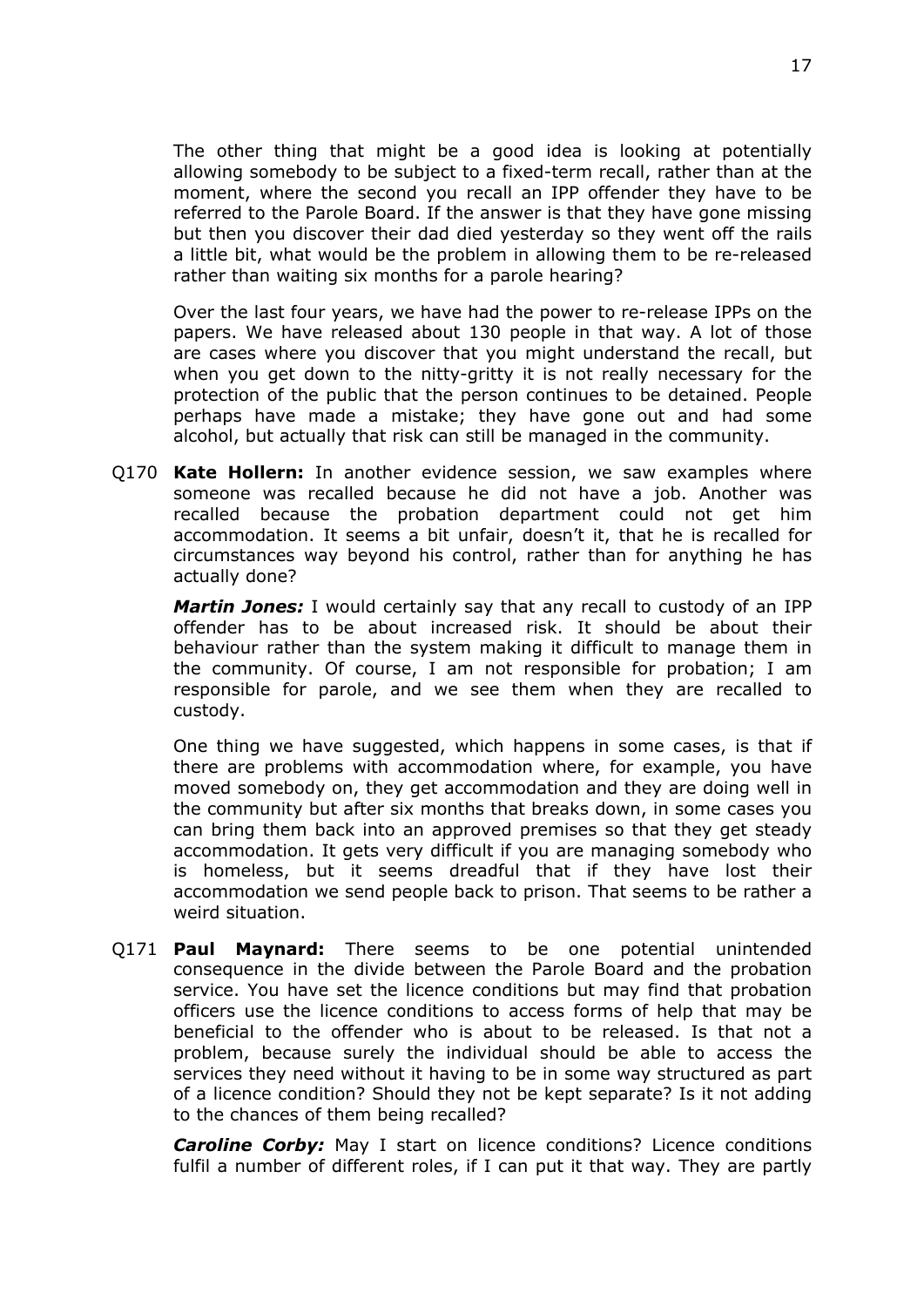there to protect the victim. Martin described earlier ensuring, for instance, that a victim is not worried about bumping into somebody in their local high street. They are also very good at being clear to the prisoner about what the expectations are. They help to manage offenders, and part of that is support in the community. They enable the people who are managing offenders to see if risk is escalating. They fulfil a number of different roles, and that forms part of the risk management plan when a Parole Board panel is determining whether somebody should be released or not.

Sometimes our Parole Board members change the conditions. Normally, there will be a suite of recommendations in licence conditions, but it is not at all unusual for our Parole Board members either to take some away or add some. I think it is a practical and pragmatic process, and on the whole I would say it works pretty well.

*Martin Jones:* I would agree with that. Certainly if a prisoner is concerned that the licence conditions are too onerous and actually set them up to fail, having a legal representative means they have an opportunity to make representations. It is always part of the discussion at a parole hearing to ask, "Do you have any objections to these conditions?" It is relatively common for us to get a request to change a licence condition thereafter if something comes up. Certainly, it would be inappropriate in my view to recall them for something that is beyond their control. If you say they have to go to a particular support service or drug service but it is not available in the community, that would be deeply unfair.

What we try do in the licence conditions is to say that they have to comply with the reasonable requests of their probation officer. If the probation officer says they have set up an appointment for them, we would expect them to go along to that, but simply not going to the appointment would not be enough to recall them to custody. It has to be about an indication that their risk is not manageable in the community. That would be the way it worked.

Q172 **Paul Maynard:** One final quick question. We have been hearing that for a range of reasons the system outside does not always help the released offender to stay outside. One of them is around access to approved premises. Would you be in any way favourable to the idea to partly address the IPP problem that they get preferential access to approved premises?

*Caroline Corby:* I believe Sonia Flynn is coming in later this afternoon, so she will be able to talk to the challenges around approved premises. We are aware that the system is under a certain amount of pressure and that it is expanding. I would be a bit nervous about saying that IPPs should have preference over another category of offenders. We deal with a very serious range of offenders, including lifers and Terrorism Act offenders, and I would not want us to get into a position where, because IPPs were always jumping ahead of the queue, panellists started thinking that approved premises were not available for those cohorts of prisoners.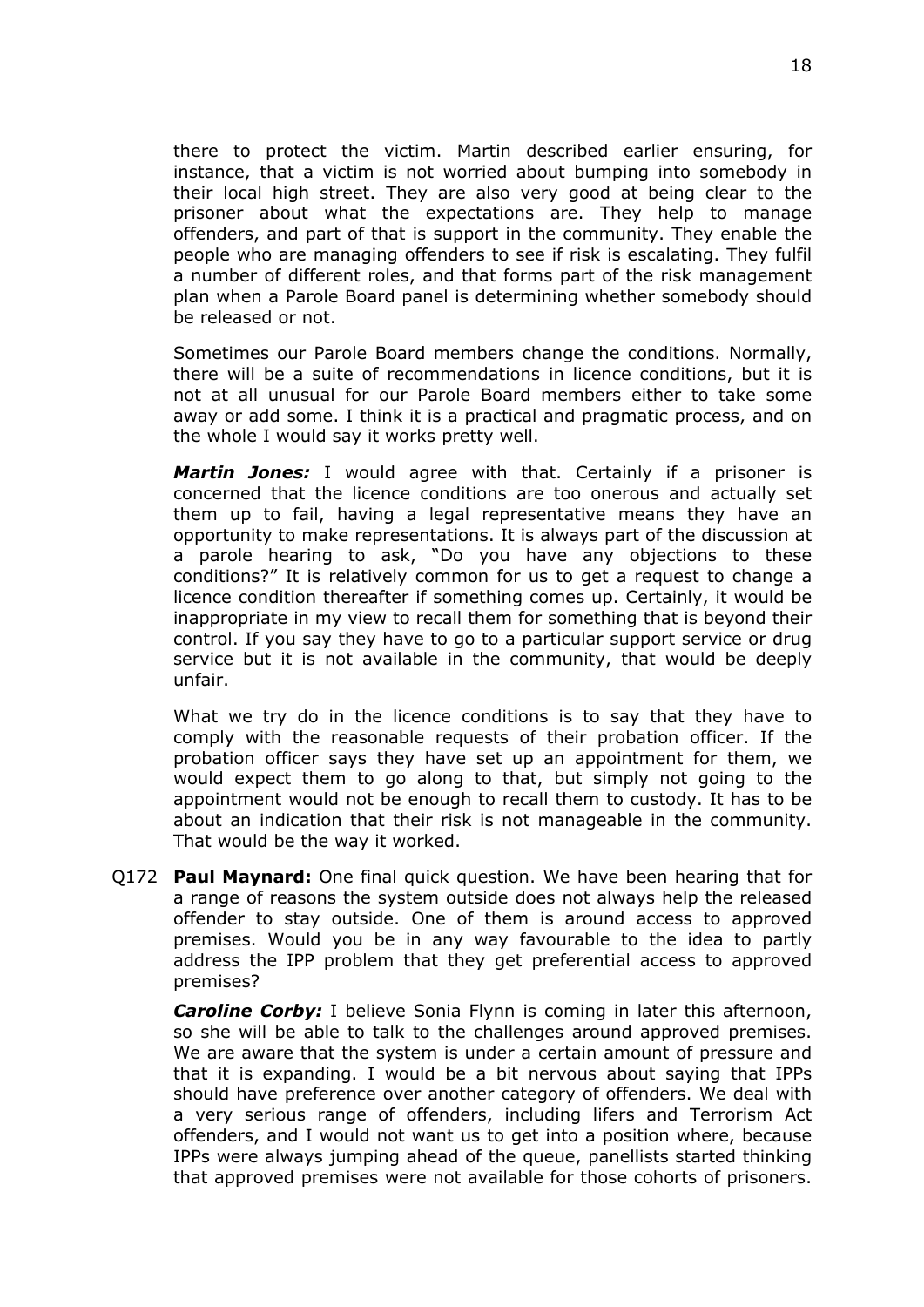I think there would be some challenges in that. The best solution is to have an approved premises service that can cope with the demand.

*Martin Jones:* It is really important, and I am sure Sonia will speak about this when she comes in as part of the next evidence session. There is a lot of work going on at the moment to improve the number of approved premises beds available.

My understanding is that they are providing 200 new beds and looking at expanding that more generally. Speaking for myself, there is an approved premises in the centre of Maidstone. I walk past it every day. It provides a very good service for the reintegration of offenders back into the community in a very safe way. It is a really important part of the programme and I wish them every success. Ultimately, if the Parole Board directs that somebody must go to an approved premises, they must go to an approved premises. I guess the bottom line is that, where we are satisfied it is necessary, it must happen, and that therefore makes them a priority.

Q173 **Maria Eagle:** Am I right, Mr Jones, in understanding what you said to my colleague about reducing licence conditions after five years, rather than 10, and that you saw no problem with that?

*Martin Jones:* I don't. Providing it is an application and each case is then determined on its merits, with reports from the probation officer as part of that, it seems entirely appropriate, and is in line indeed with what happens with extended determinate sentence prisoners, where they serve two thirds of their determinate term in custody and about a third thereafter potentially on licence in the community. Of course, there are some offenders where long-term supervision may be necessary, but it is worth looking at in relation to stopping the continual merry-go-round of recall for some offenders if they have reset their lives.

Recently, I saw a case in which somebody had been doing successfully in the community for nine years and was recalled to custody at nine and a half years. You start to question that. If you look at the reasons behind that, it does not really go to the heart of public protection. In reality, if they commit a further offence of course they would be charged with that, and obviously go through due process, but recalling them to custody does not seem to me to be proportionate in many cases if they have spent quite a long time doing well in the community.

Q174 **Maria Eagle:** That is helpful. I was interested to see that your data shows, I think, 700 individuals who are eligible to apply for termination of the licence because they have gone for 10 years without being recalled and without reoffending, and that perhaps another 500 next year will become eligible, but only a handful, around 20, have applied to terminate their licence. Why on earth, with that threat hanging over you, would you not apply to terminate your licence after 10 years? Do you have any insight into why that might be?

*Martin Jones:* I have some insight and I have some ideas about how it could be improved, potentially. One problem of course is that the number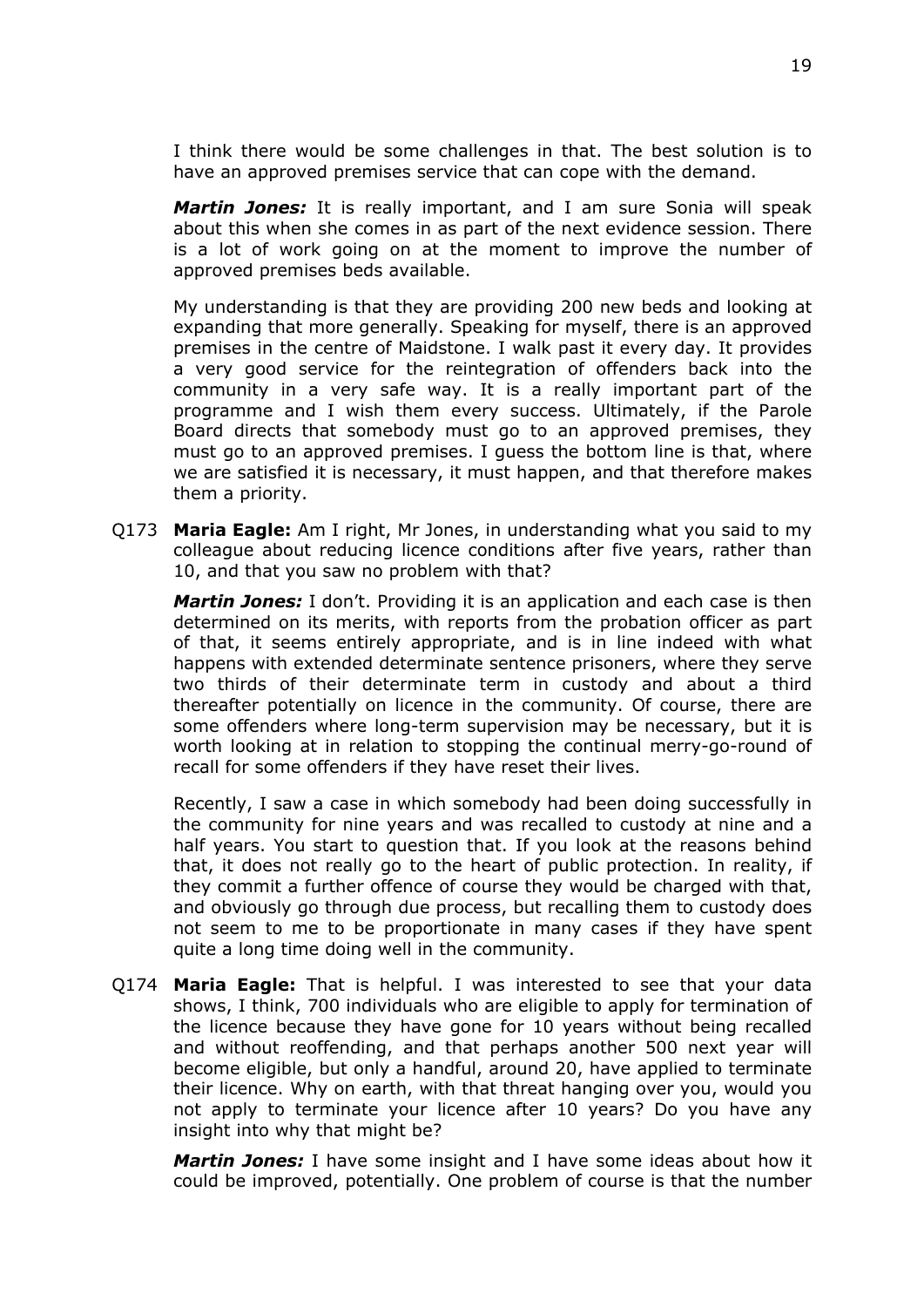of people eligible has doubled in the last year. As I said earlier, in the first five years, only about 135 IPPs were released, so there were fewer people eligible at that point, but now the numbers will start to increase dramatically.

There is a question of awareness for the IPP offender. If you have been keeping your head down in the community, are you really up to date with the bit of the Parole Board website that tells you that you can apply? Probably not. You are not going to be seeing your probation officer every week.

There is a piece of work currently being led by the Prison and Probation Service to review every single person who is eligible and, rather than the prisoner asking for the review, the probation service will ask for the review of those offenders and, if there are no concerns, bring to a head those cases. I suspect part of it is probably that if you have been well behaved in the community, you have a job and you have a new relationship, your new partner may not even know that you went to prison 10 or 12 years ago. Do you really want to be reactivating what for you is probably a difficult memory, if you have been well behaved in that period? I think you could reactivate it in a way to try to drive people and bring those licence conditions to an end.

Q175 **Maria Eagle:** If you were being proactive about it though, that person would suddenly get a letter, which their new partner might open, saying, "We are now setting about getting rid of your life licence." Isn't that a problem too?

*Caroline Corby:* If somebody is being supervised in the community by their probation officer, they will have some contact. I used to be chair of the London Probation Trust so I am very familiar with the service. Over time, probation officers make judgments about how often they need to see someone, particularly somebody who is exhibiting very good behaviour. You might end up having a phone call every six months or so with some people who are still on licence.

Q176 **Maria Eagle:** Within that window.

*Caroline Corby:* In that window, you could proactively draw this to people's attention, but relying on people in the community to be aware of that right is not working well. We can see that only 20 people have come forward and therefore I think we can do more.

Q177 **Maria Eagle:** You think that the reason for it is that people just do not know about it. It is not that they think, "I've got to keep my head down, I don't want to draw attention to myself. I'm not going to be making any applications because I might end up back in jail." Could that be one of the reasons why so very few eligible people have applied?

*Martin Jones:* It certainly could be a risk. The other thing is confusion about how it works. There was some early thinking that suggested you had to have 10 years' immaculate behaviour in the community. It is not that. The legal position is that 10 years after your initial release you can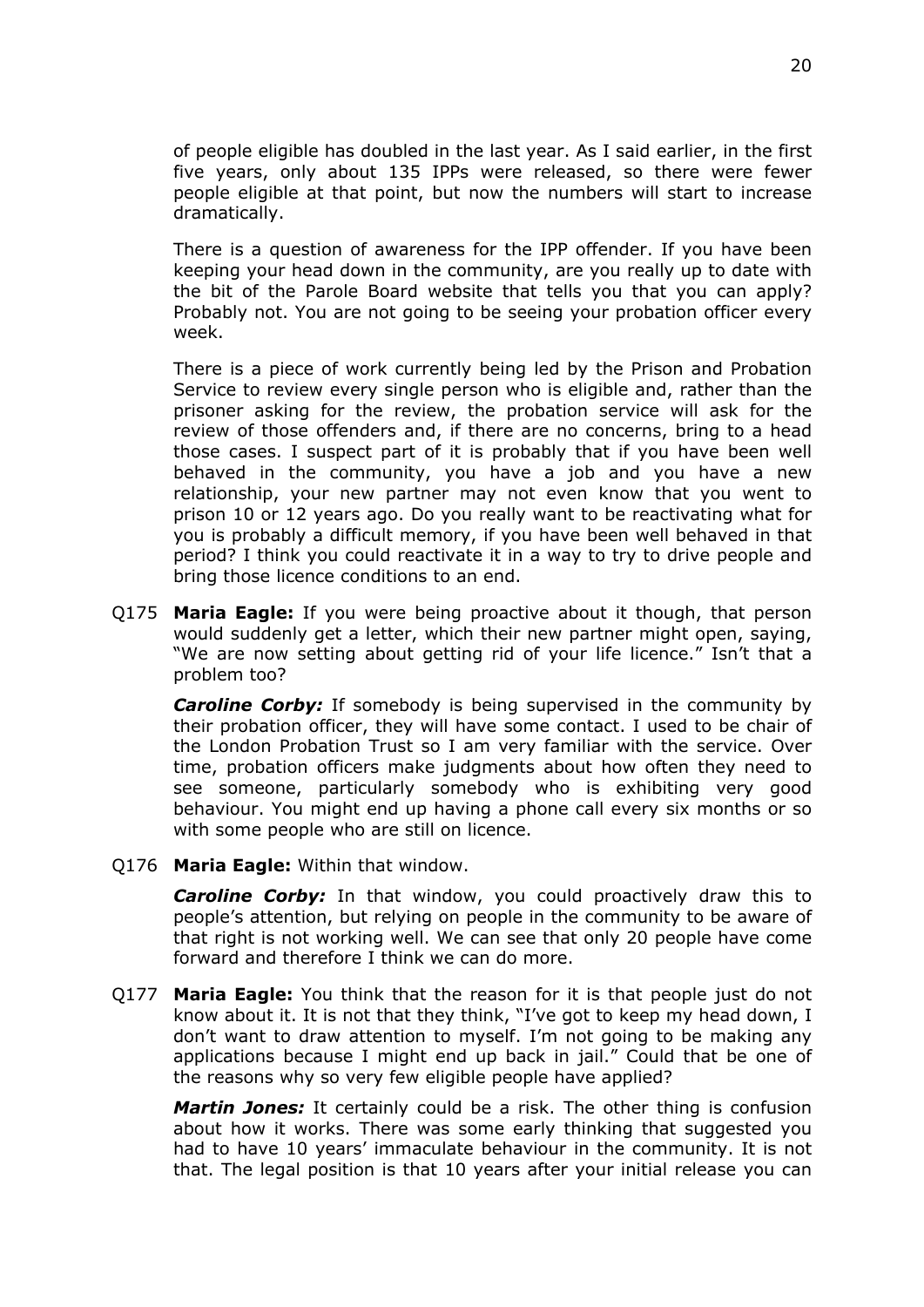apply to have your licence rescinded. If you were released 12 years ago, and a year after your release you were recalled for a relatively short period, you might think the clock restarts and you are not now eligible.

We have been doing some work and last year published a blog on the right, to bring it to the attention of prison lawyers and those who represent prisoner groups, to ensure that they are aware of it. We have been working with prisoners' families as well to ensure there is widespread awareness. I am certain part of it is the fear factor: "I'm doing relatively well. I'm keeping my head down. Why would I go and knock on the door of the probation office to say, 'Can I do this?', because they might suddenly start looking at what is going on and suddenly I might end up back in custody?"

Q178 **Maria Eagle:** We might be in a situation soon—this is something Lord Blunkett said to the Committee—where the number of people recalled is higher than the number of people who are still serving the initial tariff part of their sentence before being released.

Certainly dealing with this issue, along with perhaps looking at reducing the time within which you might apply, would be one way of trying to tackle the recall merry-go-round. I am not saying there are not some people who need to be recalled and should be recalled. There are; but there are clearly some who end up back in prison until the Parole Board can get around to hearing them who have had relatively minor infractions, and perhaps it is not the best thing for them to get them back in jail. Do you think that would make a difference to the numbers of people who, say, in five or 10 years are still on these sentences if nothing further is done by Parliament about dealing with these sentences?

*Martin Jones:* I am absolutely certain that, unless some action is taken, within two to three years we will have more IPP recalls back into custody than there are serving the original sentence who have never been released. It is almost mathematically inevitable what the outcome would be. This would be a proportionate and a wise but risk-based approach to enable us to cut that off. Without that, I suspect that by 2030 we will end up with 2,500 recalled IPPs back in custody. Is that really necessary if those people have not committed a further serious offence? I do not think that would be right.

Q179 **Maria Eagle:** Actually, it could be done without legislation or without the prospect of having to re-sentence already sentenced people, could it not? I realise it is not you who will decide this, but you could certainly see it as a potential solution to the recall end of the problem.

*Martin Jones:* I think looking at the licence period would be a really sensible and proportionate way, without some of the more intricate details around re-sentencing people for an offence that they committed 15 years ago. This seems to be a sensible calibrated approach.

*Caroline Corby:* I absolutely agree with that, but of course the people who are likely to be successful in asking for their licence to be terminated are people who are successfully reintegrated back into the community.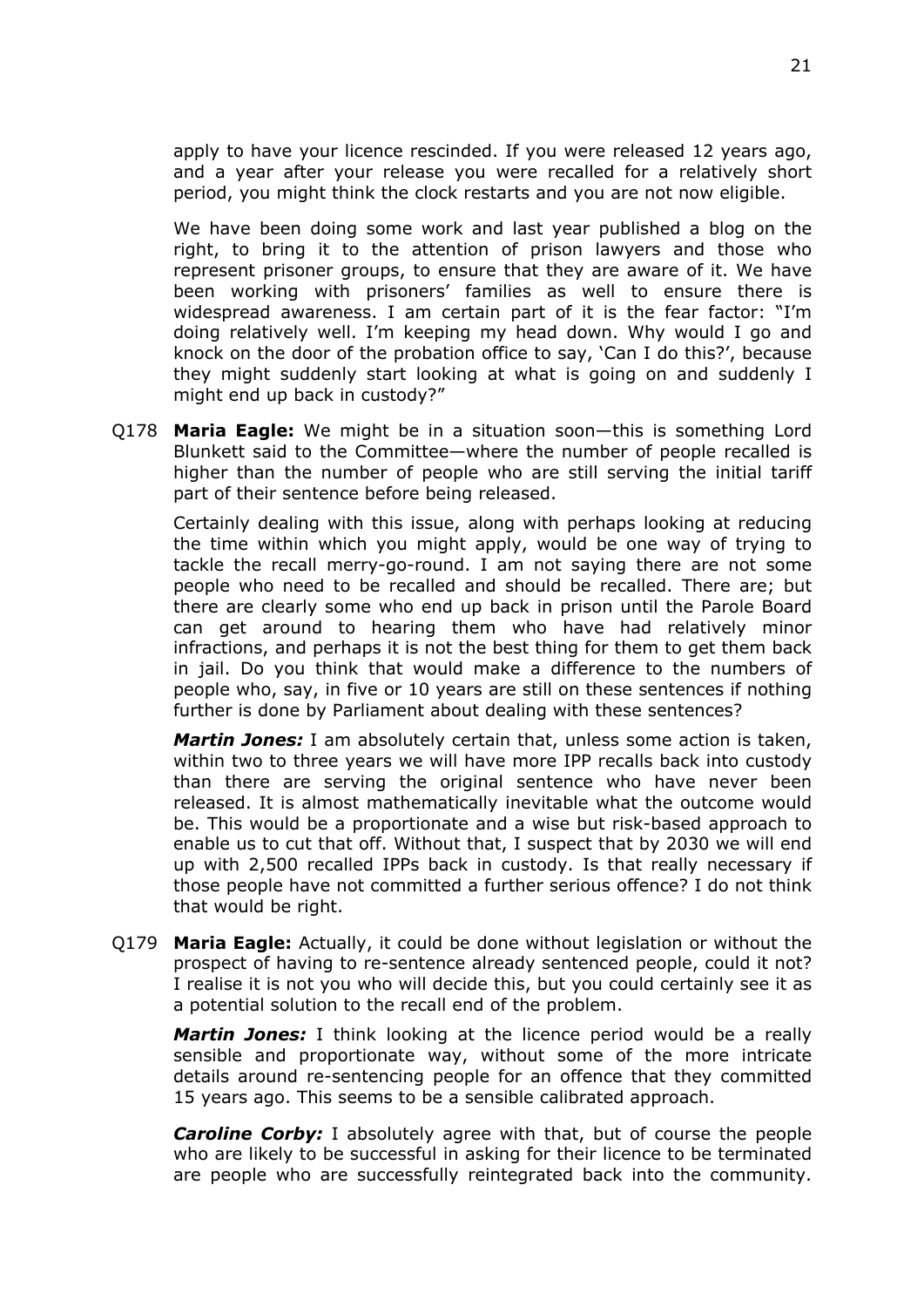Therefore, the recall rates, although there are some examples, are relatively low. The problematic group are people who are circulating in and out of the system, who get out of the system, exhibit risk and very quickly come back in. It will address that a little bit.

Q180 **Maria Eagle:** It might not make much of a difference.

*Caroline Corby:* I think it will help and I am in favour of it, but what I am saying is that the people who will be successful in terms of applications are not going to be the people who are frequently getting recalled back to prison. They will be people who have successfully reintegrated back into society.

**Maria Eagle:** Thank you very much.

Q181 **Chair:** Is there any risk perhaps that the very fact of being on this life licence impedes their reintegration to some degree?

*Caroline Corby:* I am sure that for some people that might well be true.

Q182 **Chair:** How do you think that might manifest itself?

*Caroline Corby:* It is probably going beyond our area of expertise and is better addressed by psychologists or people who are running the probation service. It must be the case, I would have thought, that having that kind of licence hanging over you for a long period of time is a burden, and burdens stress people.

Q183 **Chair:** It can have that impact.

#### *Caroline Corby:* Yes.

Q184 **Dr Mullan:** I have a couple of quick questions around that. To have one of these petitions, is that something where typically you would expect someone to have legal advice from a solicitor, or could you do it as a lay person not legally aided?

*Caroline Corby:* Is this asking for your licence to be terminated?

#### **Dr Mullan:** Yes.

*Caroline Corby:* I think you do that by applying to us. I do not think you need a lawyer, Martin, do you?

*Martin Jones:* I don't think you need a lawyer. You could seek legal advice, but I think it is a relatively straightforward process. The applications we have had so far have primarily been from a prisoner who writes a letter in to say, "This is what's happening. I no longer need it." You then ask for the probation officer's view, and if they have no objections most of those applications would be granted, and it should be a relatively simple process.

Q185 **Dr Mullan:** Touching on the evidence that my colleague mentioned, Lord Blunkett described it as a perverse situation to have people on recall in greater numbers than originally sentenced, but thinking it through now as we are talking, rather than perverse, it is almost exactly what would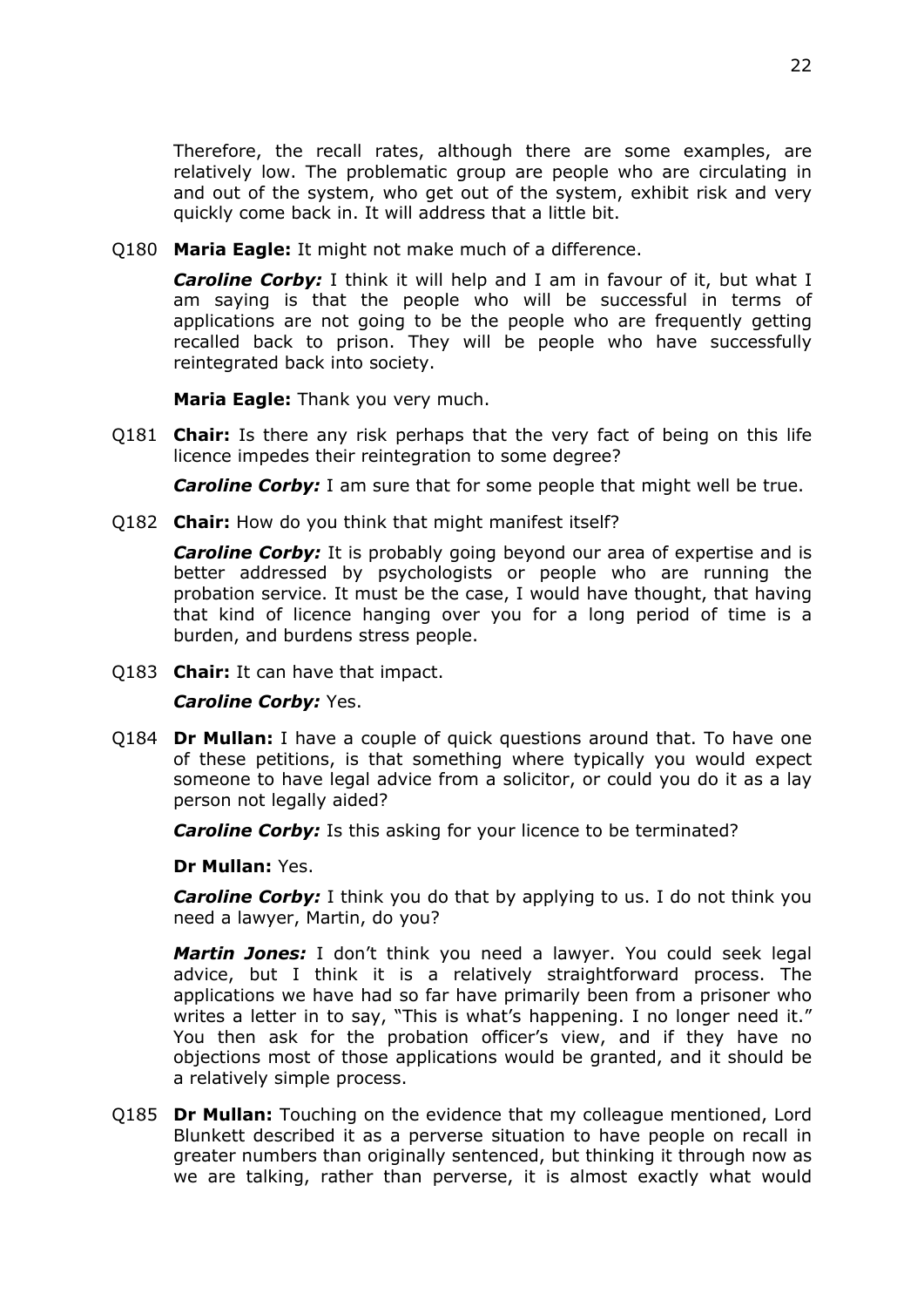happen in a situation where over time the well-behaved people get out. By definition, the ones who are being recalled are going to be the ones who are left. No one else will be left. If we are making a genuine effort to get people out of prison, but it is not always guaranteed, it is probably inevitable that we will end up in that situation, if there is a genuine effort to get people back out off licence in the community and not in prison any more, I assume. How else could it have turned out, unless everyone was actually well behaved? The whole point of these sentences is that we did not think these people were well behaved.

*Martin Jones:* I am sure that is right. Ultimately, every single one of those cases is a different individual, and if somebody is released back into the community and they are still showing very chaotic behaviour, it is inevitable that you will be stuck on this path.

Q186 **Dr Mullan:** The point I am making is that, when we brought in those sentences, the whole point was that they were for those people, so by definition, across a cohort we are using them on people who are more likely to be in that group than other prisoners, and therefore the fact that there are quite a few of them actually makes sense, does it not?

*Martin Jones:* I think that's absolutely right. If those people are demonstrating signs of risk, absolutely the life licence needs to remain in place. The only thing I would slightly challenge would be if somebody is almost unable to comply with their supervision, which perhaps is different from risk. For example, if you miss your probation appointments and that sort of thing, clearly that is a serious matter and there need to be implications from that. I guess my view is that what you cannot have is a position where you expect these people to be of absolutely perfect behaviour, by our definition, as part of that. A lot of these people will have problems in their lives. That does not necessarily exhibit as high risk in relation to them committing a serious offence thereafter.

For people of high risk I have no problem at all, and I am absolutely certain, despite the fact that I have considerable sympathy with some of the IPP cases, that there will be some IPPs who are too dangerous to ever release, and I do not think the system should apologise for that. The whole point of having a parole system is to ensure that those people can be lawfully detained in custody for as long as they remain a risk.

Q187 **Dr Mullan:** I guess the counter-argument would be that we release people all the time who have had fixed sentences who we might objectively believe are still a risk and they still get let out. Being a further risk is not ordinarily a barrier to someone's release. That is where people argue the injustice is. Even if you can argue from a public safety point of view that for that group it is the right thing to do, other people are not subjected to that same public good test.

*Caroline Corby:* And it ceased being used in 2012, so you could make an argument for people pre-2012 that legislators have decided that the risk proportionality is not right.

Q188 **Dr Mullan:** I want to pick up a theme you have heard about—how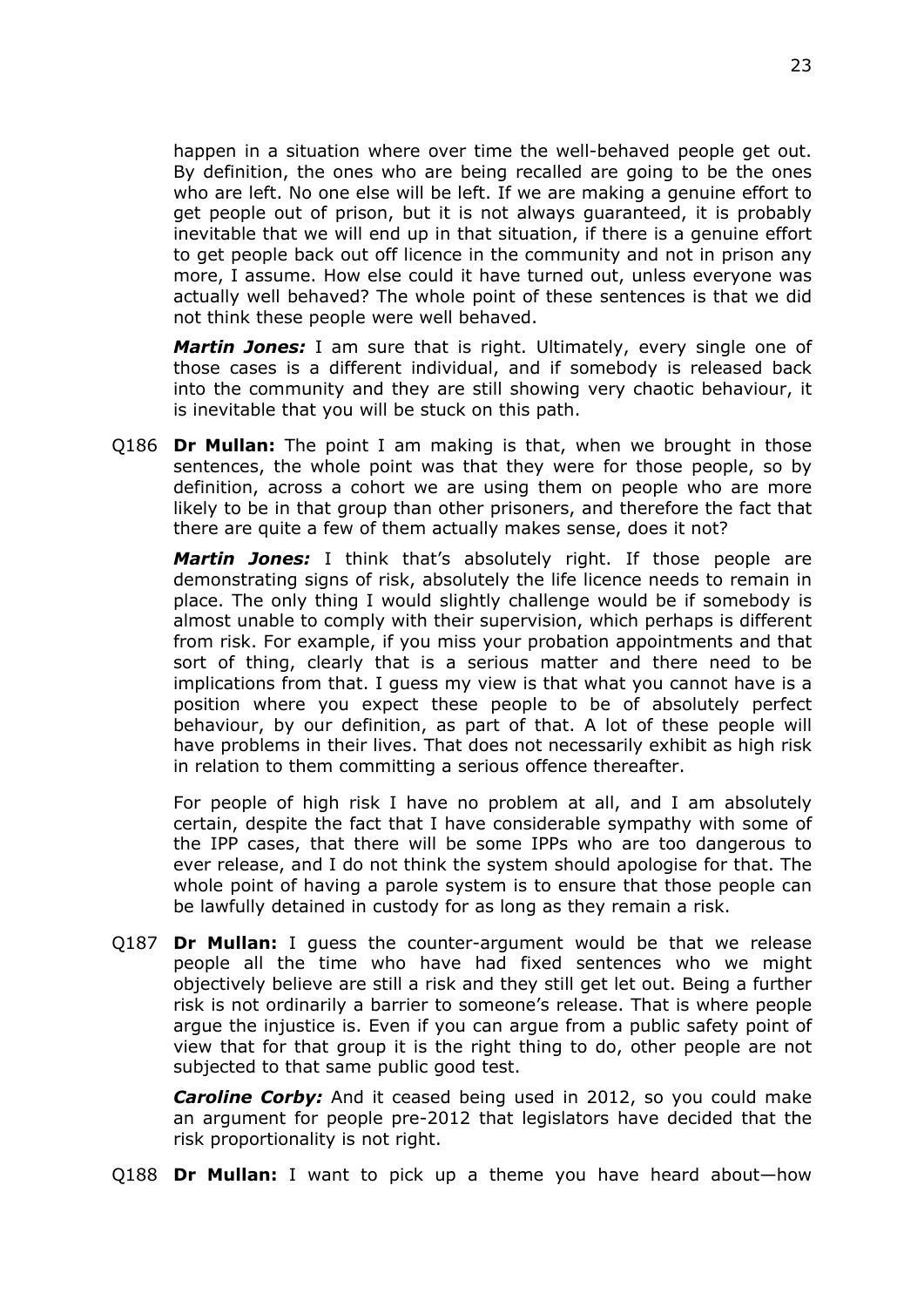mental health challenges, potentially provoked by the experience of being on an IPP, are perhaps moving prisoners to a point where, if they were sentenced tomorrow around their risk, they might have been on a mental health pathway rather than an offender pathway. Nick Hardwick said he thinks in some instances these people would be better heard by a mental health tribunal in terms of decision making about their release, rather than an IPP parole board-type scenario. I wouldn't mind your feedback on that, both of you.

*Caroline Corby:* Obviously, people come into our system through the criminal justice system and sometimes those people are moved into the mental health services because of the difficulties that they exhibit. The mental health services have a different release test from our test, but those people can sometimes be released from the mental health services back into prison, and provided their period of punishment has been served, because nobody gets released until their period of punishment has been served, they come quite swiftly to the parole process.

In the past, there have been great delays between those two processes and sometimes that has been very poor for somebody's mental health. They got well in hospital, they go back into prison and their mental health is exacerbated and they are not perhaps successful at the parole hearing. We have been working very closely with the services to try to ensure that the gap between the two processes narrows, but I do not think they should be the same because there are two different tests. The test for the mental health tribunal test is different from the parole process test, and it does not involve victims at all. We think that victims ought to be involved. I think they are slightly different. Martin, do you want to add more because you have given evidence on this before?

*Martin Jones:* Absolutely. I think the victim point is a really important one. We have 200 or 300 victims a year reading out their victim personal statement and we have thousands submitting a written statement ahead of the hearing, and we have to ensure we take that into account. We also calibrate licence conditions around that. I would not want to lose that.

Ultimately, the person has often committed originally a serious offence to get the IPP sentence to end up in prison, and of course if they become unwell during their sentence it is right that they get treatment, and that may be the pathway to release, but it is right that we have an objective assessment of their ongoing risk. I would certainly want the systems to work better together. I do not think it would be a good idea to replace the Parole Board part of the process simply with a tribunal.

Q189 **Dr Mullan:** Apologies, I should probably know this, but do you know the difference between the tests for the mental health tribunal and yourselves?

*Caroline Corby:* I read out our test earlier; it is about public protection. The mental health tribunal test is whether you are a risk to yourself or others and whether you can be treated. It is similar, but it is not exactly the same, and it does not involve victims. The figure you gave me,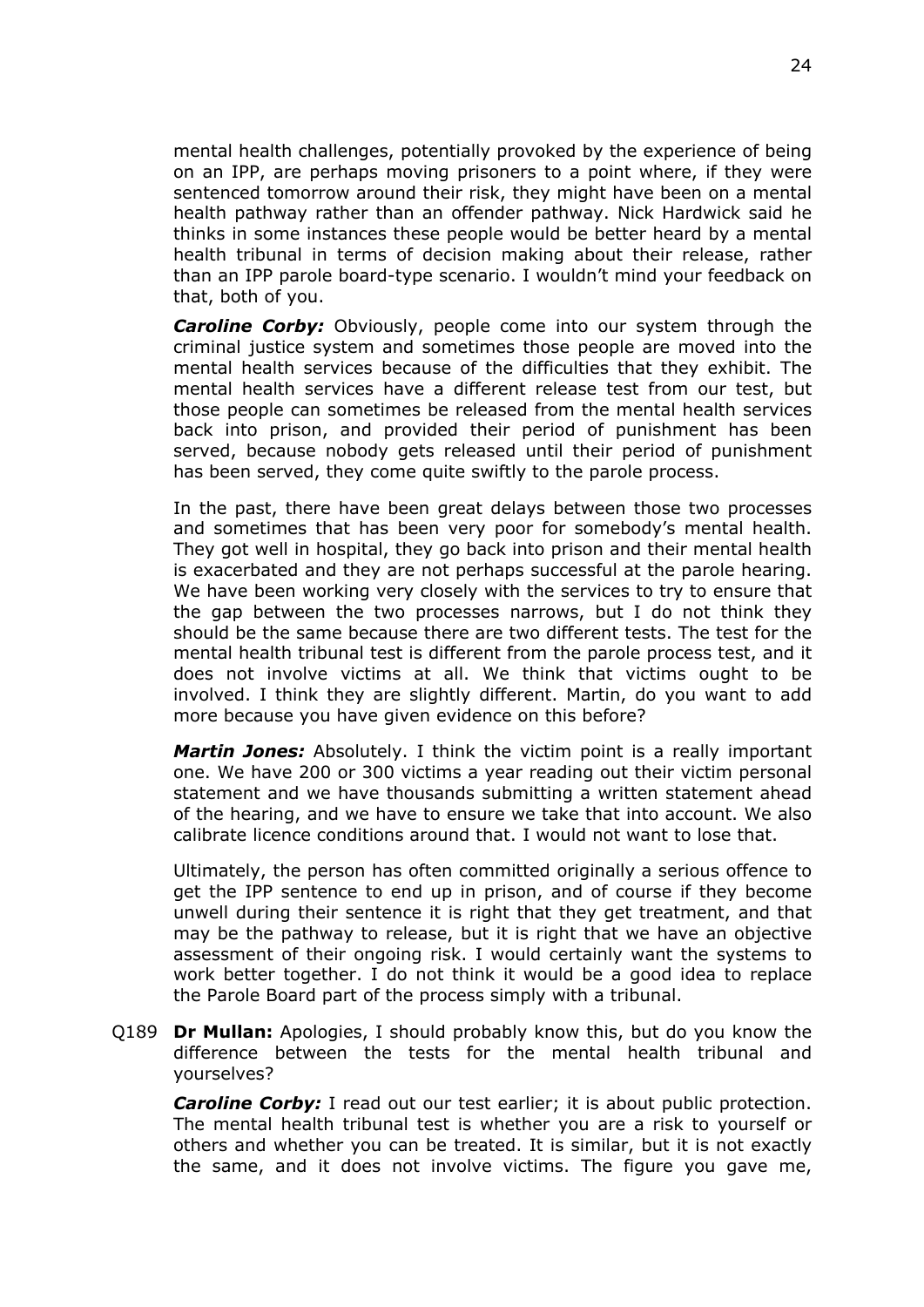Martin, was that if somebody has served their period of punishment but is unwell, and then becomes well from a mental health tribunal point of view and comes back into the system, over 90% of the time their parole panel will release them. What we are worried about is the gap between those two processes and we are trying to bring it down.

Q190 **Dr Mullan:** A final point from me. We have heard from relatives of people who are serving these sentences and they give their honestly held views about the experiences and the reasons why people are being held. Would it be correct to say that, as relatives of someone on a sentence, they are not actually party to the detailed information that the Parole Board will get about how their relative has behaved in prison and all the other stuff that you would see?

*Martin Jones:* The dossier of information is provided to the prisoner, the parole panel and the other people involved. The family are not party to that. Of course, the prisoner may share all or some of that information with their family. A prisoner's family can ask for a summary of the reasons for our decision. That is another good positive thing about their progress.

For example, if sometimes perhaps you have not told your mum in full the details of what you have been up to in custody, of course some of that will be in the summary to explain that you got an adjudication six months ago for having a fight. It is important that you take that into account because that is what the parole panel will be doing. We think that another good thing about transparency is to shine a light on the process. We think that could be incredibly positive for IPP cases where you would see more of the detail, provided you have the right safeguards in place to safeguard vulnerable people.

**Chair:** Thank you very much. That has been very helpful. We are very grateful to you both, Caroline and Martin. Thank for your time and for your evidence. We will swap round to the next panel with the Minister and officials.

# Examination of witnesses

Witnesses: Kit Malthouse, Sonia Flynn and Dr Bailey.

Q191 **Chair:** Minister, thank you very much for coming. We very much appreciate it and we are grateful to you. Ms Flynn and Dr Bailey, it is very good to see you both. Thank you very much for coming to help us in this session.

Minister, perhaps I can start from the big perspective. I am sure you are aware that Lord Brown of Eaton-under-Heywood, or Simon Brown as we all knew him when he was a judge, has been pretty stark; he talks about IPP sentences as "the greatest single stain on the criminal justice system". It is certainly pretty untenable, isn't it, that something we abolished 12 years ago because it was not working should still have this legacy hanging over it? In that sense, is it an accurate characterisation?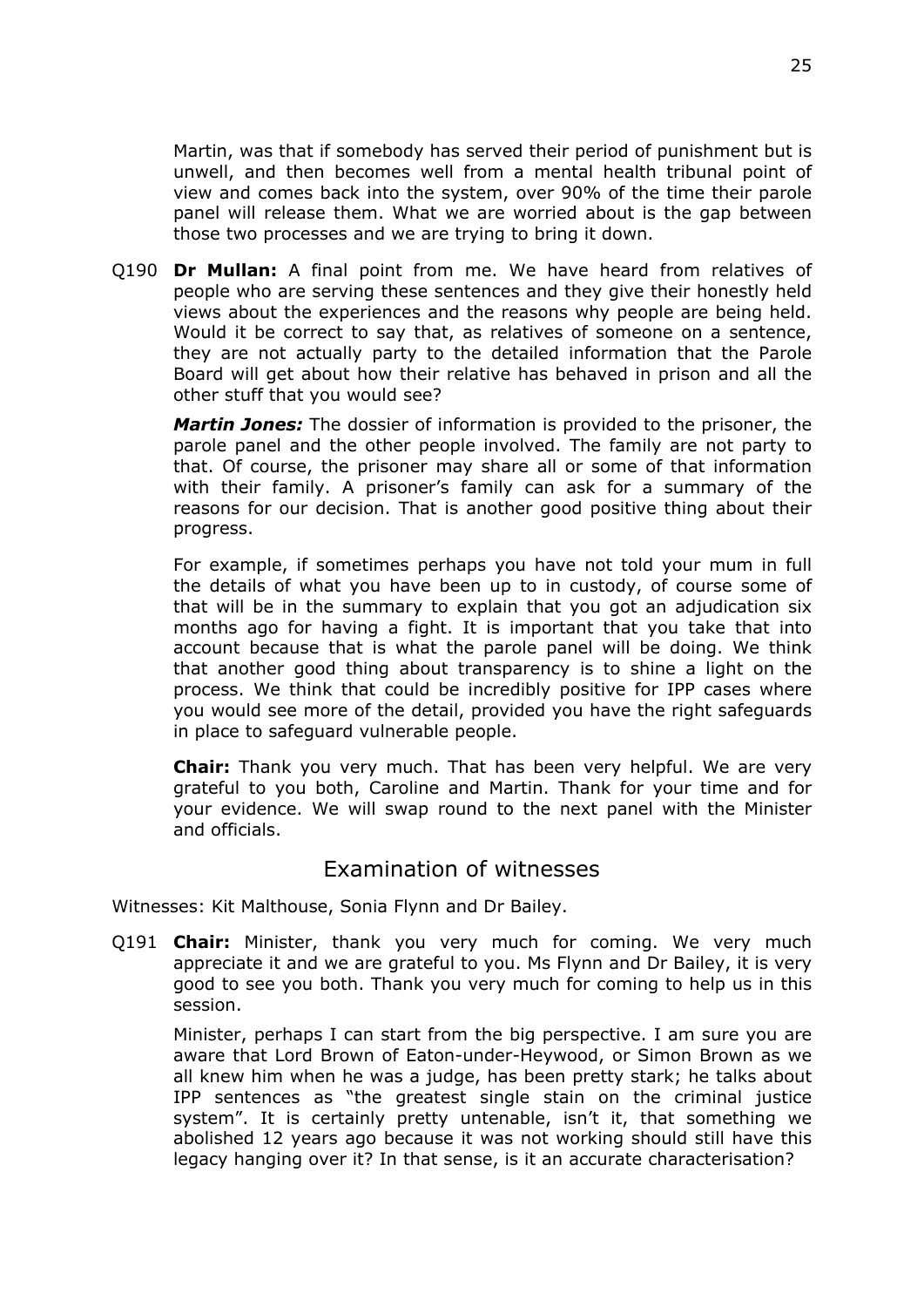*Kit Malthouse:* Obviously, the Government of the time recognised that there was an issue with IPPs and that was why they were abolished. I think the question we now have to ask ourselves, and presumably it is a question that will sit at the heart of your inquiry, is: what is the best way to move forward if your primary aim is public safety and your secondary aim is to try to resolve the issue over time? I would like to think that over the past few years my team and my predecessors have done exactly that.

In all our work in the criminal justice system at the MOJ and Home Office, our primary objective is to protect the public. Within that framework there has been an action plan on IPP to try to move as many offenders as possible on to a pathway to release, and that has been successful in driving down the numbers. While I understand the injustices felt by families, individuals and indeed Lord Brown, it is the case that we are now left with a population whose pattern of offending is more concerning, if you like, from a public safety point of view and we have to bear that in mind.

I know there have been calls for retrospective re-sentencing. You will know, as an esteemed lawyer yourself, that that is not really a principle we have applied, and certainly the Government at the time did not decide to do that. I think the situation as it stands, where, as I say, we are trying to put everybody on a pathway to release, bearing in mind the impact on public safety, seems to me a good balance.

Q192 **Chair:** The reality is that some people may never be safe to be released. It may be a small minority, but they are still in custody. Is that the reality?

*Kit Malthouse:* That may well be the reality over time, but that is yet to be proven. I believe that we now have 73 who are yet to come to the end of their tariff. The bulk are post-tariff. As you know, a large number have been released over the last few years. A number of those will be in open conditions and moving towards that pathway. We are certainly putting in place fairly intensive resources around the whole group, with that kind of aspiration, but as with most serious offending, particularly in this case some serious sexual offending, it may be that there are a very small number who can never satisfy the public safety test, but that is yet to be seen, and we continue to try.

Q193 **Chair:** Do we have an assessment of the economic cost of keeping this particular cohort in prison, as opposed to more generally? I do not know whether that has been bottomed-out by the Department.

*Kit Malthouse:* We have not looked specifically at that. Obviously, we recognise that generally incarceration is quite expensive, but it is hard to put a price on the safety of the public, as you know, Sir Robert. We are happy to write you about what the costings might look like.

Q194 **Chair:** It might be interesting. If you have something, it might be useful.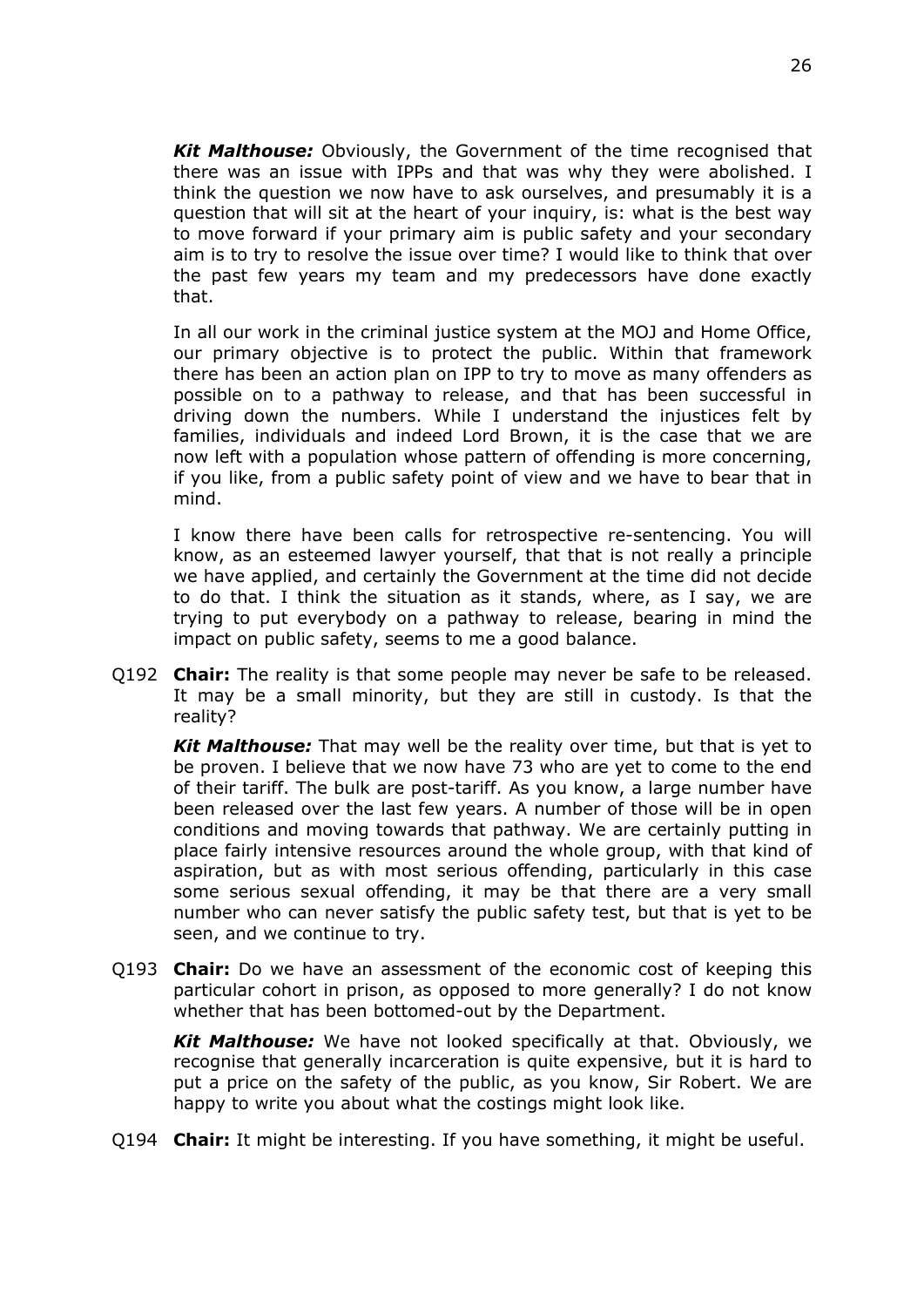*Kit Malthouse:* It is certainly the case that these individuals get intensive work and assistance, which comes at a cost.

Q195 **Chair:** It would be a proper thing to do.

*Kit Malthouse:* Exactly. It may well be that that assistance is over and above what we would give other, standard, offenders, if I may put it that way. We recognise that this is a particularly difficult and complex situation. We are trying to move as many as possible on to a pathway to release. Significant resources, psychological and otherwise, are going in to help people on that way, and for all of them our aspiration is that they achieve their freedom.

Q196 **Chair:** Particularly when you get such a disparity between the tariff and the length of time they have been in. We have talked about the 200-plus who had a tariff of two years and, from when they were abolished, that means we are 10 years down the track. On the face of it, are you saying that cannot be right?

*Kit Malthouse:* Yes, although for some of the offenders—one of my colleagues might like to come in—that does not give the full picture, because that is the offence they were imprisoned for at the time. There may well have been a pattern of offending prior to that which gives cause for concern, so when you look at the whole picture you will see that. Probably a good indicator of our desire to get these people on to a decent pathway is the number who are recalled once they are released on licence and are recalled several times. We have a number who go out and are recalled more than once. That is because we are trying and trying to make sure that they get as much of a shot as possible at getting into the free world.

Q197 **Chair:** We will come back to recall in a moment, but you make a fair point. You posit fairly the dilemma that any Government would face, Minister. I understand that. If you were starting afresh and we had never had IPP sentences, if they had never been, what do you think would be the appropriate sentence for some of this cohort? Would we be looking at life sentences for some, or would we be looking at determinate sentences?

*Kit Malthouse:* That is a very big question. We would have to look at some of the offences. The thinking behind IPP was that there were offenders who, notwithstanding their offence, would be of ongoing cause for concern, and the burden of proof was that there had to be a test to prove they could be managed in the community in a safe way. It is probably beyond my pay grade to decide that kind of policy issue here and now.

Q198 **Chair:** Lord Thomas of Cwmgiedd, the former Lord Chief Justice, has suggested the answer is to re-sentence everybody to a determinate sentence. I take your point about retrospection.

*Kit Malthouse:* But for quite a number that would involve immediate release and that would present a public safety issue in our view, so we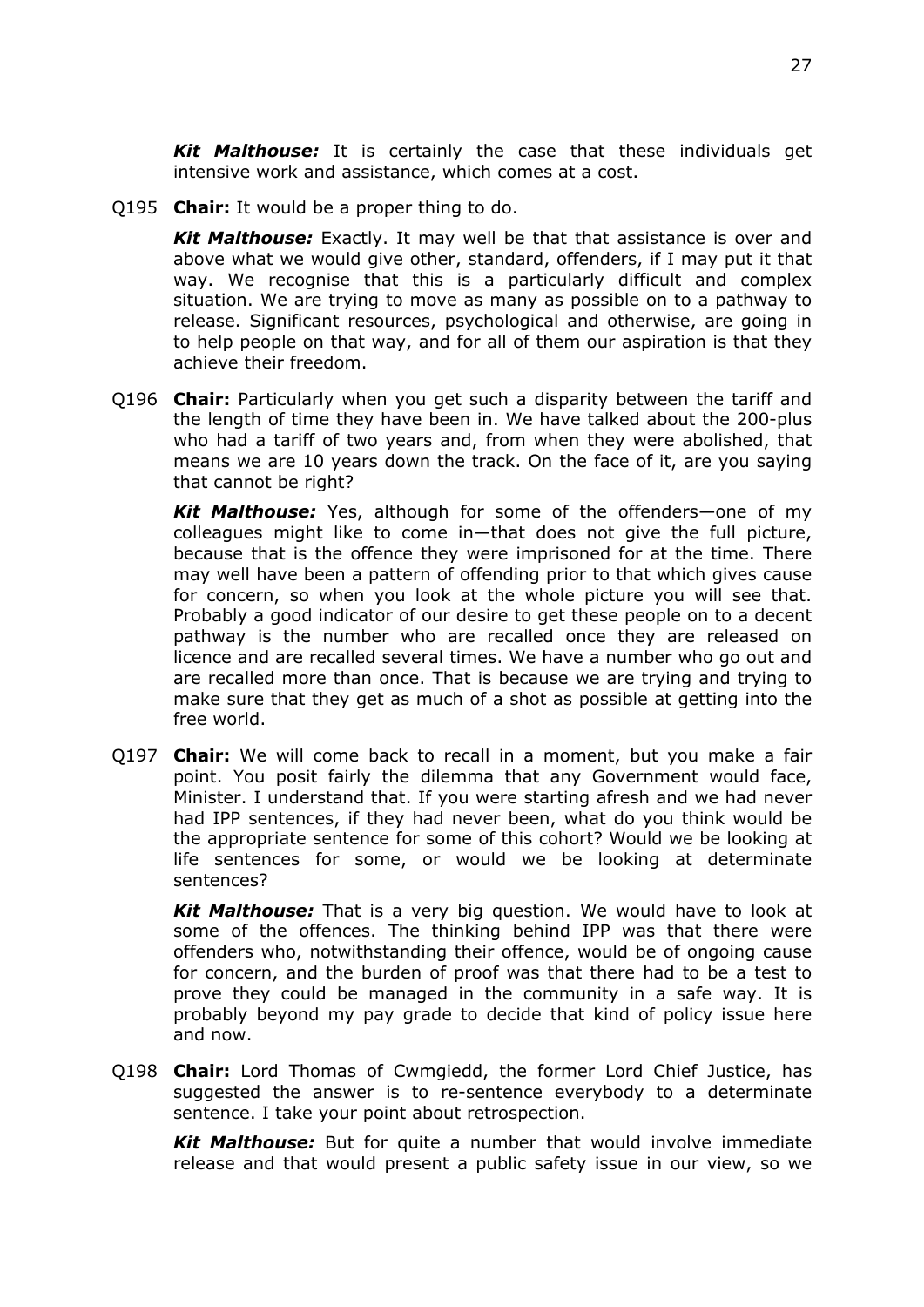are not sure that is necessarily appropriate at the moment. I thought you were asking what we would do if we could go back all those years ago.

Q199 **Chair:** Yes; if we went back as well. There are two separate points.

*Kit Malthouse:* We have determinate sentences now, other than for murder. That was then and this is now. We find ourselves in the position of having to balance two things: primarily, the safety of the public and, secondly, the process of trying to get these individuals into a position where they are able to be released. Jo, do you want to add anything?

Q200 **Chair:** Do you have any observations, Dr Bailey?

*Dr Bailey:* I think that balance is one of the key bits for this group of prisoners. There is a lot of activity we can do and that we have brought in over recent years, but fundamentally the question is still whether the Parole Board judges them safe to be released.

To pick up a point raised earlier, we think there would be some within the group who may have received discretionary life sentences at the time, if that is helpful.

Q201 **Chair:** I understand. Ms Flynn, do you want to add anything?

*Sonia Flynn:* What we saw after the 2003 Act, certainly from 2005, was that the number of discretionary life sentences went down. I think some of them would undoubtedly have received a discretionary life sentence.

**Chair:** That is fair enough.

Q202 **Maria Eagle:** I understand the dilemma the Minister has referred to between these two things, but there is perhaps one thing we could all agree on. At the 10-year point following first release, if there has not been recall or further offending, the prisoner concerned can apply to have their licence terminated. I understand that there are 700 individuals potentially eligible to apply, with 500 more becoming eligible next year, but only a handful have actually applied—about 20. All of those people are at risk in future of being recalled, even though they have gone 10 years without further offending or causing concern.

Is there anything that would stop the Government clarifying and reissuing guidance to the probation service on making sure that people in that position apply? You could at least get rid of the issue of people being recalled after 10 years. If they do not apply to have their licence terminated, there is always a continuing risk. Those people have shown over many years that they are not continuing to offend, so is there something the Government are considering doing about that?

*Kit Malthouse:* Not at the moment, although as you know, there is no barrier to it should we decide to do so. I guess it is a question of balancing risk. If they applied, they would have to be assessed in order to do so. It is perfectly possible for us to prompt them to apply, if we think that is appropriate.

Q203 **Maria Eagle:** Don't you think it is strange that only 20—a very small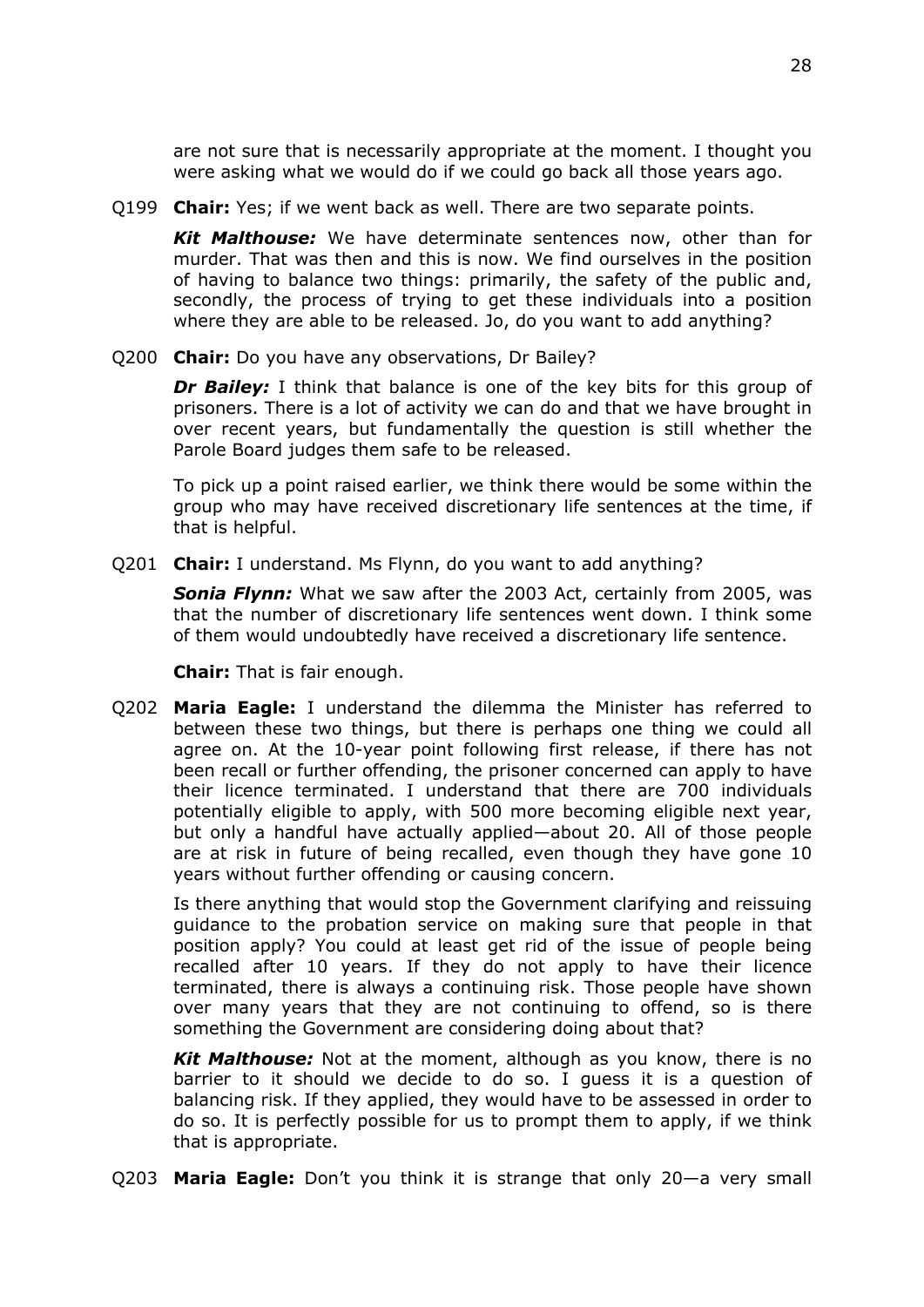handful—have applied? Doesn't that suggest there is some kind of problem?

*Sonia Flynn:* From September 2020, we started proactively to encourage those who have reached the 10-year point to make that application and we support them in the process. We must remember that significant numbers only became eligible for that 10-year rule from 2020 because we needed that lapse of time. In 2020, for example, 96 became eligible; in 2021, there are 308; and in 2022 there will be 477. That process has commenced, so we expect to see more terminations coming through the system.

Q204 **Maria Eagle:** In dealing with the remaining block of IPP-sentenced prisoners, do you think you might consider reducing the length of time from, say, 10 years to five years, after which, with an unblemished record in the community, they might apply to have that indefinite licence terminated? Is that something you are considering?

*Kit Malthouse:* We are not. At the five-year point, there is a review as to whether they still require supervision for the second five years of the licence period, but beyond that we do not have any proposals at the moment.

Q205 **Maria Eagle:** Thank you. Do you consider that those serving IPP sentences are a homogeneous group, given that there is a very wide range of index offences, and when the sentences were first given there was a wide range of tariffs, from very low ones to quite high ones? Do you see the people who were sentenced to IPP sentences as a homogeneous block, or are there noticeable differences for which you could have different policy approaches to deal with them?

*Kit Malthouse:* There are definitely different policy approaches for dealing with them, although, as the numbers narrow, the type of offender we are dealing with becomes more and more noticeable. Jo has more interaction with them than anybody.

*Dr Bailey:* In terms of the policies and practices we apply within custody, we take an entirely different approach depending on how far over tariff they are and what the offence was. We do not look at them as a homogeneous group. You might hear us talk sometimes about cohorts and groups, but that is to make planning assumptions rather than to put everyone in the same spot. The work we do from a psychology point of view would be very much a formulation approach based on that individual's bespoke characteristics, and then we would try to identify what sorts of things we could assist the prisoner with in order to move forward.

Q206 **Maria Eagle:** Do you think there is any justification for holding somebody who, say, had a short tariff IPP sentence many years ago in prison longer than someone who subsequently received a determinate sentence for a more serious offence? Do you make comparisons like that and think there is an issue about justice there?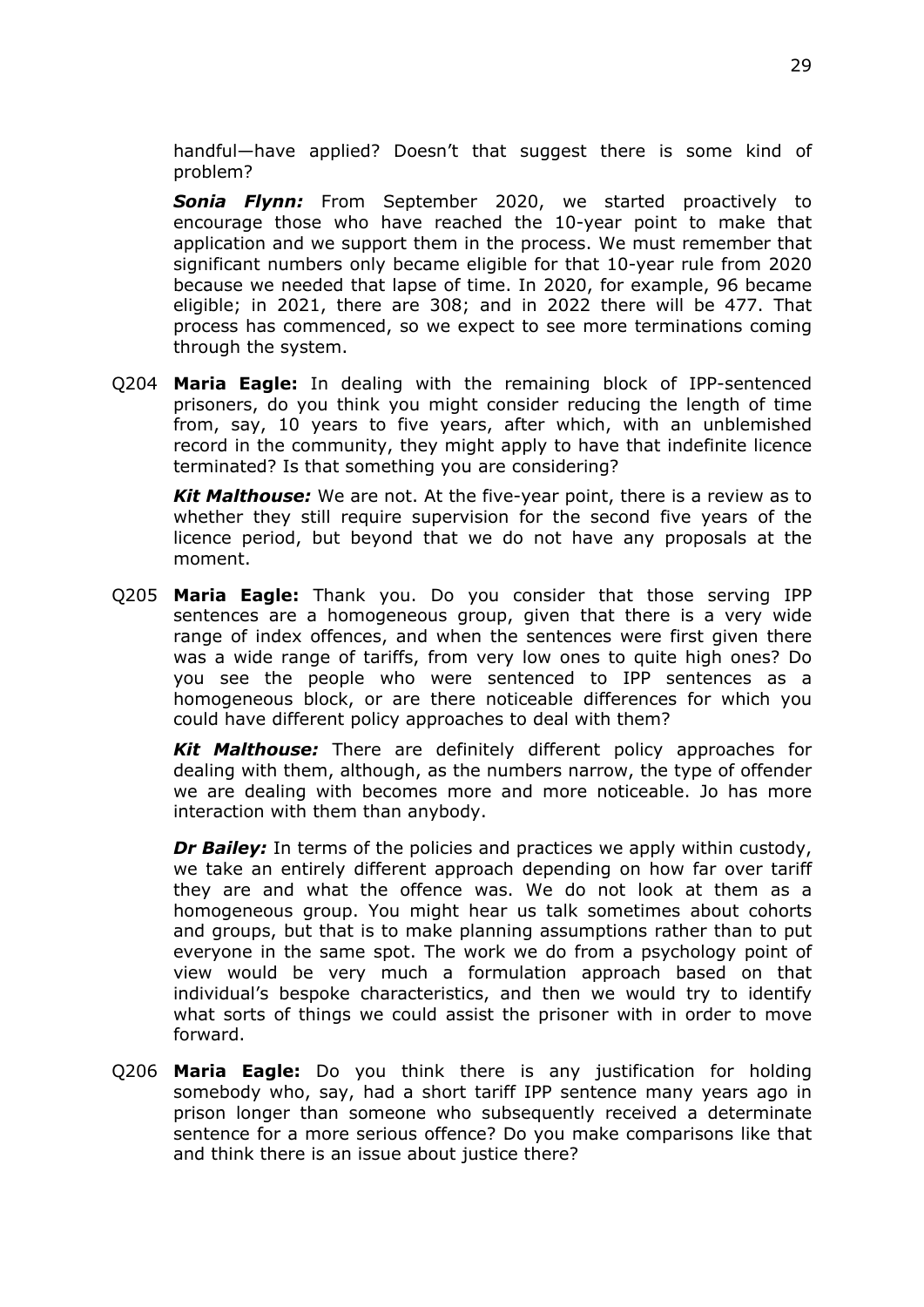*Kit Malthouse:* Obviously, the Government of the time thought there was an issue, which was why they abolished the sentence. As I said earlier, we do not think it is appropriate to go back and re-sentence, in the same way that, for example, if we were to extend the sentence for an offence, we would not go back and re-sentence prisoners who were inside, having previously been convicted to a longer period.

Q207 **Maria Eagle:** I was not asking you whether you would go back and re-sentence, because you have made your view on that very clear. I was asking whether or not you think there is an issue of justice where somebody with a very short tariff IPP sentence, when those sentences were available, has served a longer time in prison than sometimes the maximum sentence for the initial offence, and longer than somebody who subsequently received a determinate sentence for a much more serious offence.

*Kit Malthouse:* I understand people's perceptions about justice, but the primary lens through which I look at these things is the public safety lens. I am sure that in centuries to come people will look back and think this was an anomaly that was removed. Now it has been metabolised and digested by the system, and as we try to move everyone out of IPP if we possibly can, our primary objective has to be public safety.

Q208 **Maria Eagle:** How many IPP-sentence prisoners do you think you will have in jail in, say, five years and 10 years?

*Kit Malthouse:* That is hard to forecast. We have seen big reductions recently, but I imagine the tail becomes harder because we are dealing now with a smaller number of offenders who, I guess, have committed more serious offences and have more complicated problems.

**Dr Bailey:** I think thus far two thirds of the parole hearings have been progressive and that has held fairly steady. What we do not know, as the numbers reduce, is whether or not we will continue with that proportion of progression. Some modelling was done some time ago but, as with any modelling, it does not always track.

*Kit Malthouse:* No, it's hard.

Q209 **Maria Eagle:** I would certainly be interested to see the model.

*Kit Malthouse:* If you look at the original numbers, since 2016, the start of the action plan, I think there have been 1,679 reviews. During that time, 440 achieved release and 474 had a progressive move to open conditions. That gives you a scale and sense of the activity over the years in what is happening, so you can see where we might go over the next five or 10 years. It depends very much on the individuals and how they respond to the therapeutic interventions given to them, and very often how they respond to release. I know that you want to talk about recall, but recall is as much a test as a reward, if you like, so there are lot of imponderables.

Q210 **Paul Maynard:** When the Government abolished IPPs in 2012, do you believe they had public safety uppermost in their mind?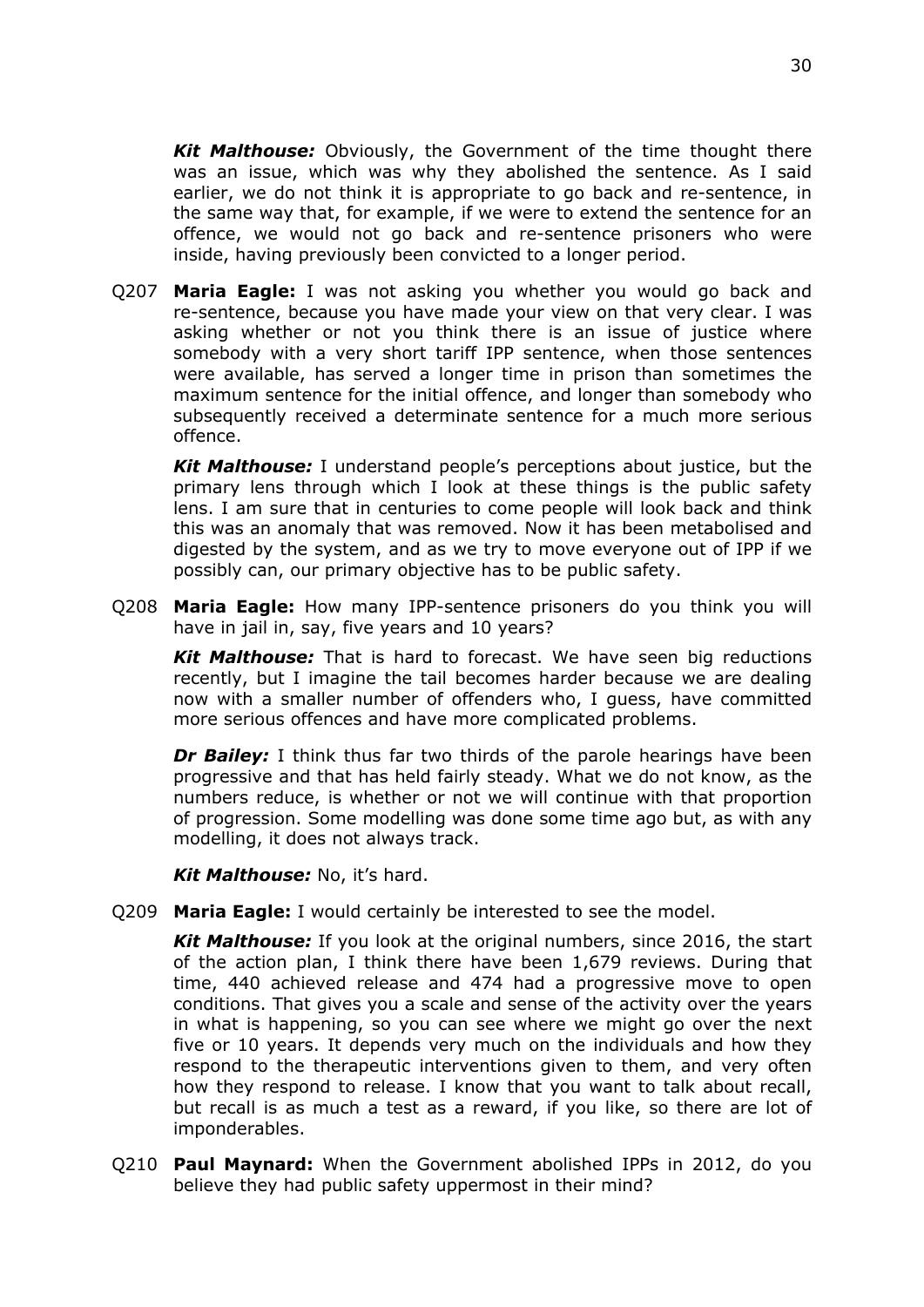*Kit Malthouse:* I think they had public safety uppermost in their mind in terms of not re-sentencing and not putting all of the prisoners on an IPP on a determinate sentence, but they had to balance that against their perception of the injustice IPP sentences presented.

Q211 **Paul Maynard:** Do you think that sense of injustice still exists today, or was that resolved back in 2012?

*Kit Malthouse:* Undoubtedly, of course it does, and there is a very vociferous campaign by families and by prisoners themselves on this particular sentence. I am sure that perception persists, but I was not around at the time. You might have to ask Ministers at the time what was in their mind. We have to balance the two. It is definitely the case that from a public protection point of view we think the process we are on at the moment is probably the best balance.

Q212 **Paul Maynard:** I note you describe it as a perception rather than a reality, which is an interesting insight.

As you can imagine, the Committee has had many suggestions as to how to resolve this perception of injustice. You very clearly ruled out resentencing. Under section 128 of LASPO you have the ability to amend the tests applied by the Parole Board when considering a release. Is that something that either you or the MOJ more widely have looked at as one potential mechanism, or does the protection of public safety rule that out also?

*Kit Malthouse:* Public safety has to be paramount. We have obviously looked at the arguments. The reason I say "perception" is that it is easy for us to forget that each of these offenders had a victim or victims. That victim or victims may have a different perception of what justice may or may not have been in their case, particularly for some of the most severe crimes that were committed. We often need to bear that in mind, which is why I use the word perception, because that can be different between different participants in the crime, unwitting or otherwise.

We look at the arguments around the issues, but at the moment we are content with the process that is under way. We think that progress is being made under the action plan. The numbers have diminished quite significantly. As I say, we now have a group that is more complicated and difficult and that we will have to work hard with to make sure that they can secure their release.

Q213 **Chair:** In a civilised society, is it satisfactory simply to be content with this large number of people who are serving much longer than the tariff ever indicated?

*Kit Malthouse:* I am not content with that necessarily; I am content with the process, Sir Robert. If public safety is the primary lens through which you look at these things, given what we know about these individuals, we want to make sure that we progress them out into the public and a new life in a way that both protects the public and makes sure that they are able to do so in a settled way. It is about striking that balance.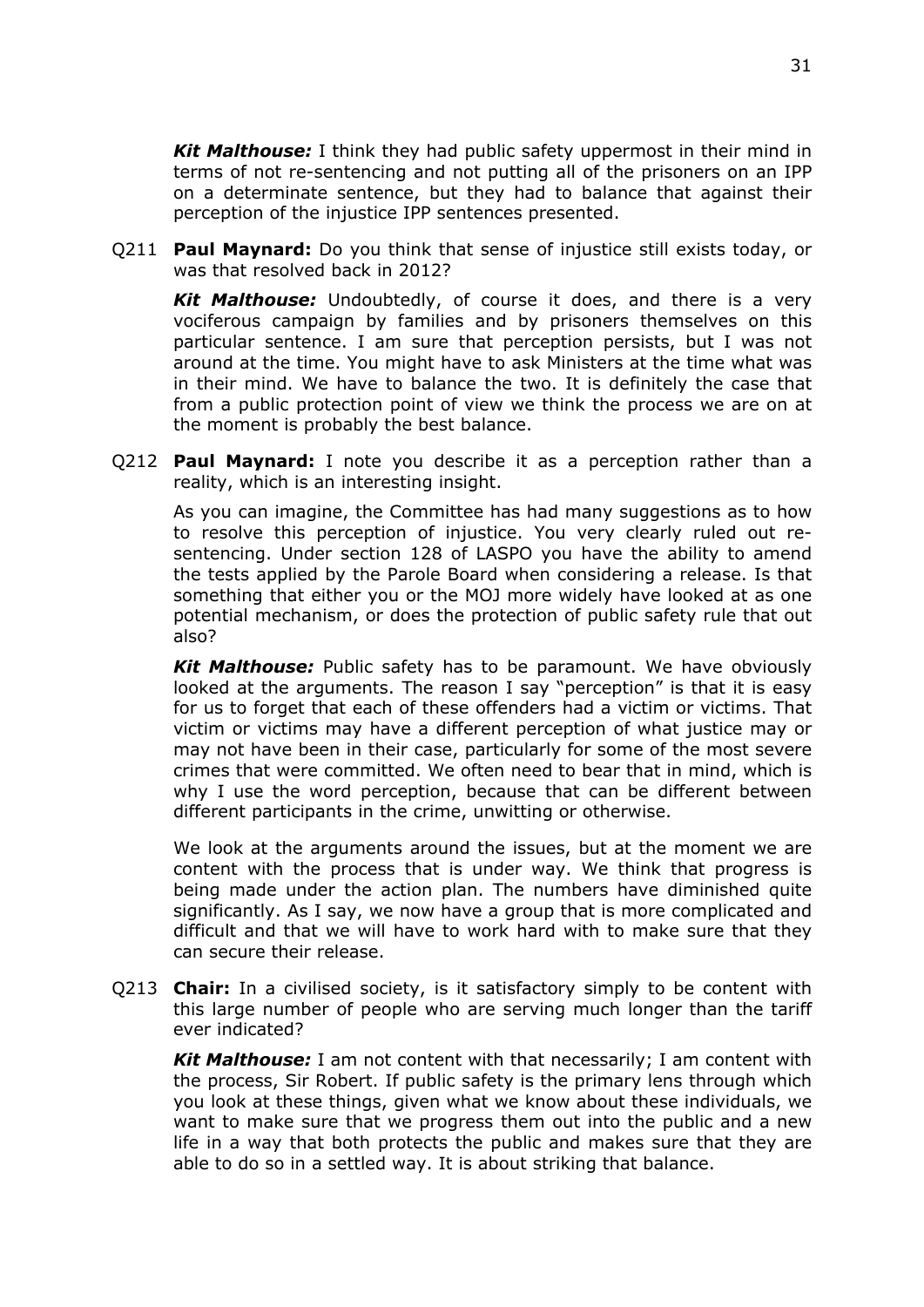The action plan has been working since 2016, and significant numbers have been released. The numbers have fallen by two thirds. It would perhaps be quite interesting for the Committee to look at the mixture of offenders who are left and some of the patterns of offending there to satisfy themselves about the balance of public safety.

Q214 **Chair:** There must be data that sets out exactly what the offences are for the remaining prisoners, given that we are down to such a comparatively small cohort. We must be able to individualise that. If we could have that, it would be helpful.

*Kit Malthouse:* We can provide you with that.

**Chair:** Thank you.

Q215 **Dr Mullan:** I think the Government have said that there are no barriers to someone being released. That is the Government's wording. Do you think that, if we can find examples of people who may have been waiting a year perhaps to access a course that the Parole Board has advised it would be sensible for them to follow to get their release, that would count as a barrier?

**Dr Bailey:** Access to courses used to be a significant issue. What we have done over the years is work extremely hard at prioritising IPPs and increasing the provision of courses that were causing the problems. HSP, which is the healthy sex programme, is the one we had the most problem with because it is one-to-one provision. We have sought to prioritise IPPs, deliver more and look at other ways to remove any barriers, such as delivering it in more prisons and things like that.

We keep identifying anything that might be a blocker; we try to remove or mitigate that blocker as much as we can. Access to programmes was definitely an issue. Another issue with the programmes is that we tend to overestimate the need for them, and some people, instead of doing an accredited programme, would be much better off doing a bespoke bit of therapy, which we also provide. We have tried to reduce waiting lists. It is not perfect, but it is significantly less of a problem than it used to be.

Q216 **Dr Mullan:** That is a fair and honest assessment that highlights progress but recognises that we are not all the way there. Minister, do you think it is helpful in that context, accepting that there is more to do, for the MOJ to say there are no barriers to release? I am not sure that, from the perspective of a family who knows their relative is on a waiting list, to have the Government say that there are no barriers is particularly helpful.

*Kit Malthouse:* I assumed when the question was asked it was about whether there were any technical or legislative barriers. No. In theory, if everything goes well and you can access the right courses, there is no barrier. There is nobody in there who we are saying could not in the future satisfy the requirements of the Parole Board and be released. There is no barrier in those terms from a legislative point of view.

Q217 **Dr Mullan:** But from a lay perspective you probably accept that there are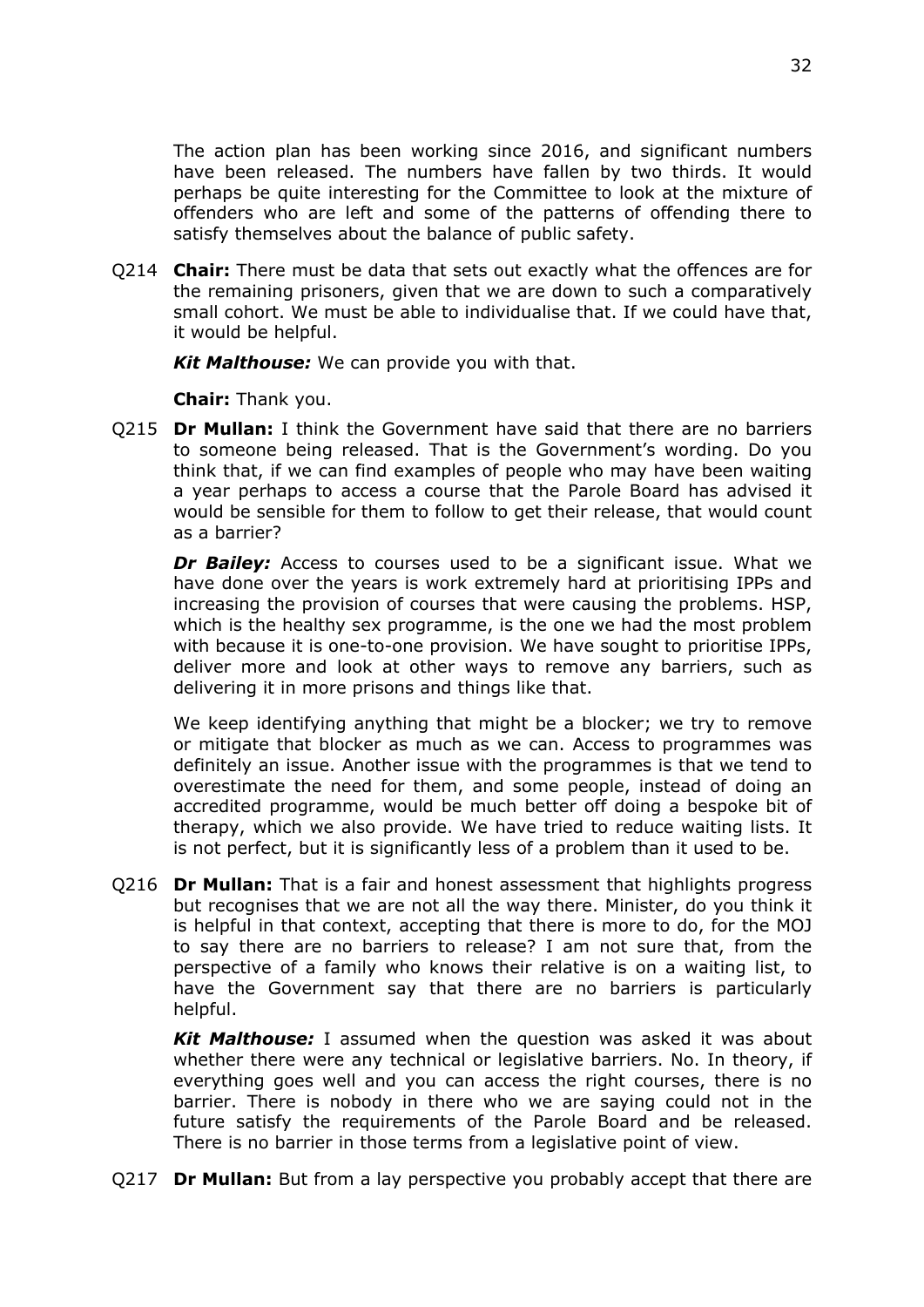barriers in reality.

*Kit Malthouse:* There might have been logistical barriers in the past, but we are doing our best to try to iron them out. As I say, IPP prisoners are generally prioritised, whether that is within the estate or on release for accommodation and some other issues. We generally prioritise them, recognising the issue.

The other barrier it is perhaps worth dwelling on for a moment is the psychological one. We have sometimes found that when a prisoner is over tariff their sense of energy and hope starts to diminish. That is what was behind the reinvigoration of the sentence plans; we would give a path, a kind of workplan for the future that would help both the prisoner and the family to see the possibility of a better future.

*Dr Bailey:* Using case file reviews also means that we can properly address whether somebody is on the right list, because sometimes they are not. We can address that by moving them somewhere else, bringing services to them, or whatever it is that needs to happen.

Q218 **Dr Mullan:** Accepting your point about the difficulty of projecting exact numbers, the flip side to that is that a plan or programme without any kinds of targets or goals to measure success is usually at risk of not doing particularly well. What are your measures and metrics for deciding whether or not the programme is working and doing a good job? You have pointed to broad figures, and that is helpful and shows success for now, but over the next few years how will you decide whether or not you think the programme is successful?

*Kit Malthouse:* The success of the programme will depend on the number who are successfully resettled in the community. What we are saying is that it is very hard for us to predict where and how those numbers may land, but from my point of view one of the key indicators I would like to see is the number of recalls falling. We have a small number of individuals who have been recalled five times. That is indicative of us constantly trying.

If recalls are falling, it means that the work Jo and her team are doing inside is working; the case reviews are giving a sense of hope; those individuals recognise what they need to do to be able to secure their release; and Sonia's teams outside are managing them in a way that is keeping the public safe and allowing them to build a life for themselves. That is very hard, given the small numbers, to predict and given the nature of the people we are dealing with, some of whom have quite serious psychological issues that need to be dealt with. I wish it were that predictable.

Q219 **Dr Mullan:** Perhaps it is more about the process in terms of how often people have a case review. Are there process metrics involved?

*Dr Bailey:* The action plan is iterative, so it is reviewed continually; the solution we had six months ago might not be the solution we need today. It is kept under constant review. In terms of metrics, we have the people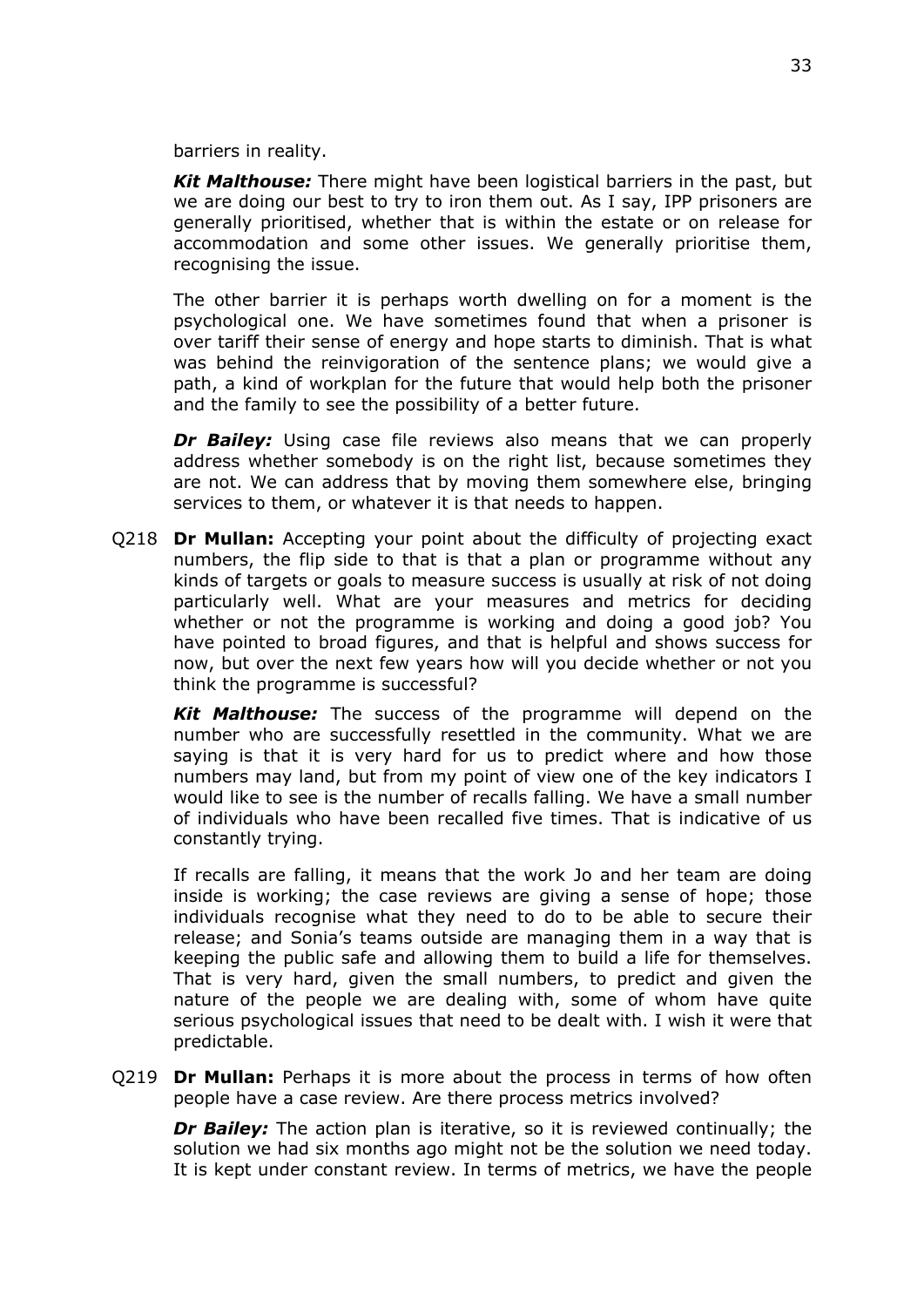who have had case file reviews and what their outcomes have been, but we can also have a look at a number of other things, such as who has gone on to what services and at what speed. I am sorry; I have forgotten the question.

Q220 **Dr Mullan:** It was about the metrics. You answered it correctly.

*Kit Malthouse:* The reviews are ongoing. An IPP working group meets regularly with the psychologists and all the other team members to review the plan and make sure it is working. It looks at the evidence of what is working and whether there is something we need to do differently. We are constantly trimming the sails. I suppose the evidence of that working is that over the last few years hundreds have been released every year. We are down from 6,000-odd to 1,600 who have never been released, and another 1,300 and something who have been released and recalled. We are constantly working at it.

Q221 **Dr Mullan:** Do you think we could have transparency around some of the metrics you talked about earlier, which are very helpful? Can we see those figures and how they trend over time?

*Kit Malthouse:* Which figures would you like to see?

Q222 **Dr Mullan:** The outcomes when people have case reviews; the speed at which outcomes are delivered from the case reviews. Those are the types of things that make it a real programme of delivery, don't they?

*Dr Bailey:* With some of the metrics, it is work in action—for example, the waiting times for programmes and things like that. We have never had a central data source for a lot of that, but it has improved quite a lot over Covid. I guess my answer to that is that we could probably be more transparent about some of them, but some of them are still works in progress.

Q223 **Dr Mullan:** Minister, you mentioned the priority that is given to IPP prisoners—for example with courses. Some of the evidence we have heard is that it is the opposite. If someone is due for release and they get something done, they have a higher chance of leaving; they might be prioritised over IPP prisoners because from a prison system perspective they are planning for these people to be around anyway, a bit like lifers.

*Kit Malthouse:* It is fair to say that it is not a hard and fast rule, but we generally try to prioritise.

**Dr Bailey:** IPPs are a core priority group, but we have some individuals at very high risk of reoffending and causing serious harm going into the community, so some difficult decisions have to be taken. But there is an absolute drive to get services for IPPs, and, if you are going to prioritise the other cases, you need to work out what you are going to do for the IPPs. That is quite a clear message to the teams.

Q224 **Dr Mullan:** Another thing you mentioned that I was going to ask about is the view that, if you put someone on a course, that's it; they have done the course and therefore they will get released. Do we need to have a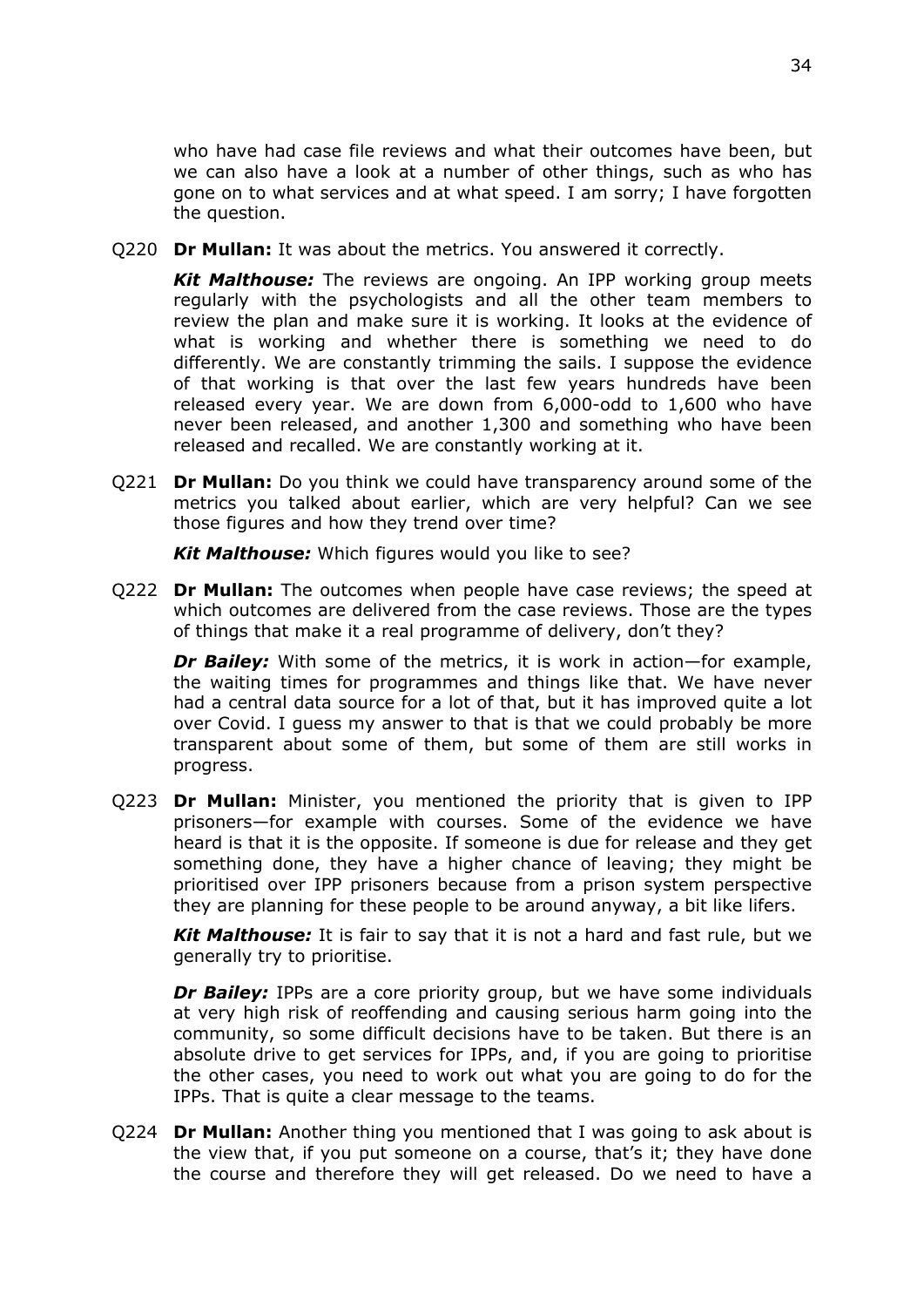more sophisticated understanding of what it means to evidence someone's safety for release?

*Dr Bailey:* One of the issues with courses is that they become a bit of a tick-box, and the individual being asked to do the course sees it as something they have to pass or fail and they just have to do it, which from the point of view of effectiveness is probably not going to help somebody gain what they could from the course. I think a level of nuance needs bringing in for the courses.

I am pleased to say that sometimes when we say that a person should not do a course but would be better off doing X, whatever X is, the Parole Board understands that. I would say that at one point in time there was a real push to say, "No; we want the course." We have spent a lot of time with the Parole Board very proactively discussing the need to focus on the behaviour rather than the vehicle for getting there. That seems to have been quite effective.

Q225 **Dr Mullan:** In some of the evidence we had from the former head of HMPPS psychology services, he described these programmes, and offender management programmes, as a culture of secrecy, with no transparency or scrutiny and no third-party review of the courses and how effective they are. Do you think that is a fair assessment? Why do you think he might think that?

*Dr Bailey:* The courses are developed through external providers. I think we have seven—it might not be seven—accredited programmes provided by external providers. Others are developed in-house. They are evaluated by a team separate from the developers. I believe there have been worries about the Correctional Services Advice and Accreditation Panel, CSAAP—I have to get my As the right way round.

There was a worry that because the names were not published anywhere that was a form of secrecy. I think they have been released via FOI several times, and there is new recruitment under way at the moment. I guess that when you are in the system sometimes you think things are more transparent than they may feel when you are outside the system.

Q226 **Dr Mullan:** If I can ask about a specific study, I understand that Professor Paul Moran was asked to conduct a review of the OPD pathway in reducing offending, and there have been calls for that evaluation to be published. I understand that it has still not been published.

*Kit Malthouse:* It is going through the process and it is our intention to publish it.

Q227 **Dr Mullan:** When do you think we might see it?

*Kit Malthouse:* At some point in the new year, hopefully. As I say, it is going through the various approvals we need to go through; it has to find its way and, as you might know, it has to get a grid slot and those sorts of things, but it is our intention to publish it. If there was anything in it that was alarming I would have expected my officials to alert me to it already, and they have not.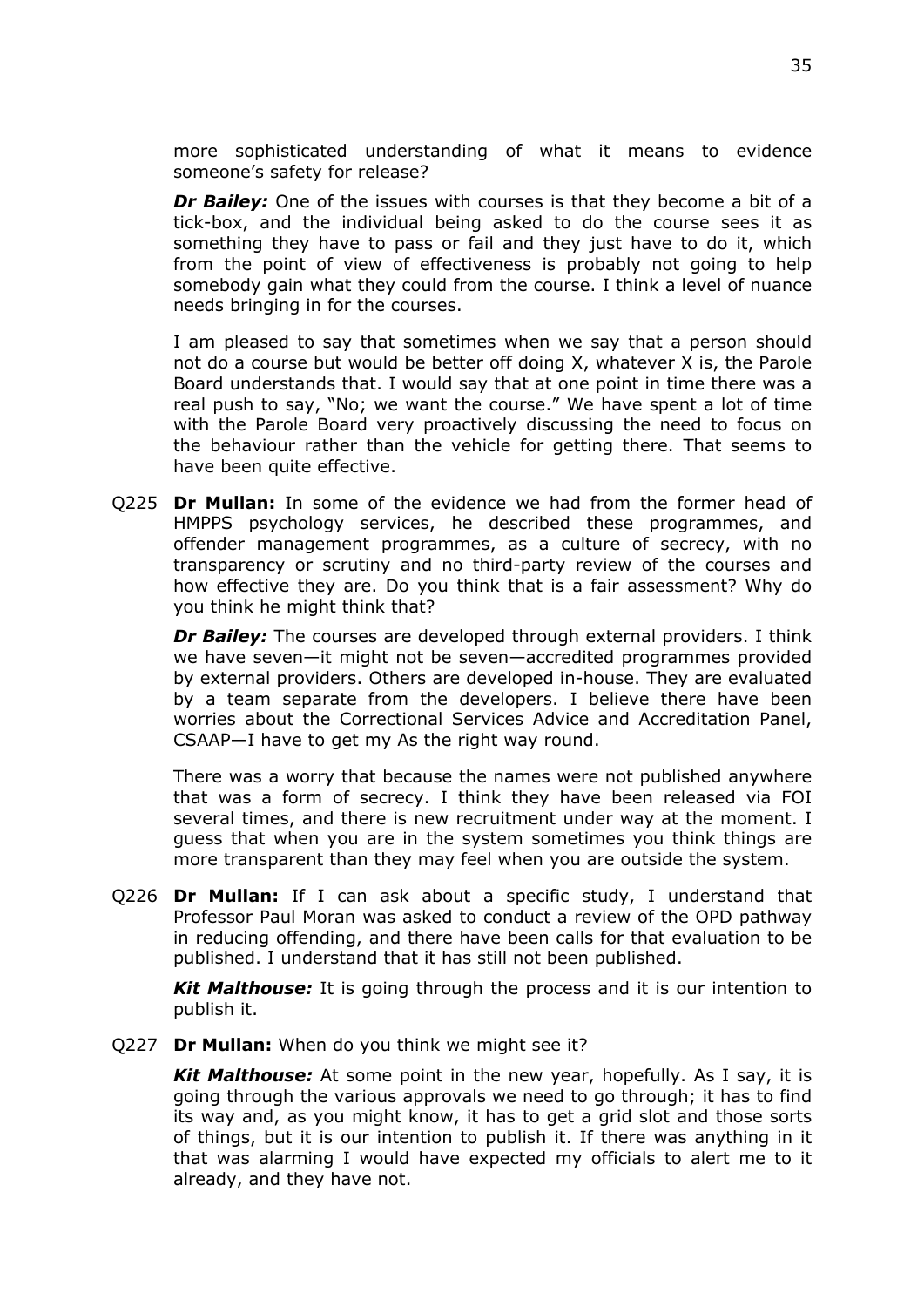Q228 **Dr Mullan:** There is public reporting to show that people are more likely to offend than if they hadn't been on the course*.* Do you think that is not true? Can you say now that that is not true?

*Kit Malthouse:* That counts as something alarming, and I would have been told; I would have heard.

*Dr Bailey:* We are quite clear that, if there were any worries the teams were aware of, we would review the approach.

*Kit Malthouse:* As you probably know, Dr Mullan, there was a previous celebrated case in the MOJ involving a course for sexual offenders which seemed to have that kind of result. If you are interested, there is a very good Radio 4 documentary about it, which I listened to before I got this job.

**Dr Mullan:** I will listen to it.

*Kit Malthouse:* I understand that there is a natural concern that we might be in that situation again, but I have no reason to believe that we are.

Q229 **Dr Mullan:** I understand that another bit of research has been commissioned which is described as "Understanding the experience of imprisonment for public protection sentence and prisoner progression".

*Kit Malthouse:* This is a member of Jo's staff who is doing a PhD.

*Dr Bailey:* It is.

Q230 **Dr Mullan:** Do you know what the aims of the study are and whether we might expect it to be published?

*Dr Bailey:* It is not completed yet. We are hoping for completion in 2024, which is now on record, so she will have to work to that. It does what it says on the tin; it is looking at some of the issues around progression. I think the Parole Board interviews have been carried out. She was hoping to publish as she goes, so we might start seeing publication next year, which is now also on record.

Q231 **Dr Mullan:** Minister, taking the points you have made about public safety, which I understand, if you are on one of these sentences and there are things the state could do to enable you to be released that it is not doing, that is an extreme injustice from my perspective. Do you think we can go any further as a Government to reduce even further any possible barriers, some of which we have talked about, so that that is not the case?

*Kit Malthouse:* We are, I hope. As you might have seen, we are putting extra money into the system around resettlement, homes, approved premises, which we are expanding, around employment opportunities and the courses people can go on that have been prioritised for prisoner education. There is now a big thrust to try to make sure that prison is as much about rehabilitation as it is about punishment, and these prisoners will benefit from that along with everybody else.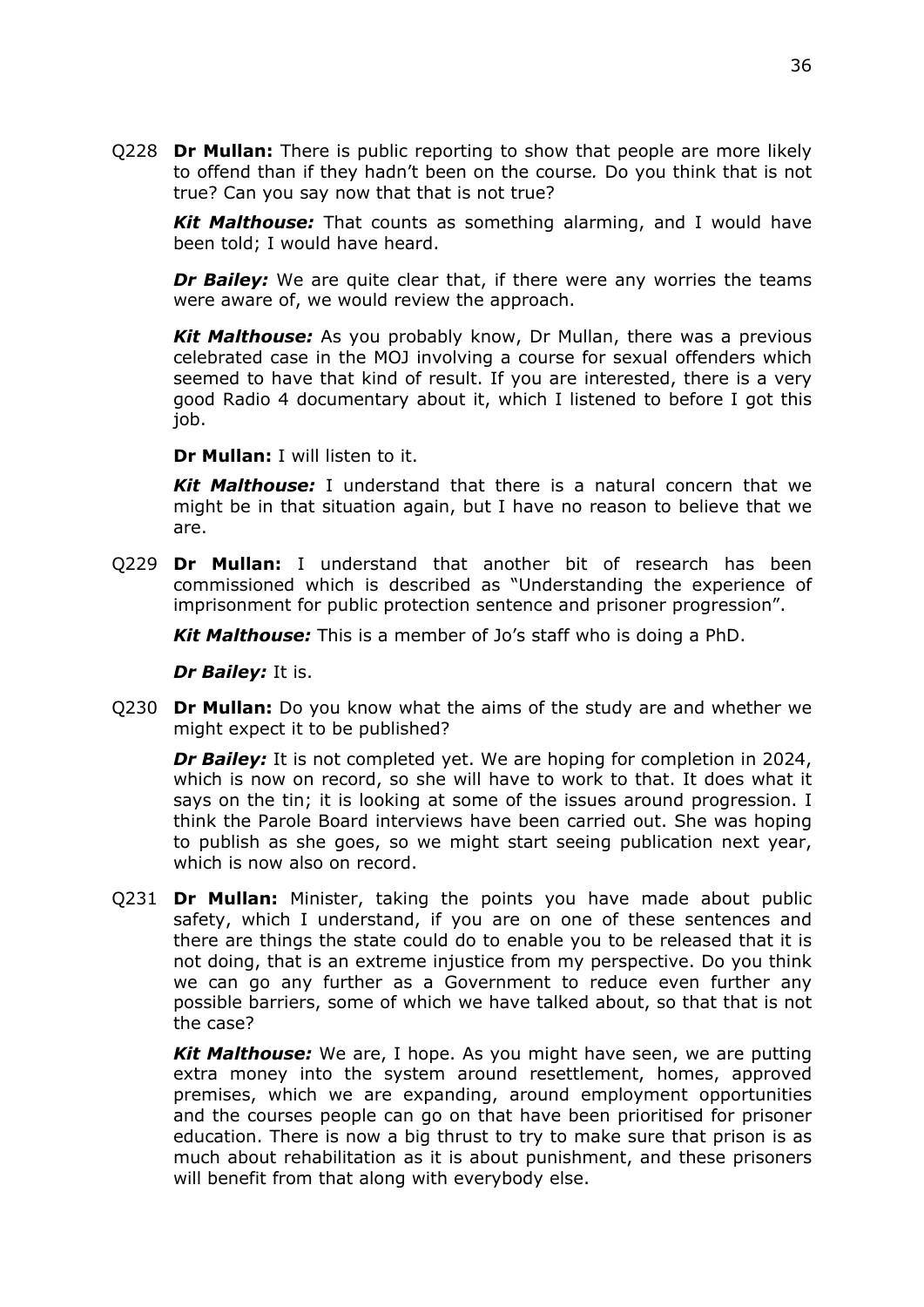The key thing from our point of view is to give those individuals a sense that they can be on a pathway that, hopefully, will eventually, if everything goes well, lead to their release. There are hundreds who have done that over the last few years. It has come down from 6,000-odd to 1,600, so it has been successful for many. For the remaining population, who are complicated and sometimes difficult to deal with, with more severe offending than we have seen in the past, it is even more important that we give them a sense of hope for the future. That is what we are trying to put together and are committed to.

**Dr Mullan:** Thank you.

Q232 **Chair:** One of the particular concerns, which was highlighted by Lord Blunkett, who to some measure was the author of these sentences, is the way that recalls have increased; they have more than doubled in five years. I think we are now at the stage where about 44% of the IPP population are recalled prisoners rather than people who have not yet been released. At this rate, we are going to get to a position in the next couple of years where the majority of IPP prisoners are people who have been let out and then recalled. Something is going wrong, isn't it, if we have got to that situation?

*Kit Malthouse:* It depends. A very significant number are recalled for committing a further offence. That is hard for us to ignore. If they are committing an offence, we cannot really do that. A number are recalled for non-compliance with conditions.

It is also worth pointing out—we were discussing this earlier—that, while people think that often recall is a negative, in many ways it can be a positive because quite a large number are recalled and then successfully re-released post their first recall. They had obviously been presented with the reality of outside and it did not go terribly well. Being recalled for a period and then re-released may mean that the second release is all the more successful for the lessons learned on the first. It is not necessarily the case that we should always see it as a negative, although we would much rather they were not recalled at all.

Q233 **Chair:** Quite, because at the end of the day it is pretty sub-optimal, isn't it, to say, "We let somebody out. It didn't quite work out, but never mind, we'll have them back and try again"? That is a pretty ham-fisted way to deal with it.

*Kit Malthouse:* It is not necessarily that. When you look at the reasons for recall, they are not necessarily things we can ignore.

Q234 **Chair:** For reoffending, we can understand it.

*Kit Malthouse:* If somebody commits a further offence, you can understand why they would be recalled. If I look at the recall numbers between January 2010 and June this year, 1,805 were recalled because they were facing a further charge.

Q235 **Chair:** I understand that bit, but what about things where, it has been suggested to us, the conditions themselves are so vague or impractical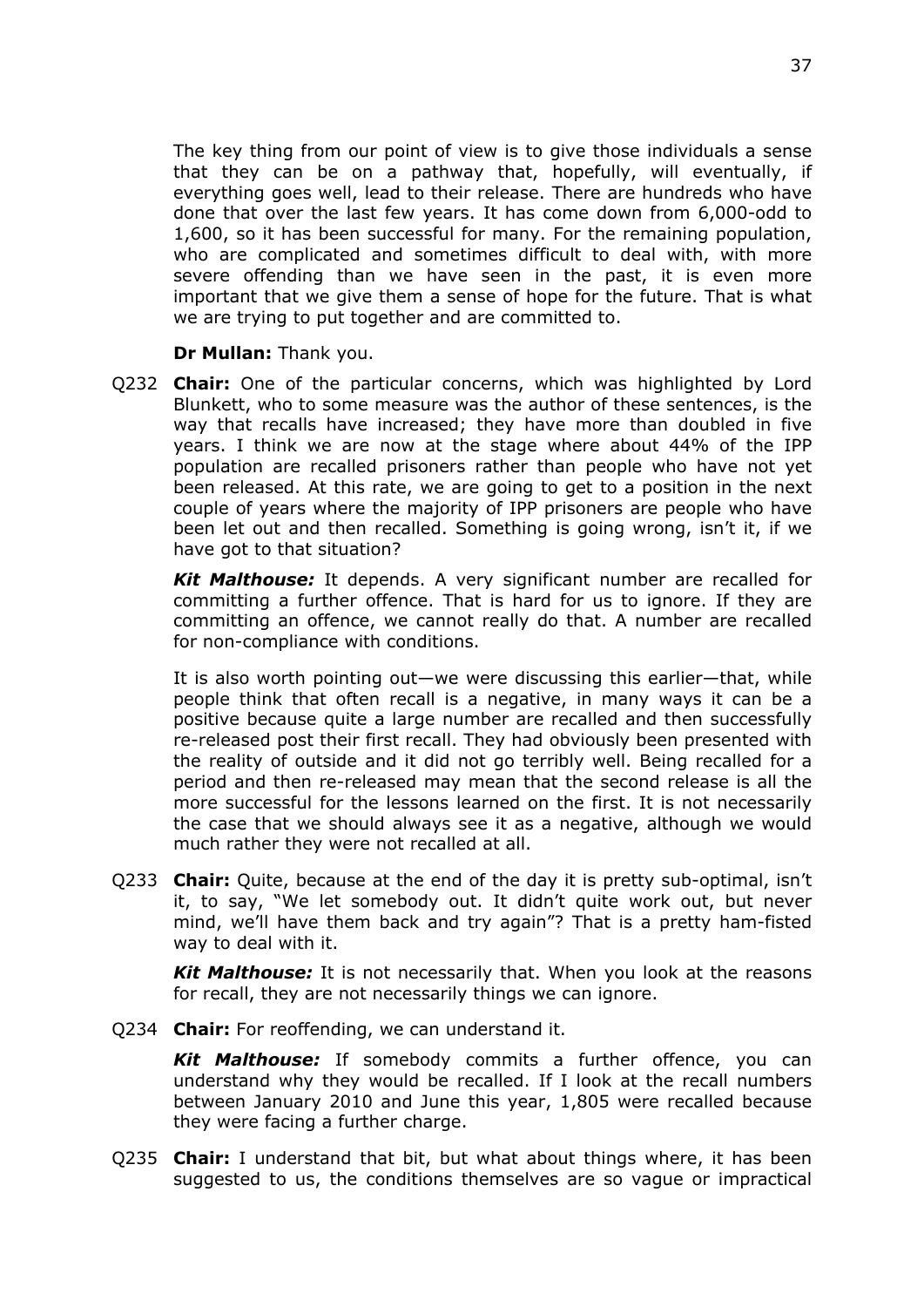that you are setting people up to fail?

#### *Kit Malthouse:* Like what?

Q236 **Chair:** For example, conditions of a licence which mean that effectively you cannot find work because of the reporting requirements, or it is very difficult to maintain family ties. These are obviously individual cases and it will vary from case to case, but are we perhaps, as has been suggested to us in some of the evidence, in a culture where we have become so risk averse that even quite minor non-compliance would lead to recall, as opposed to committing offences, which most people will understand? What can we do to pick that up?

**Sonia Flynn:** Her Majesty's Inspectorate of Probation conducted a review of recall culture in 2020, and overwhelmingly their finding was that we used recall appropriately in managing risk. They did not find examples of trigger-happy probation officers. Anyone who has been made subject to recall has a right of appeal, and it is then for the Parole Board to make a judgment as to whether we acted appropriately. From that point of view, I am confident that we use recall appropriately.

As regards the requirements, or the licence conditions set down, there are seven standard conditions that can be attached to a licence, and there are additional licence conditions, which for IPP prisoners have to be approved by the Parole Board. In my professional experience, yes, we want people to secure employment on release, but we would not pursue recall action if someone was unable to find a job. Clearly, if they pursued work that was inappropriate, in that they had a licence condition not to work with children and we discovered they were pursuing employment where they might work with children, that would certainly be grounds for recall because they were not pursuing the licence requirements as set out.

Q237 **Chair:** Let me quote from a bit of evidence we have received. I put it for you to comment on rather than asserting it one way or the other. This is evidence from someone with long experience of the probation service. He said in terms, "My assessment is that…Community Offender Managers…are very wary of allowing too much latitude and recall is triggered quicker because of the established profile of IPP prisoners"; in other words, it is a bit of a knee-jerk reaction. Isn't that a real risk in the system, almost inevitably?

*Sonia Flynn:* I can only restate the findings of the inspectorate, which were very thorough and said that the culture was correct. People were sufficiently vigilant and ensured that people complied with their licence conditions, as we are required to do by the Parole Board.

Q238 **Chair:** When you are assigning a probation officer to supervise the licence of an IPP prisoner, do you have a particular cadre of officers, perhaps more experienced, to deal with them, or could a completely newly qualified person end up doing it?

*Sonia Flynn:* We would expect it to be a more experienced officer. We have a tiering system in our case load.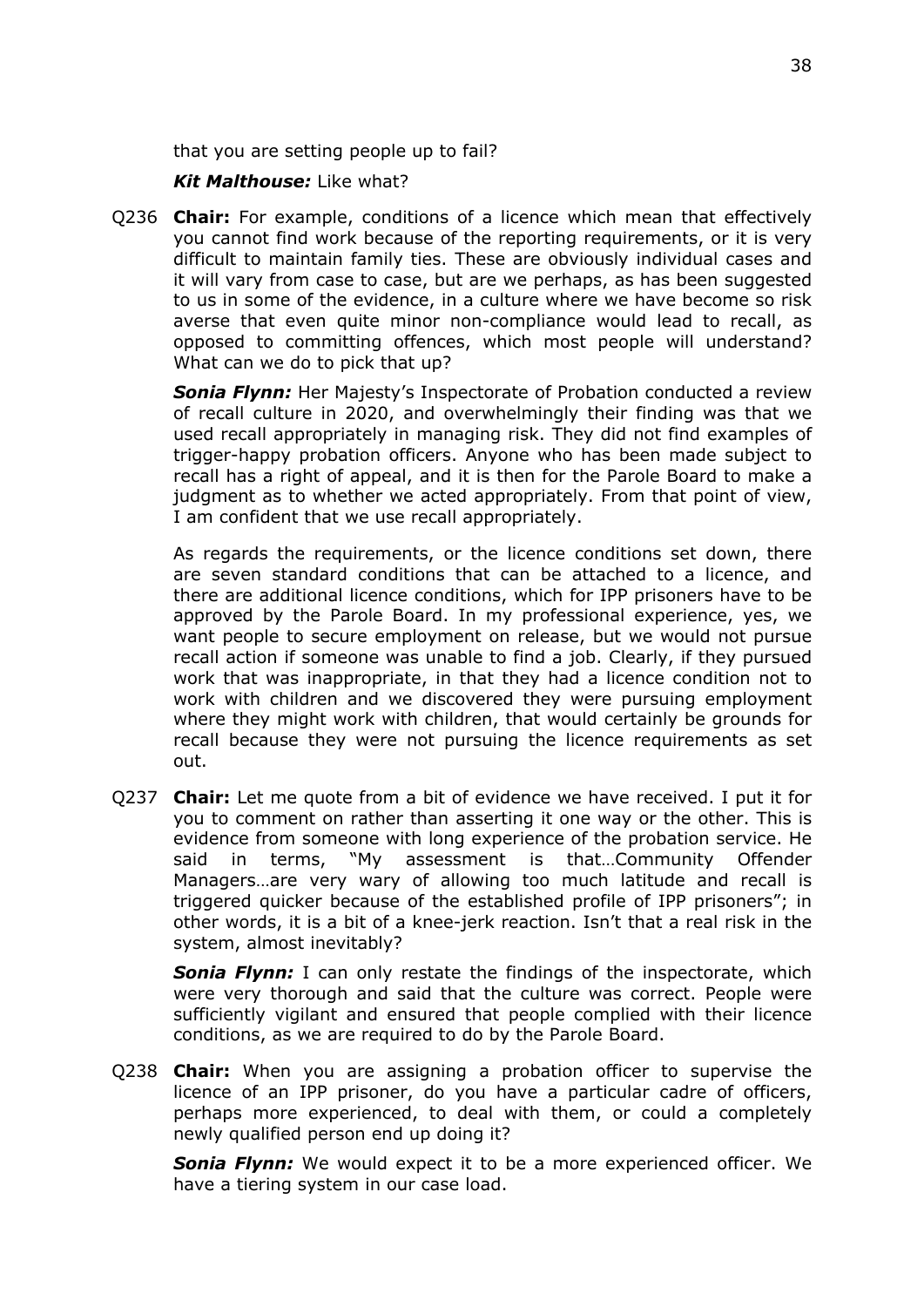Q239 **Chair:** That's what I wondered. How does that work?

**Sonia Flynn:** The IPPs would typically fall into the higher tier, so they would have to be assigned to a qualified probation officer—certainly the more complex—and not someone who was in their first year of service.

Q240 **Chair:** Would you expect recall, for example, for non-reporting?

*Sonia Flynn:* It depends. Reporting is a requirement of the licence, and if non-reporting is linked to risk escalation, yes.

Q241 **Chair:** It has to be the two together, doesn't it?

**Sonia Flynn:** Yes. It is a clear breach of licence, because people have to report; that is one of their requirements.

*Kit Malthouse:* Sonia knows more than me about this, but effectively what might seem like quite minor non-compliances might point towards an escalating pattern of behaviour that is of concern from a public safety point of view. While the incident itself might seem minor, it is the pattern of behaviour that is of concern.

*Sonia Flynn:* If they are out of touch and we do not know where they are, that is clearly a major concern and recall would be pursued. If someone missed only one appointment in a period of six months, we would just issue a warning; we would not recall. Looking at the data that the Minister referenced earlier—obviously, we keep good records—failure to keep in touch is at the lower end of reasons for recall, but people are recalled for not complying with that requirement of their licence.

Q242 **Chair:** But you would expect that to be with other factors.

**Sonia Flynn:** Potentially other factors, but if we simply do not know where someone is and the police do not know where they are, that is risky. Many of these individuals are subject to multi-agency public protection arrangements, so we have very close working relationships with the police.

*Kit Malthouse:* There are geographical exclusions.

*Sonia Flynn:* There are very rigid requirements in terms of non-contact with past victims, so not being in contact is a really risky situation.

Q243 **Chair:** Ms Flynn, do you have any idea what percentage of these individuals would be under multi-agency protection arrangements? Is it a majority or minority?

*Sonia Flynn:* I would say a majority, but I would not want to give you a figure.

Q244 **Chair:** If you have figures available, it would help the Committee.

*Sonia Flynn:* Sex and violence lead to people being subject to MAPPAs. On the basis of the data that I have here, a very high proportion would be subject to multi-agency public protection arrangements.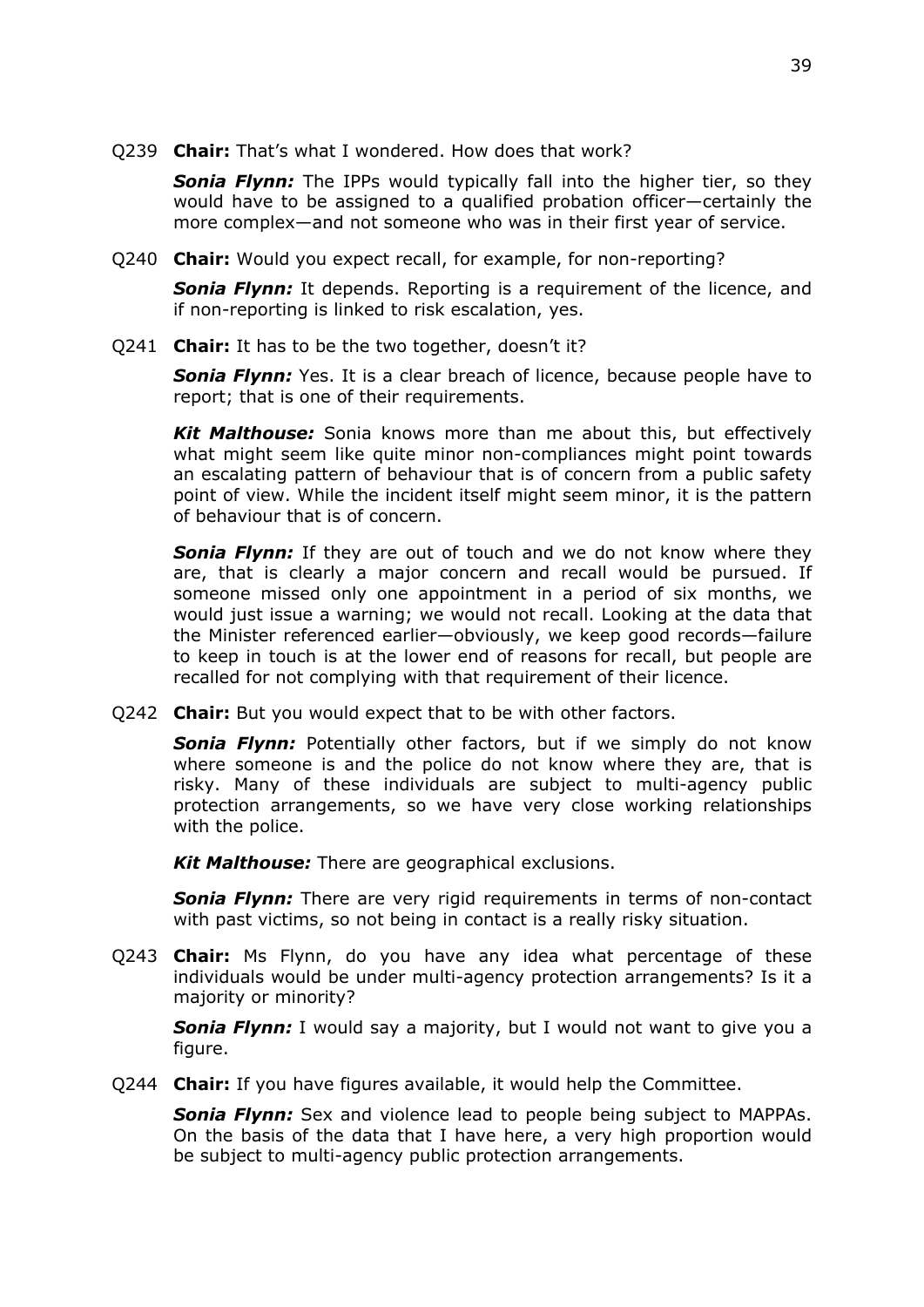Q245 **Dr Mullan:** I do not know whether you were able to listen to the evidence of the previous panel.

*Sonia Flynn:* Automatically, yes.

Q246 **Dr Mullan:** The chief executive of the Parole Board gave the example of occasions when they sit in on hearings. He gave quite a clear account of someone who was recalled because they were not contactable for 24 hours. In his view, it was not reasonable and proportionate.

I accept that you are right to say that the inspectorate does not identify a general cultural issue, but I imagine that the inspectorate probably looks at the whole work of probation. Would we expect the inspectorate to pick out particular issues to do with IPPs among all the work it does? I am not sure. He gave a very clear account of cases where he felt that the Parole Board did not need to be asked to decide to let the person back out and they had been recalled unnecessarily. I am very mindful that we hear a lot of evidence to the effect, "X happened to me and I was recalled." I imagine that a lot of the time it is not the full picture, but these individuals, who go and listen to whole hearings, get the full picture.

*Sonia Flynn:* It is very difficult for me to comment on an individual case. There is an appeals process that prisoners can bring post recall. I have to go on the evidence I have available to me, and in general terms we act appropriately.

Q247 **Dr Mullan:** Because we are talking about a cohort that we agree, perhaps for good reason, is suffering an injustice to some extent, I do not know whether there would be room within the system to pay particular attention to those cases and be absolutely sure. Should there be another layer of check so that, as might be expected, high-profile cases are subjected to a higher level of discourse about recall?

*Dr Bailey:* There are IPP progression panels throughout.

Q248 **Dr Mullan:** But for the probation service, when deciding to recall people, it would be an ordinary process.

*Dr Bailey:* The IPP progression panel is chaired by the community offender manager and will look at cases in custody, but will also, I believe—I look to Sonia to correct me—look at people who are at risk of recall as well as recalls. I do not know how long it has been happening, but there is a bit of a check there when we are getting concerned about someone, if it is not an emergency recall.

*Sonia Flynn:* That is correct.

*Kit Malthouse:* By the way, the inspector looks at a representative sample of cases in detail.

**Dr Mullan:** I agree, but, as you said, it is a small number and the question is whether they will get to see enough cases to make a judgment about IPP as a whole. I am not sure.

**Sonia Flynn:** Could I correct something I said to the Committee?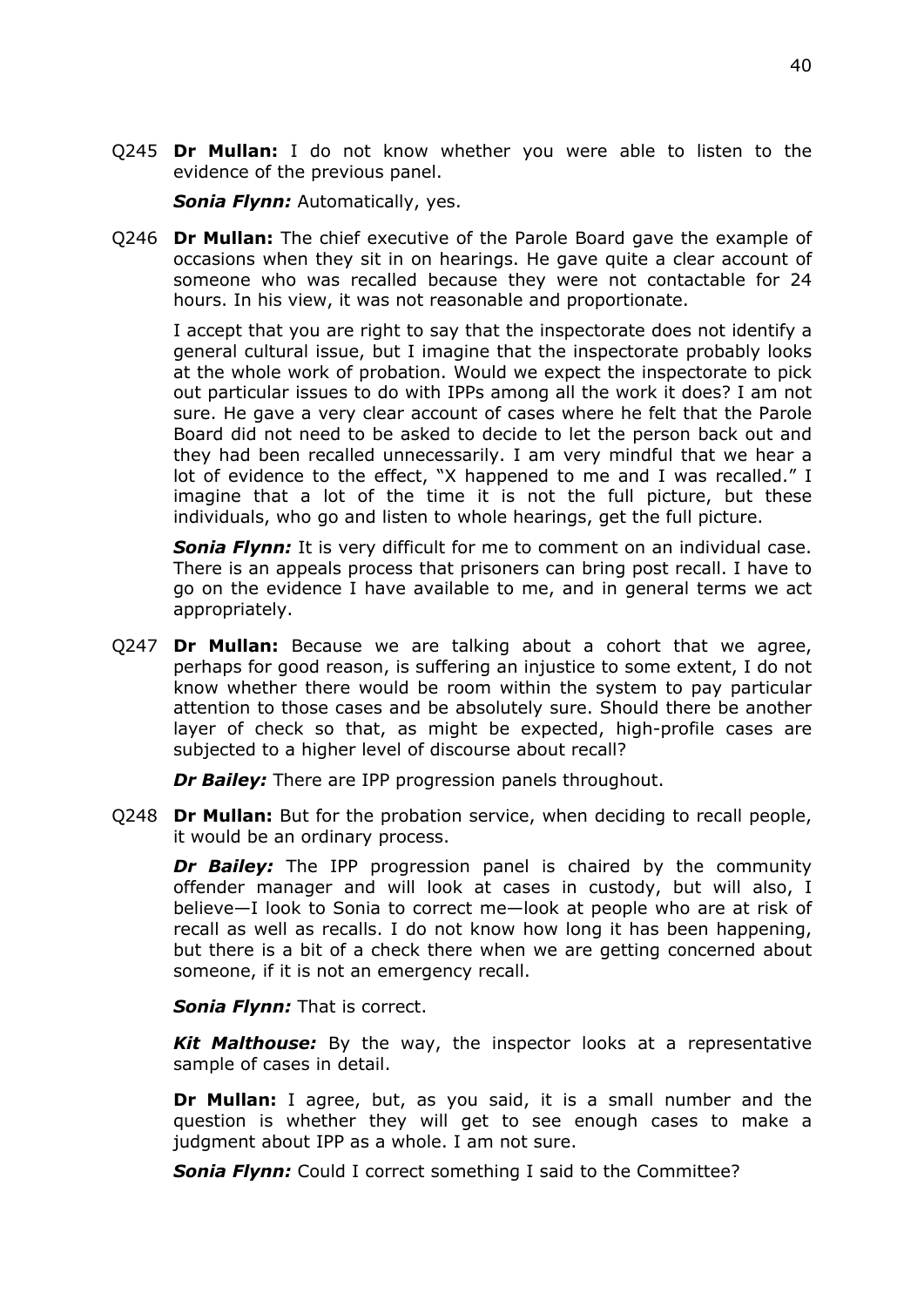**Chair:** Yes of course.

*Sonia Flynn:* All IPPs are subject to MAPPA; it is automatic. I knew that it was a very large proportion, but it is all. I did not want to say something that was incorrect.

Q249 **Chair:** It has been put to us by some witnesses that you have a perverse situation where you want to try to enable people to be released if possible, and you therefore load up the conditions, which gets them released, but because the conditions are so loaded up you are setting them up to fail. Maybe sometimes too many conditions are put on, which then leads to a recall. Perhaps it would be better to have a system of waiving some of the conditions, if a review can take place, and stop short of a recall, rather than taking off some of the conditions, because it may make it almost impossible for them to achieve.

**Sonia Flynn:** We can make application back to the Parole Board to vary conditions if progress is shown over time.

Q250 **Chair:** How often does that happen?

*Sonia Flynn:* I do not have the figures with me.

Q251 **Chair:** The suggestion is that it is quite infrequent.

*Sonia Flynn:* Potentially, but I do not have the data.

Q252 **Chair:** There will be data kept, I am sure.

*Sonia Flynn:* Yes.

Q253 **Chair:** Can you provide us with that data, please?

**Sonia Flynn:** Yes; we can look at applications back to the Parole Board.

Q254 **Chair:** Ms Flynn, is there perhaps a greater role for the Parole Board in looking at issues around recall? Perhaps it should be put to them to decide in some cases whether or not there should be a recall.

*Sonia Flynn:* I do not think time would be on our side. When you are protecting the public, you have to make decisions in hours, in consultation—

Q255 **Chair:** Perhaps there could be an immediate review after that. You do the immediate getting them back to protect the public, and then perhaps put it in front of the board.

**Sonia Flynn:** That process is already in existence, so once the individual has been recalled to prison the Parole Board has an opportunity to review the record and the prisoner can make representations.

Q256 **Chair:** What is the normal lag time between recall and review?

*Kit Malthouse:* I think it is 28 days.

**Chair:** Do the statistics show that that is met in most cases? Perhaps you could help us on that.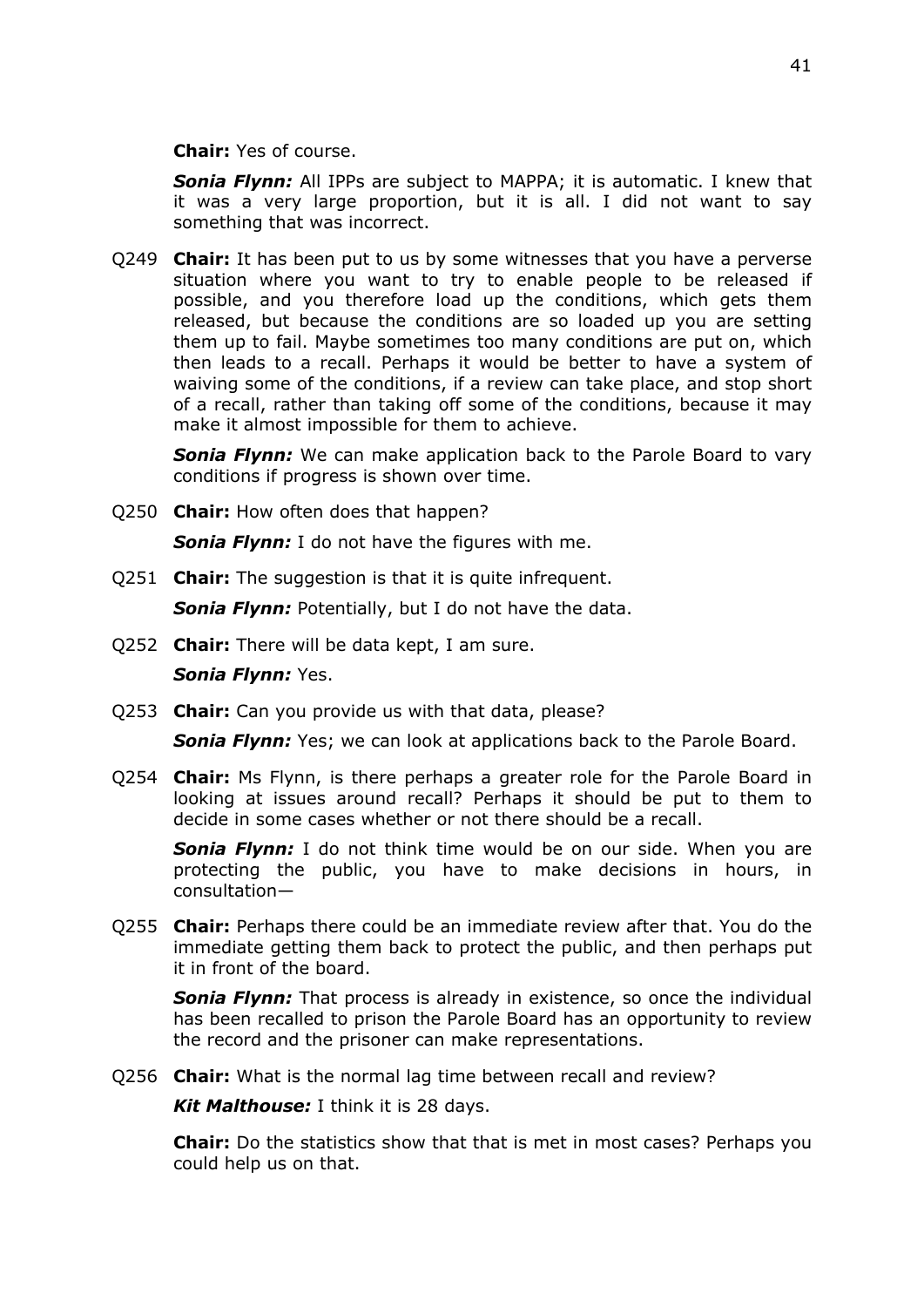#### Q257 **Paul Maynard:** Is that review automatic?

*Kit Malthouse:* It is a statutory 28-day review.

Q258 **Dr Mullan:** I do not know whether you heard the evidence. I do not fully understand the system, but the suggestion was that sometimes the Parole Board feels it would not be necessary to go to them. They called it an Executive decision and there could be more room, I assume for probation, to say, "We agree and you can do it right now."

**Chair:** You can do it yourselves.

*Sonia Flynn:* There is discretion for Executive review and we have pushed that very hard in recent years.

Q259 **Chair:** A point was made to us about the shortage of approved premises.

*Kit Malthouse:* Hold on a minute. Not for IPPs.

*Sonia Flynn:* Not for IPPs.

Q260 **Dr Mullan:** There is not an Executive decision for IPPs. That is the point the Parole Board is making. Would you have an appetite for that? How would we change that?

*Kit Malthouse:* It would require primary legislation. I am sorry; Gordon is trying to get the answer, but it would be primary legislation.

Q261 **Chair:** That is helpful. A point raised by the earlier panel was the difficulty that sometimes you would like to release, but there are not enough approved premises for people to go to. Is there a plan? We want to try to deal with this difficult cohort, which I accept is a legacy and is complicated. Are the Government proposing to increase the provision?

*Kit Malthouse:* First, APs are prioritised and, secondly, yes, we are.

Q262 **Chair:** What do you think will be the increase in numbers?

*Kit Malthouse:* We are spending—Sorry. Sonia, remind me what the numbers are. It's quite a lot of money.

**Sonia Flynn:** We are expanding the AP estate by an additional 200 beds by 2024. Currently, we have on average 2,000 beds available every day. The average length of stay in approved premises is 12 weeks, so we turn over that 2,000 through the year. More importantly, we have also, through the spending review, received additional moneys to invest in move-on accommodation because APs are only one part of the picture. Given the extended period of time people will be on licence, what we also need is really good move-on accommodation and the additional support to wrap around that.

Q263 **Paul Maynard:** I am very conscious of time. We have had enough empty ministerial chairs in recent weeks and I do not want another one.

I have one final quickfire question. We have heard a range of evidence that so many IPP prisoners have significant mental health problems that they ought to be, and may well be, in secure hospitals. Would it not be